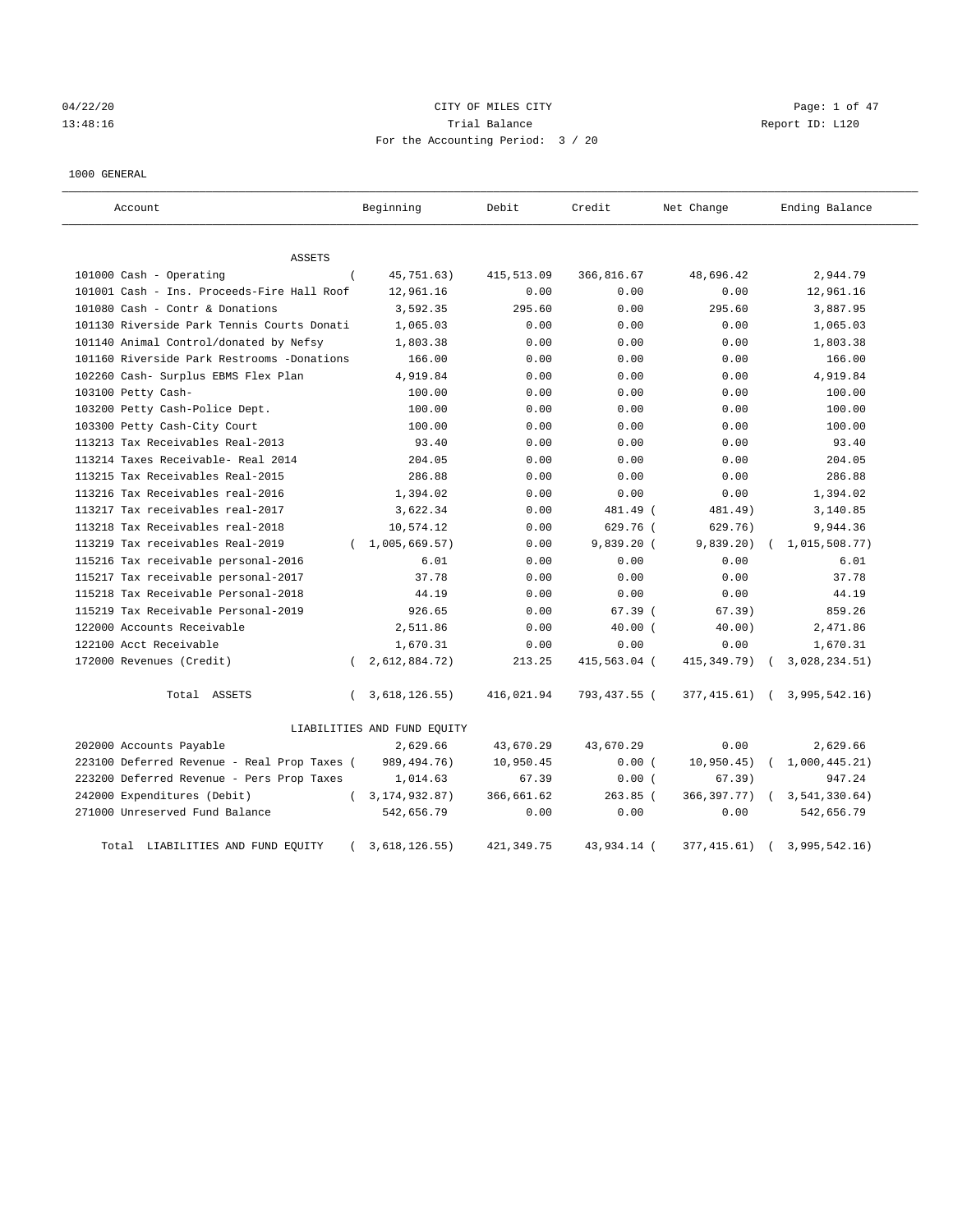## 04/22/20 **CITY OF MILES CITY** CONTROLLER CONTROLLER Page: 2 of 47 13:48:16 Report ID: L120 For the Accounting Period: 3 / 20

## 2220 LIBRARY

| Account                                    | Beginning                   | Debit     | Credit      | Net Change    | Ending Balance |
|--------------------------------------------|-----------------------------|-----------|-------------|---------------|----------------|
| ASSETS                                     |                             |           |             |               |                |
| 101000 Cash - Operating                    | 46,567.64                   | 25,695.45 | 25,741.70 ( | 46.25)        | 46,521.39      |
| 101032 Cash- Library Board of Trustees Mul | 5,203.67                    | 1,119.97  | 0.00        | 1,119.97      | 6,323.64       |
| 103000 Petty Cash                          | 75.00                       | 0.00      | 0.00        | 0.00          | 75.00          |
| 172000 Revenues (Credit)                   | 209,950.83)<br>$\sqrt{2}$   | 0.00      | 26,815.42 ( | $26,815.42$ ( | 236,766.25)    |
| Total ASSETS                               | 158,104.52)                 | 26,815.42 | 52,557.12 ( | 25,741.70) (  | 183,846.22)    |
|                                            | LIABILITIES AND FUND EQUITY |           |             |               |                |
| 202000 Accounts Payable                    | 0.00                        | 1,505.21  | 1,505.21    | 0.00          | 0.00           |
| 242000 Expenditures (Debit)                | 199,676.13)<br>$\sqrt{2}$   | 25,741.70 | 0.00(       | 25,741.70) (  | 225, 417.83)   |
| 271000 Unreserved Fund Balance             | 41,571.61                   | 0.00      | 0.00        | 0.00          | 41,571.61      |
| LIABILITIES AND FUND EQUITY<br>Total       | 158,104.52)<br>$\sqrt{2}$   | 27,246.91 | 1,505.21 (  | 25,741.70) (  | 183,846.22)    |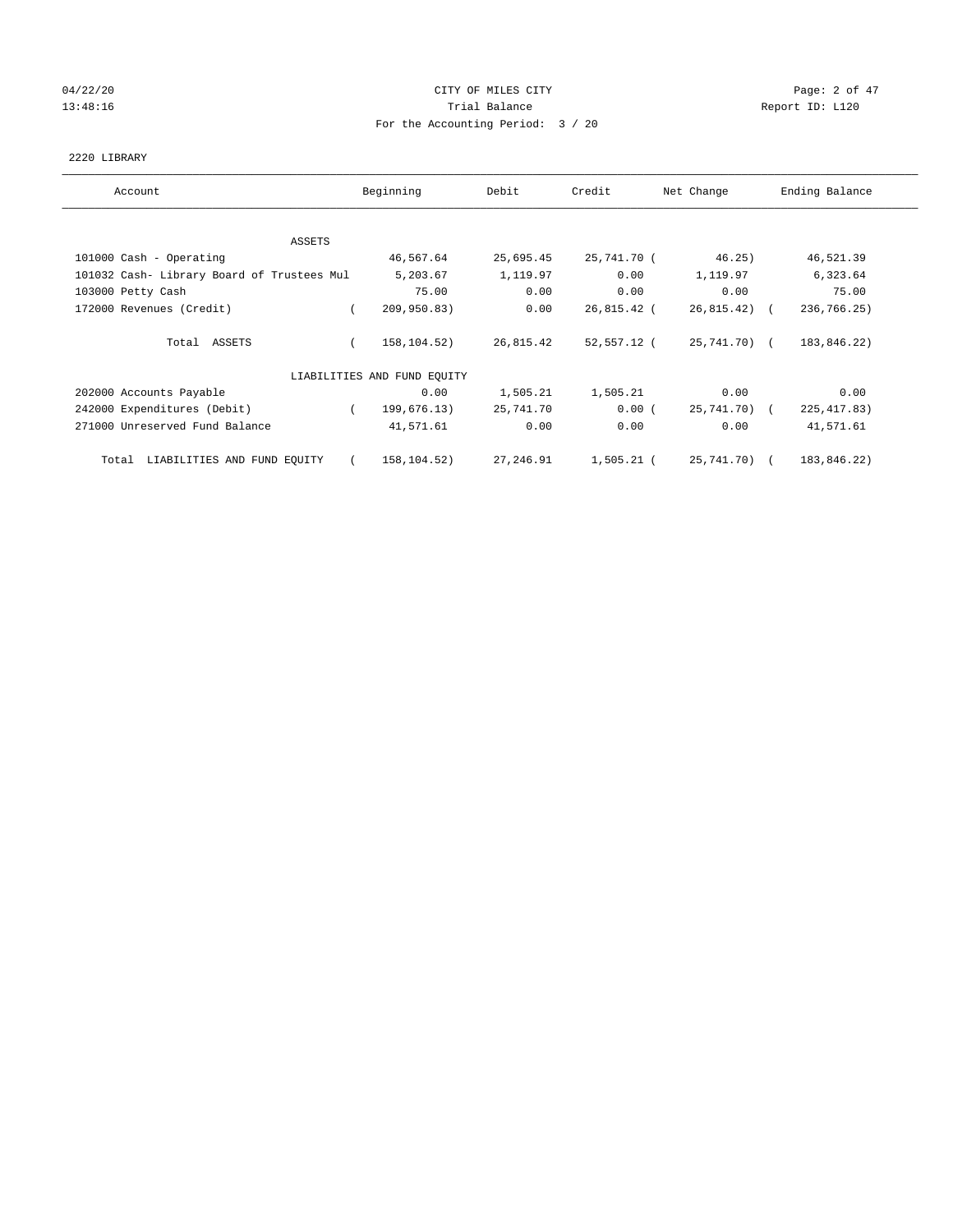## 04/22/20 **CITY OF MILES CITY** CONTROL CONTROL Page: 3 of 47 13:48:16 Report ID: L120 For the Accounting Period: 3 / 20

## 2260 EMERGENCY DISASTER

| Account                                     | Beginning                   | Debit | Credit      | Net Change |            | Ending Balance |
|---------------------------------------------|-----------------------------|-------|-------------|------------|------------|----------------|
| <b>ASSETS</b>                               |                             |       |             |            |            |                |
| 101000 Cash - Operating                     | 230.89                      | 10.98 | 0.00        | 10.98      |            | 241.87         |
| 113218 Tax Receivables real-2018            | 170.14)                     | 0.00  | $6.62$ (    | 6.62)      | $\sqrt{2}$ | 176.76)        |
| 115219 Tax Receivable Personal-2019         | 39.07)                      | 0.00  | $0.71$ (    | 0.71)      | $\sim$     | 39.78)         |
| 172000 Revenues (Credit)                    | 231.48)                     | 0.00  | $10.98$ $($ | 10.98)     | $\sqrt{2}$ | 242.46)        |
| Total ASSETS                                | 209.80)                     | 10.98 | $18.31$ (   | $7.33)$ (  |            | 217.13)        |
|                                             | LIABILITIES AND FUND EQUITY |       |             |            |            |                |
| 223100 Deferred Revenue - Real Prop Taxes ( | 170.14)                     | 6.62  | 0.00(       | $6.62)$ (  |            | 176.76)        |
| 223200 Deferred Revenue - Pers Prop Taxes ( | 39.07)                      | 0.71  | 0.00(       | $0.71)$ (  |            | 39.78)         |
| 271000 Unreserved Fund Balance              | 0.59)                       | 0.00  | 0.00        | 0.00       |            | 0.59)          |
| LIABILITIES AND FUND EQUITY<br>Total        | 209.80)                     | 7.33  | 0.00(       | 7.33)      |            | 217.13)        |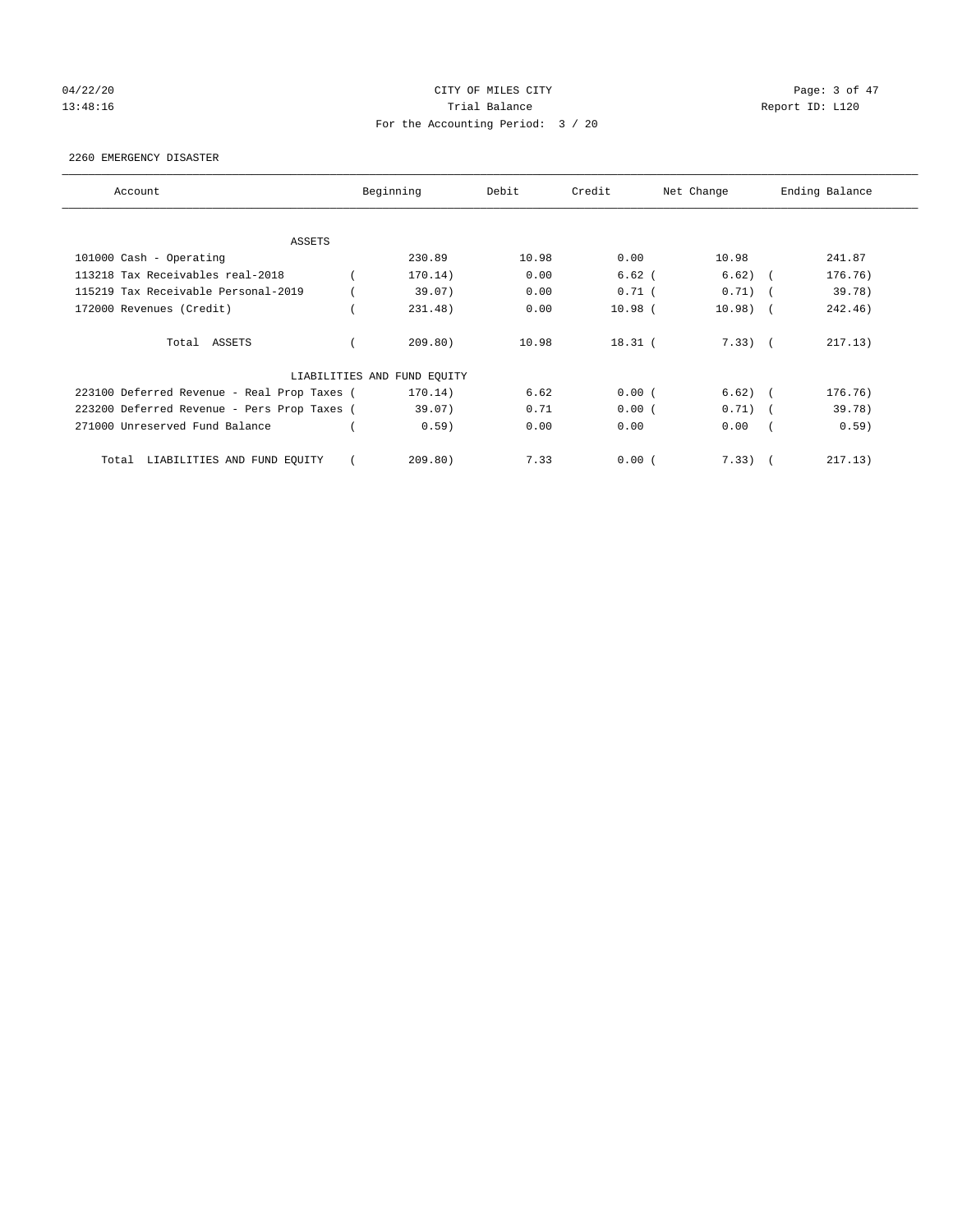# 04/22/20 CITY OF MILES CITY CHECK CONTROL Page: 4 of 47 13:48:16 Trial Balance Report ID: L120 For the Accounting Period: 3 / 20

## 2270 Health

| Account                              | Beginning                   | Debit | Credit | Net Change | Ending Balance |
|--------------------------------------|-----------------------------|-------|--------|------------|----------------|
|                                      |                             |       |        |            |                |
| ASSETS                               |                             |       |        |            |                |
| 101000 Cash - Operating              | 20,671.88                   | 0.00  | 0.00   | 0.00       | 20,671.88      |
| 172000 Revenues (Credit)             | 11,500.00)                  | 0.00  | 0.00   | 0.00       | 11,500.00)     |
| Total ASSETS                         | 9,171.88                    | 0.00  | 0.00   | 0.00       | 9,171.88       |
|                                      | LIABILITIES AND FUND EQUITY |       |        |            |                |
| 271000 Unreserved Fund Balance       | 9,171.88                    | 0.00  | 0.00   | 0.00       | 9,171.88       |
| LIABILITIES AND FUND EQUITY<br>Total | 9,171.88                    | 0.00  | 0.00   | 0.00       | 9,171.88       |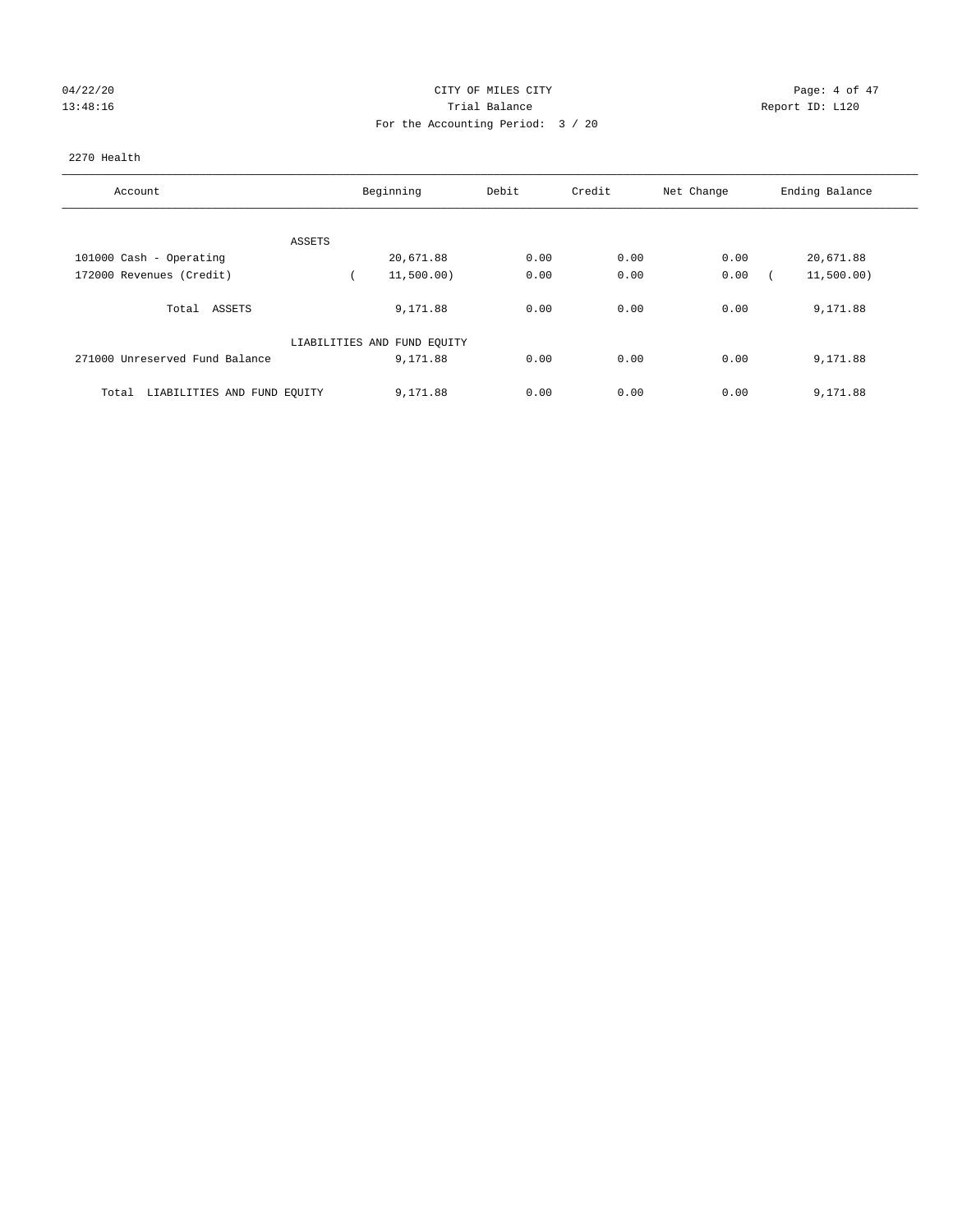## 04/22/20 **CITY OF MILES CITY** CONTROL CONTROL Page: 5 of 47 13:48:16 Report ID: L120 For the Accounting Period: 3 / 20

#### 2310 TIFD-Downtown

| Account                                   | Beginning                   | Debit  | Credit     | Net Change | Ending Balance |
|-------------------------------------------|-----------------------------|--------|------------|------------|----------------|
|                                           |                             |        |            |            |                |
| <b>ASSETS</b>                             |                             |        |            |            |                |
| 101000 Cash - Operating                   | 115, 271.73                 | 405.59 | 99.52      | 306.07     | 115,577.80     |
| 113170 Deferred revenue                   | 165.24                      | 0.00   | 0.00       | 0.00       | 165.24         |
| 113218 Tax Receivables real-2018          | 915.34                      | 0.00   | 0.00       | 0.00       | 915.34         |
| 115180 Deferred revenue-audit             | 1.46                        | 0.00   | 0.00       | 0.00       | 1.46           |
| 115219 Tax Receivable Personal-2019       | 209.86                      | 0.00   | 0.00       | 0.00       | 209.86         |
| 172000 Revenues (Credit)                  | 53, 262. 73)                | 0.00   | $405.59$ ( | $405.59$ ( | 53,668.32)     |
| Total ASSETS                              | 63,300.90                   | 405.59 | $505.11$ ( | 99.52)     | 63,201.38      |
|                                           | LIABILITIES AND FUND EQUITY |        |            |            |                |
| 202000 Accounts Payable                   | 0.00                        | 99.52  | 99.52      | 0.00       | 0.00           |
| 223100 Deferred Revenue - Real Prop Taxes | 1,080.58                    | 0.00   | 0.00       | 0.00       | 1,080.58       |
| 223200 Deferred Revenue - Pers Prop Taxes | 211.32                      | 0.00   | 0.00       | 0.00       | 211.32         |
| 242000 Expenditures (Debit)               | 1, 281.45)                  | 99.52  | 0.00(      | $99.52)$ ( | 1,380.97)      |
| 271000 Unreserved Fund Balance            | 63,290.45                   | 0.00   | 0.00       | 0.00       | 63,290.45      |
| LIABILITIES AND FUND EQUITY<br>Total      | 63,300.90                   | 199.04 | $99.52$ (  | 99.52)     | 63,201.38      |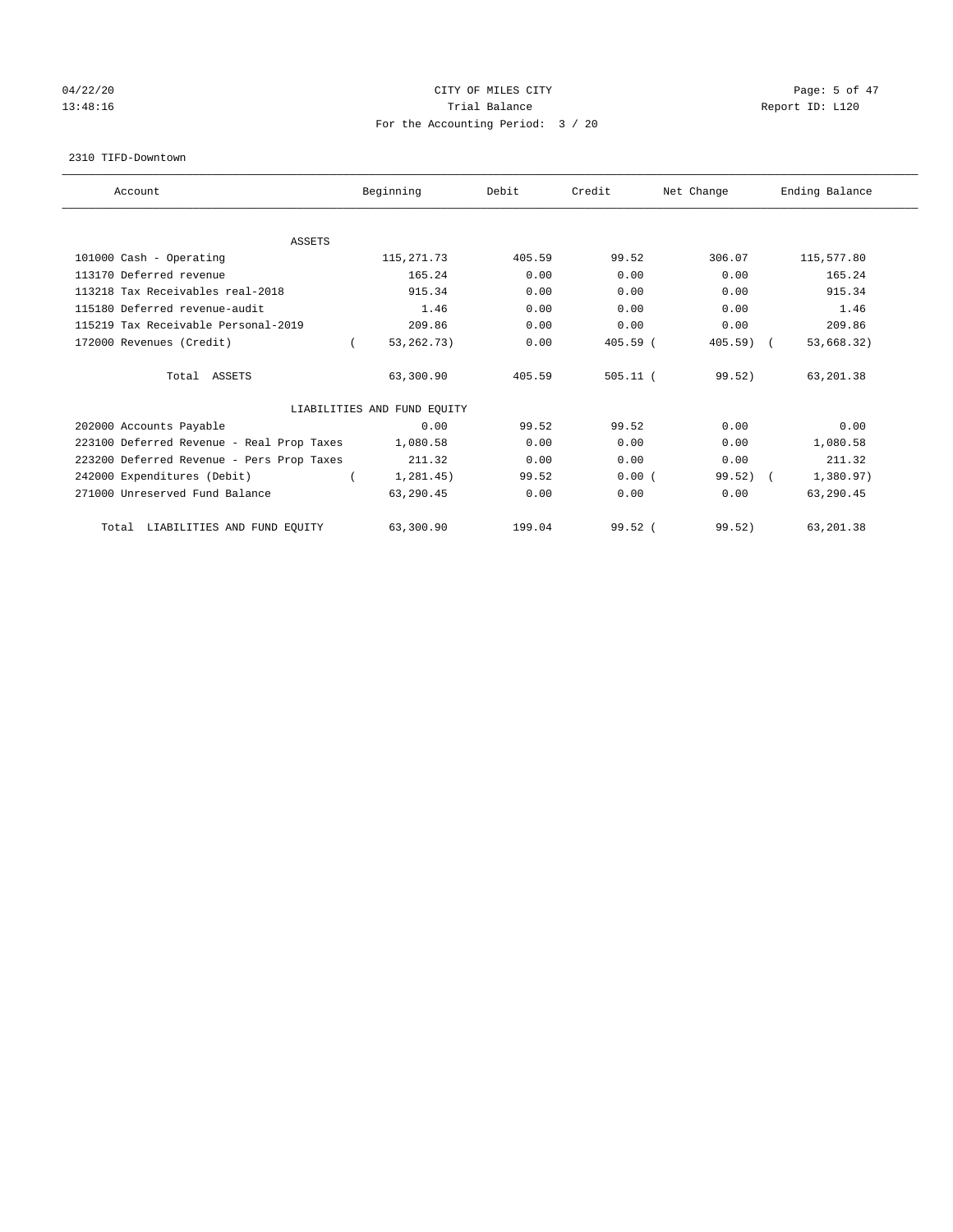# 04/22/20 CITY OF MILES CITY CHARGES CONTROLLER Page: 6 of 47 13:48:16 Trial Balance Report ID: L120 For the Accounting Period: 3 / 20

## 2350 Local Government/Study Commission

| Account                                   | Beginning                   | Debit | Credit | Net Change | Ending Balance |
|-------------------------------------------|-----------------------------|-------|--------|------------|----------------|
| ASSETS                                    |                             |       |        |            |                |
| 101000 Cash - Operating                   | 0.47                        | 0.00  | 0.00   | 0.00       | 0.47           |
| 113214 Taxes Receivable- Real 2014        | 0.97                        | 0.00  | 0.00   | 0.00       | 0.97           |
| 113215 Tax Receivables Real-2015          | 1.62                        | 0.00  | 0.00   | 0.00       | 1.62           |
| 115216 Tax receivable personal-2016       | 0.02                        | 0.00  | 0.00   | 0.00       | 0.02           |
| 172000 Revenues (Credit)                  | 0.47)                       | 0.00  | 0.00   | 0.00       | 0.47)          |
| Total ASSETS                              | 2.61                        | 0.00  | 0.00   | 0.00       | 2.61           |
|                                           | LIABILITIES AND FUND EQUITY |       |        |            |                |
| 223100 Deferred Revenue - Real Prop Taxes | 2.59                        | 0.00  | 0.00   | 0.00       | 2.59           |
| 223200 Deferred Revenue - Pers Prop Taxes | 0.02                        | 0.00  | 0.00   | 0.00       | 0.02           |
| LIABILITIES AND FUND EQUITY<br>Total      | 2.61                        | 0.00  | 0.00   | 0.00       | 2.61           |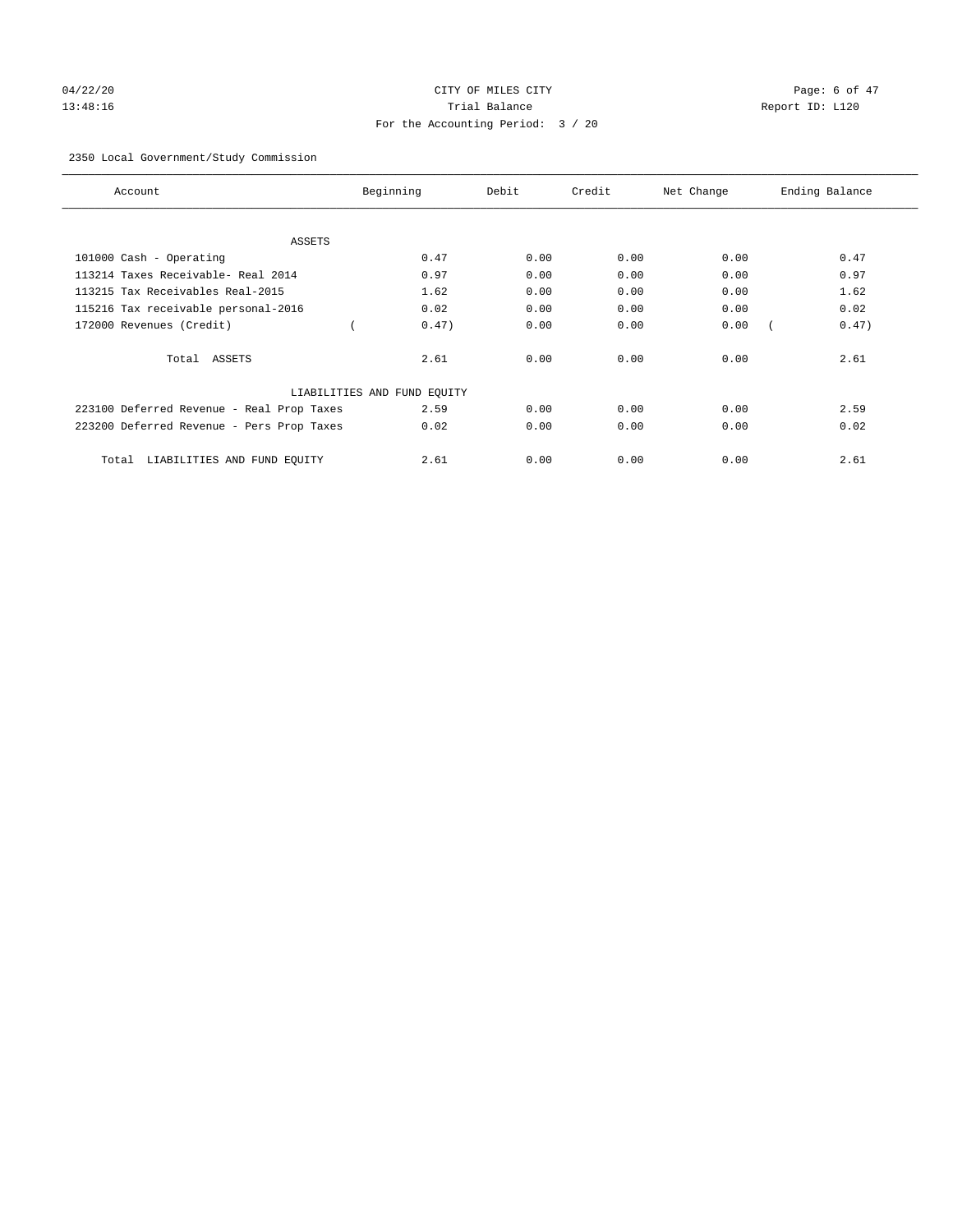# 04/22/20 CITY OF MILES CITY CHECK CONTROL Page: 7 of 47 13:48:16 Report ID: L120 For the Accounting Period: 3 / 20

2372 Permissive Medical Levy

| Account                                     |          | Beginning                   | Debit    | Credit       | Net Change    | Ending Balance |
|---------------------------------------------|----------|-----------------------------|----------|--------------|---------------|----------------|
| <b>ASSETS</b>                               |          |                             |          |              |               |                |
| 101000 Cash - Operating                     |          | 1,840.85                    | 1,559.21 | 0.00         | 1,559.21      | 3,400.06       |
| 113211 Taxes Receivable - Real 2011         |          | 0.14                        | 0.00     | 0.00         | 0.00          | 0.14           |
| 113213 Tax Receivables Real-2013            |          | 9.28                        | 0.00     | 0.00         | 0.00          | 9.28           |
| 113214 Taxes Receivable- Real 2014          |          | 22.40                       | 0.00     | 0.00         | 0.00          | 22.40          |
| 113215 Tax Receivables Real-2015            |          | 31.52                       | 0.00     | 0.00         | 0.00          | 31.52          |
| 113216 Tax Receivables real-2016            |          | 158.41                      | 0.00     | 0.00         | 0.00          | 158.41         |
| 113217 Tax receivables real-2017            |          | 424.36                      | 0.00     | $56.41$ (    | 56.41)        | 367.95         |
| 113218 Tax Receivables real-2018            |          | 1,831.96                    | 0.00     | 79.33(       | 79.33)        | 1,752.63       |
| 113219 Tax receivables Real-2019            | $\left($ | 143, 322. 11)               | 0.00     | $1,402.23$ ( | 1,402.23)     | 144,724.34)    |
| 115216 Tax receivable personal-2016         |          | 0.64                        | 0.00     | 0.00         | 0.00          | 0.64           |
| 115217 Tax receivable personal-2017         |          | 4.27                        | 0.00     | 0.00         | 0.00          | 4.27           |
| 115218 Tax Receivable Personal-2018         |          | 5.18                        | 0.00     | 0.00         | 0.00          | 5.18           |
| 115219 Tax Receivable Personal-2019         |          | 116.71                      | 0.00     | 8.49(        | $8.49$ )      | 108.22         |
| 172000 Revenues (Credit)                    |          | 146,232.63)                 | 0.00     | $1,559.21$ ( | 1,559.21)     | 147,791.84)    |
| Total ASSETS                                | $\left($ | 285,109.02)                 | 1,559.21 | $3,105.67$ ( | $1,546.46)$ ( | 286,655.48)    |
|                                             |          | LIABILITIES AND FUND EQUITY |          |              |               |                |
| 223100 Deferred Revenue - Real Prop Taxes ( |          | 140,844.04)                 | 1,537.97 | 0.00(        | $1,537.97)$ ( | 142,382.01)    |
| 223200 Deferred Revenue - Pers Prop Taxes   |          | 126.80                      | 8.49     | 0.00(        | $8.49$ )      | 118.31         |
| 242000 Expenditures (Debit)                 |          | 144,391.40)                 | 0.00     | 0.00         | 0.00          | 144,391.40)    |
| 271000 Unreserved Fund Balance              |          | 0.38)                       | 0.00     | 0.00         | 0.00          | 0.38)          |
| Total LIABILITIES AND FUND EQUITY           |          | 285,109.02)                 | 1,546.46 | 0.00(        | 1,546.46)     | 286,655.48)    |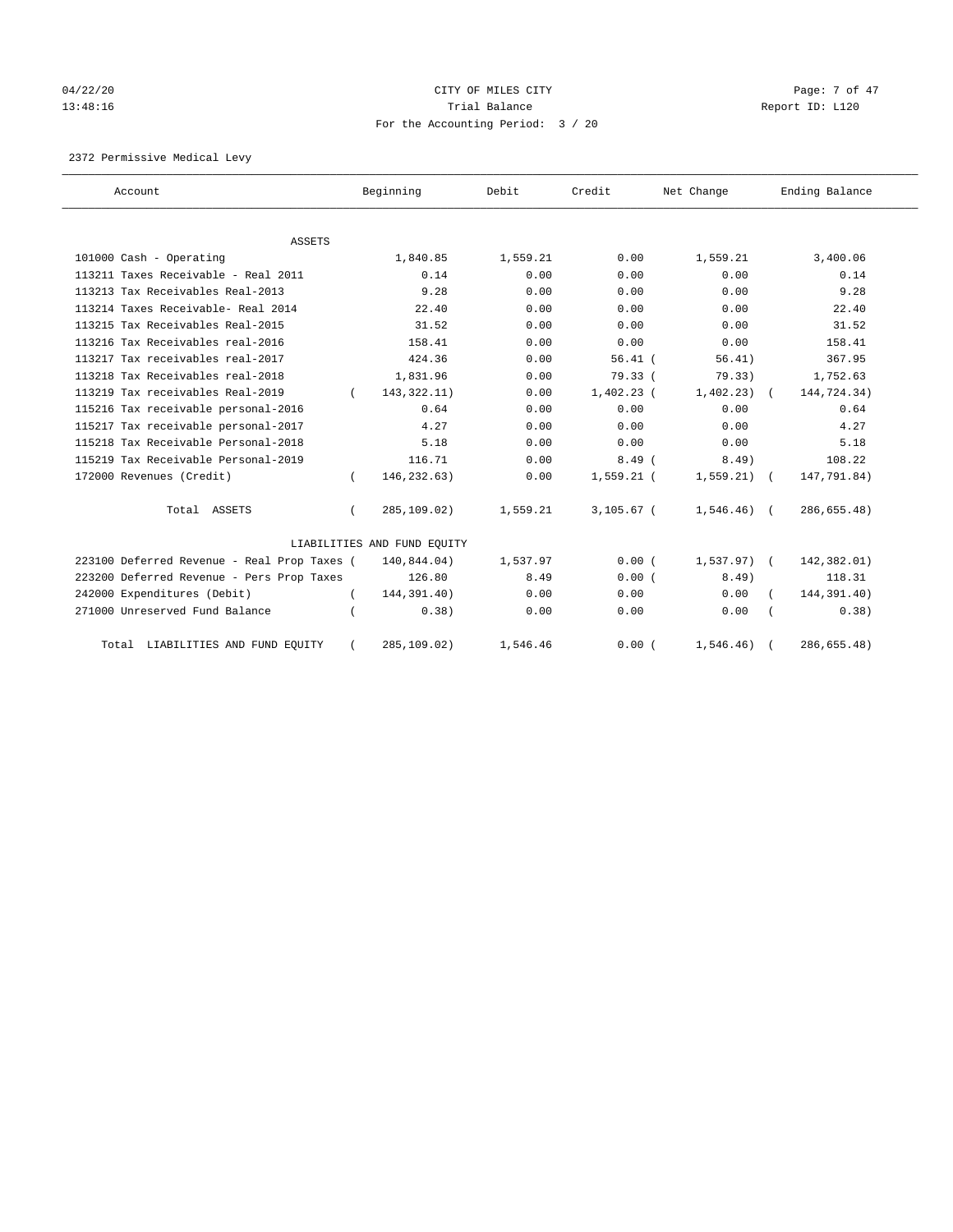# 04/22/20 CITY OF MILES CITY CHECK CONTROL Page: 8 of 47 13:48:16 Trial Balance Report ID: L120 For the Accounting Period: 3 / 20

## 2390 DRUG FORFEITURE

| Account                              | Beginning                   | Debit  | Credit | Net Change | Ending Balance |
|--------------------------------------|-----------------------------|--------|--------|------------|----------------|
|                                      |                             |        |        |            |                |
| ASSETS                               |                             |        |        |            |                |
| 101000 Cash - Operating              | 2,400.00                    | 295.60 | 295.60 | 0.00       | 2,400.00       |
| 172000 Revenues (Credit)             | 800.00)                     | 295.60 | 295.60 | 0.00       | 800.00)        |
| Total ASSETS                         | 1,600.00                    | 591.20 | 591.20 | 0.00       | 1,600.00       |
|                                      | LIABILITIES AND FUND EQUITY |        |        |            |                |
| 271000 Unreserved Fund Balance       | 1,600.00                    | 0.00   | 0.00   | 0.00       | 1,600.00       |
| LIABILITIES AND FUND EQUITY<br>Total | 1,600.00                    | 0.00   | 0.00   | 0.00       | 1,600.00       |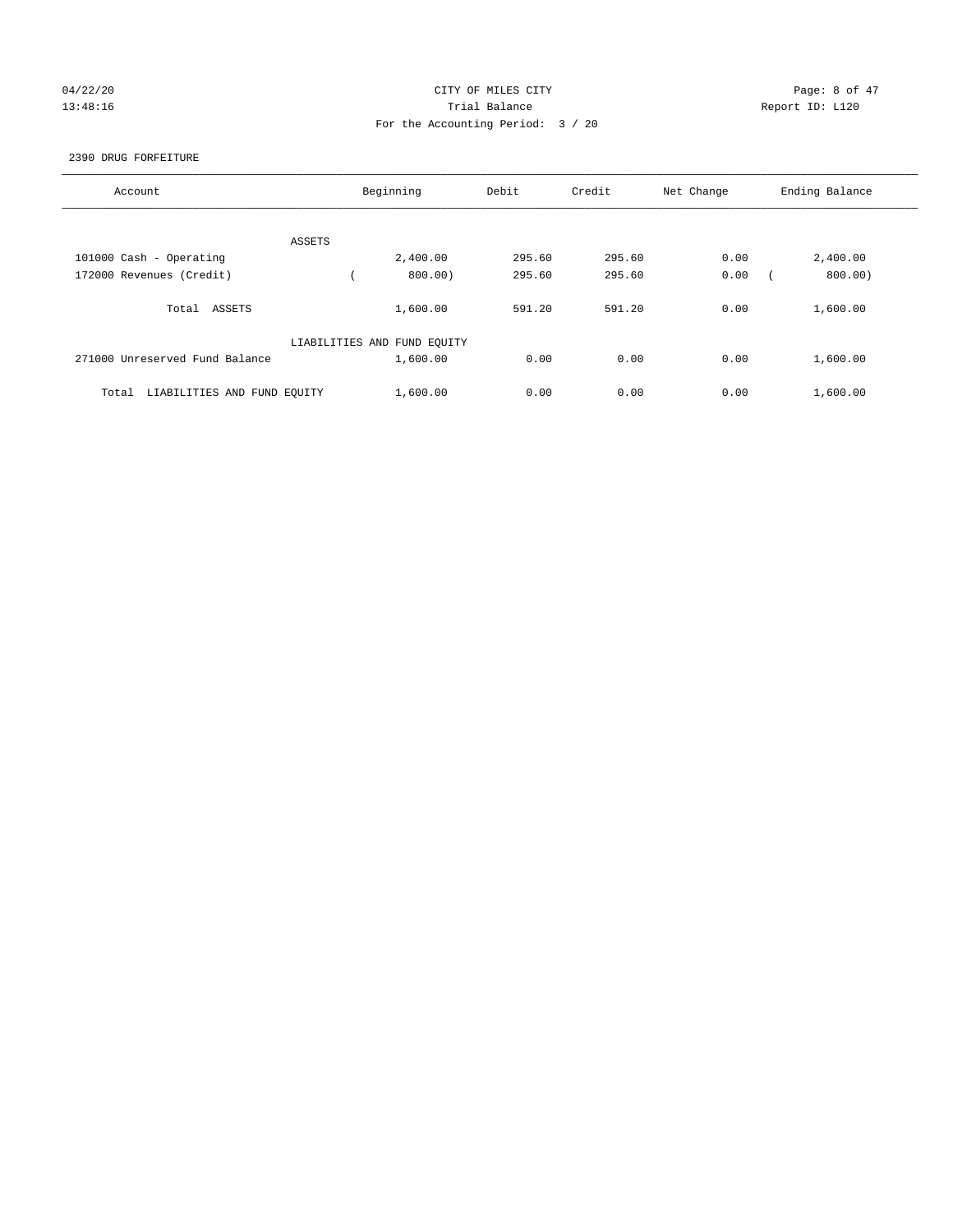## 04/22/20 **CITY OF MILES CITY** CONTROL CONTROL Page: 9 of 47 13:48:16 Trial Balance Report ID: L120 For the Accounting Period: 3 / 20

## 2394 BUILDING CODE ENFORCEMENT

| Account                              | Beginning                   | Debit      | Credit       | Net Change   | Ending Balance |
|--------------------------------------|-----------------------------|------------|--------------|--------------|----------------|
|                                      |                             |            |              |              |                |
| ASSETS                               |                             |            |              |              |                |
| 101000 Cash - Operating              | 93,515.54                   | 23, 257.51 | 2,970.73     | 20,286.78    | 113,802.32     |
| 172000 Revenues (Credit)             | 109, 145.03)                | 1,003.00   | 23, 257.51 ( | 22, 254.51)  | 131,399.54)    |
| ASSETS<br>Total                      | 15,629.49)                  | 24,260.51  | 26,228.24 (  | $1,967.73$ ( | 17,597.22)     |
|                                      | LIABILITIES AND FUND EQUITY |            |              |              |                |
| 202000 Accounts Payable              | 0.00                        | 253.60     | 253.60       | 0.00         | 0.00           |
| 242000 Expenditures (Debit)          | 114,900.99)                 | 2,520.73   | $553.00$ (   | $1,967.73$ ( | 116,868.72)    |
| 271000 Unreserved Fund Balance       | 99,271.50                   | 0.00       | 0.00         | 0.00         | 99,271.50      |
| LIABILITIES AND FUND EQUITY<br>Total | 15,629.49)                  | 2,774.33   | $806.60$ $($ | 1,967.73)    | 17,597.22)     |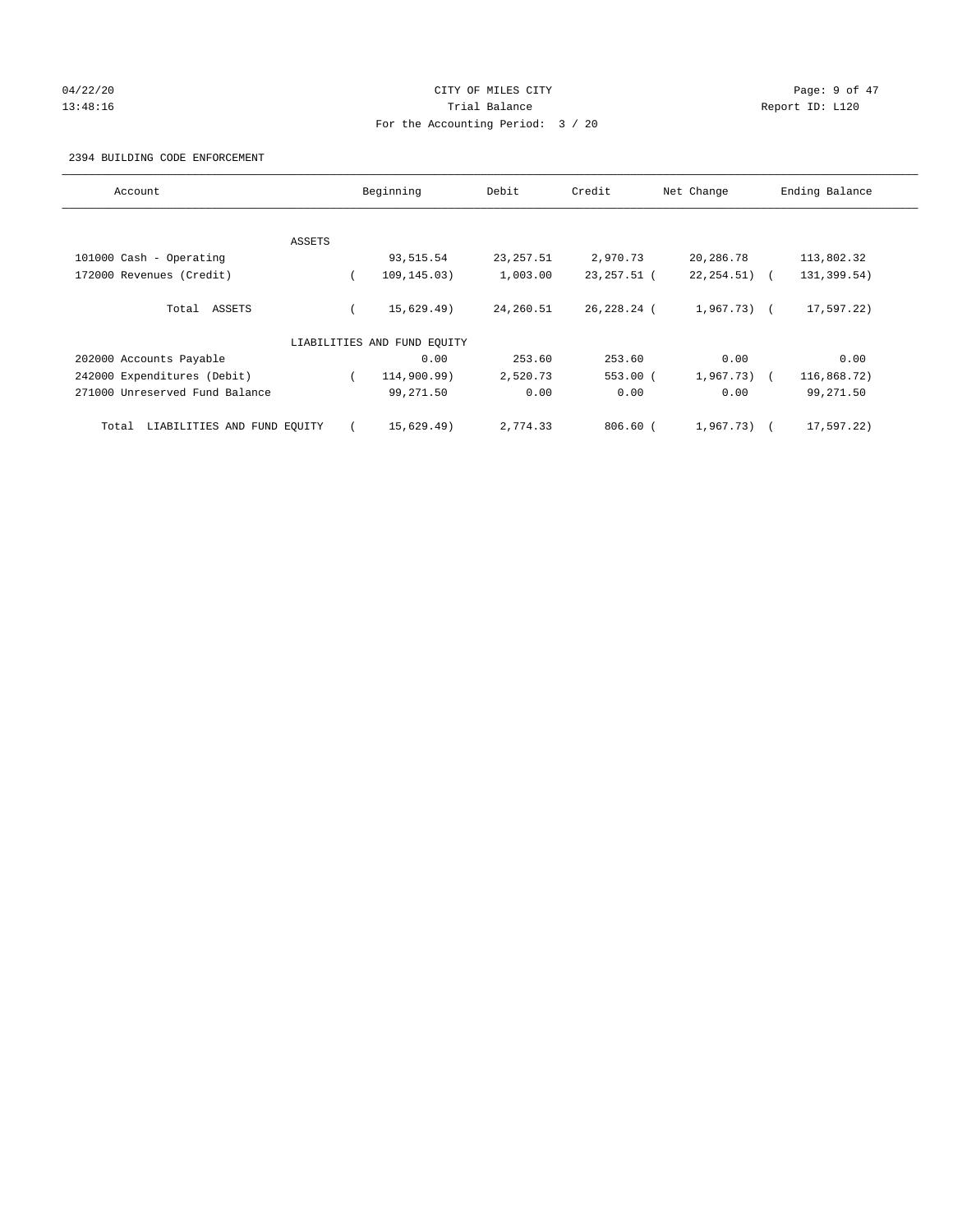# 04/22/20 Page: 10 of 47 13:48:16 Channel Balance Trial Balance Report ID: L120 For the Accounting Period: 3 / 20

2400 LTG M D#165-(Gen City)

| Account                                    | Beginning                   | Debit      | Credit      | Net Change       | Ending Balance |
|--------------------------------------------|-----------------------------|------------|-------------|------------------|----------------|
|                                            |                             |            |             |                  |                |
| <b>ASSETS</b>                              |                             |            |             |                  |                |
| 101000 Cash - Operating                    | 73,338.53                   | 793.87     | 13,260.25 ( | 12,466.38)       | 60,872.15      |
| 118140 Special Assessments Receivables-201 | 39.03                       | 0.00       | 0.00        | 0.00             | 39.03          |
| 118150 Special Assessments Receivables-201 | 40.74                       | 0.00       | 0.00        | 0.00             | 40.74          |
| 118160 Special Assessments Receivables-201 | 222.55                      | 0.00       | 0.00        | 0.00             | 222.55         |
| 118170 Special Assessments Receivables-201 | 1,056.87                    | 0.00       | 0.00        | 0.00             | 1,056.87       |
| 118180 Special Assessments Received-2018   | 2,248.86                    | 0.00       | $140.09$ (  | 140.09)          | 2,108.77       |
| 118190 Special Assessments Receivables-201 | 66,492.44                   | 0.00       | $625.24$ (  | 625.24)          | 65,867.20      |
| 172000 Revenues (Credit)                   | 114, 257. 13)               | 0.00       | 793.87 (    | 793.87) (        | 115,051.00)    |
| Total ASSETS                               | 29,181.89                   | 793.87     | 14,819.45 ( | 14,025.58)       | 15, 156. 31    |
|                                            | LIABILITIES AND FUND EQUITY |            |             |                  |                |
| 202000 Accounts Payable                    | 0.00                        | 13,260.25  | 13,260.25   | 0.00             | 0.00           |
| 223000 Deferred Revenue/Uncollected Taxes  | 70,100.49                   | 765.33     | 0.00(       | 765.33)          | 69, 335.16     |
| 242000 Expenditures (Debit)<br>$\left($    | 113, 521.59)                | 13,260.25  | 0.00(       | $13, 260, 25)$ ( | 126,781.84)    |
| 271000 Unreserved Fund Balance             | 72,602.99                   | 0.00       | 0.00        | 0.00             | 72,602.99      |
| Total LIABILITIES AND FUND EQUITY          | 29, 181.89                  | 27, 285.83 | 13,260.25 ( | 14,025.58)       | 15, 156. 31    |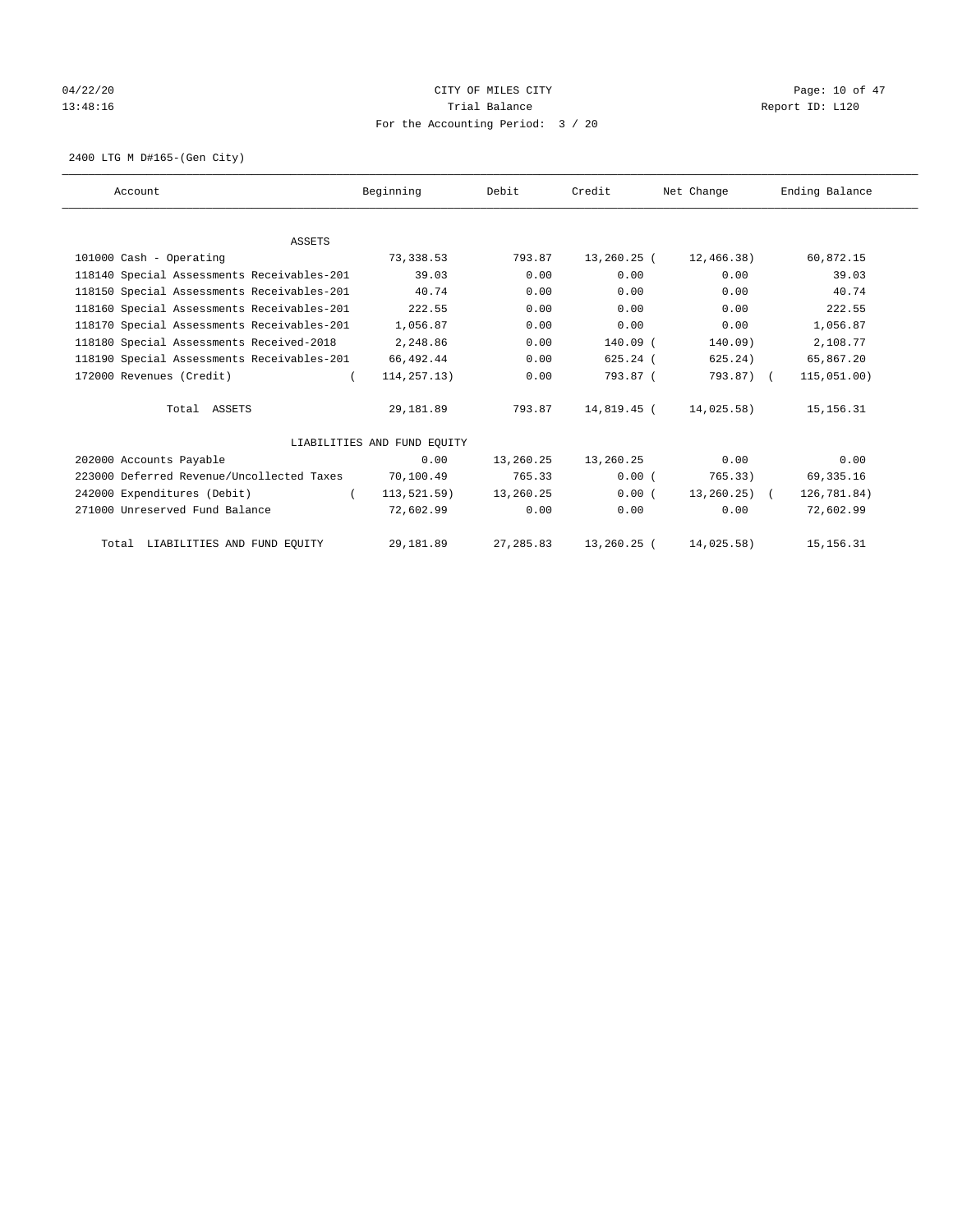# $04/22/20$  Page: 11 of 47 13:48:16 Channel Balance Trial Balance Report ID: L120 For the Accounting Period: 3 / 20

## 2420 LTG M D#167-(MilesAddn Etc)

| Account                                    | Beginning                   | Debit    | Credit     | Net Change   | Ending Balance |
|--------------------------------------------|-----------------------------|----------|------------|--------------|----------------|
|                                            |                             |          |            |              |                |
| ASSETS                                     |                             |          |            |              |                |
| 101000 Cash - Operating                    | 17,295.64                   | 78.53    | 1,678.99 ( | 1,600.46)    | 15,695.18      |
| 118170 Special Assessments Receivables-201 | 45.27                       | 0.00     | 0.00       | 0.00         | 45.27          |
| 118180 Special Assessments Received-2018   | 473.57                      | 0.00     | 0.00       | 0.00         | 473.57         |
| 118190 Special Assessments Receivables-201 | 11,152.30                   | 0.00     | $77.02$ (  | 77.02)       | 11,075.28      |
| 172000 Revenues (Credit)                   | 15,642.56)                  | 0.00     | 78.53(     | $78.53)$ (   | 15,721.09)     |
| Total ASSETS                               | 13,324.22                   | 78.53    | 1,834.54 ( | 1,756.01)    | 11,568.21      |
|                                            | LIABILITIES AND FUND EQUITY |          |            |              |                |
| 202000 Accounts Payable                    | 0.00                        | 1,678.99 | 1,678.99   | 0.00         | 0.00           |
| 223000 Deferred Revenue/Uncollected Taxes  | 11,671.14                   | 77.02    | 0.00(      | 77.02)       | 11,594.12      |
| 242000 Expenditures (Debit)                | 15, 146. 72)                | 1,678.99 | 0.00(      | $1,678.99$ ( | 16,825.71)     |
| 271000 Unreserved Fund Balance             | 16,799.80                   | 0.00     | 0.00       | 0.00         | 16,799.80      |
| Total LIABILITIES AND FUND EQUITY          | 13,324.22                   | 3,435.00 | 1,678.99 ( | 1,756.01)    | 11,568.21      |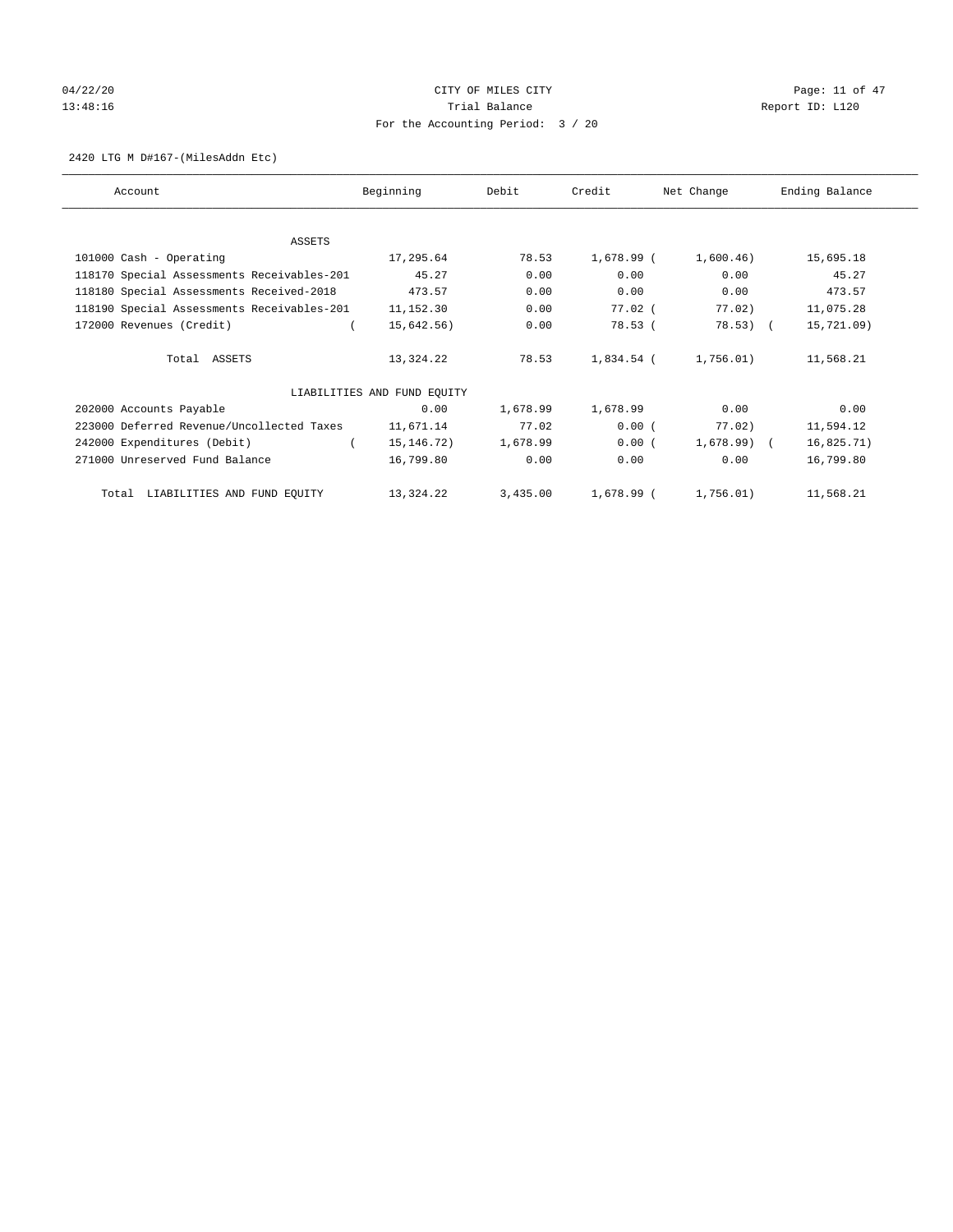# 04/22/20 Page: 12 of 47 13:48:16 Channel Balance Trial Balance Report ID: L120 For the Accounting Period: 3 / 20

2430 LTG M D#171-(Balsam Est)

| Account                                    | Beginning                   | Debit  | Credit     | Net Change   | Ending Balance |
|--------------------------------------------|-----------------------------|--------|------------|--------------|----------------|
| ASSETS                                     |                             |        |            |              |                |
| 101000 Cash - Operating                    | 3,886.05                    | 94.14  | 183.62 (   | 89.48)       | 3,796.57       |
| 118190 Special Assessments Receivables-201 | 2,545.22                    | 0.00   | 92.33(     | 92.33)       | 2,452.89       |
| 172000 Revenues (Credit)                   | 3,329.75)                   | 0.00   | $94.14$ (  | 94.14) (     | 3,423.89       |
| Total ASSETS                               | 3,101.52                    | 94.14  | $370.09$ ( | 275.95       | 2,825.57       |
|                                            | LIABILITIES AND FUND EQUITY |        |            |              |                |
| 202000 Accounts Payable                    | 0.00                        | 183.62 | 183.62     | 0.00         | 0.00           |
| 223000 Deferred Revenue/Uncollected Taxes  | 2,545.22                    | 92.33  | 0.00(      | 92.33)       | 2,452.89       |
| 242000 Expenditures (Debit)                | 2,352.87)                   | 183.62 | 0.00(      | $183.62$ ) ( | 2,536.49)      |
| 271000 Unreserved Fund Balance             | 2,909.17                    | 0.00   | 0.00       | 0.00         | 2,909.17       |
| LIABILITIES AND FUND EQUITY<br>Total       | 3,101.52                    | 459.57 | 183.62 (   | 275.95)      | 2,825.57       |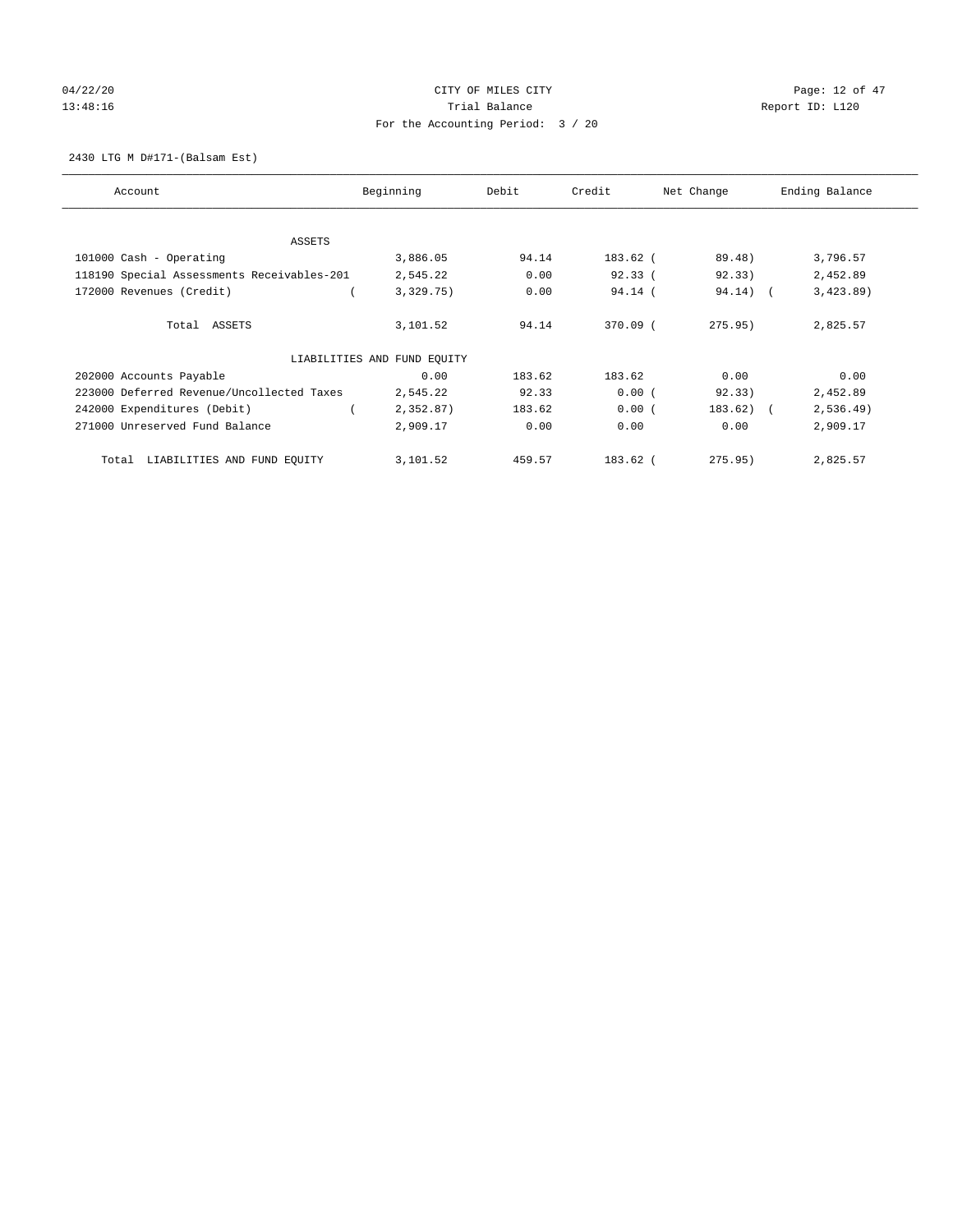# $04/22/20$  Page: 13 of 47 13:48:16 Channel Balance Trial Balance Report ID: L120 For the Accounting Period: 3 / 20

2440 LTG M D#172-(Main Str)

| Account                                    | Beginning                   | Debit    | Credit     | Net Change     | Ending Balance |
|--------------------------------------------|-----------------------------|----------|------------|----------------|----------------|
| ASSETS                                     |                             |          |            |                |                |
| 101000 Cash - Operating                    | 3,582.56                    | 0.00     | 1,698.87 ( | 1,698.87)      | 1,883.69       |
| 118190 Special Assessments Receivables-201 | 12,315.74                   | 0.00     | 0.00       | 0.00           | 12,315.74      |
| 172000 Revenues (Credit)                   | 21,620.62)                  | 0.00     | 0.00       | 0.00           | 21,620.62)     |
| Total ASSETS                               | 5,722.32)                   | 0.00     | 1,698.87 ( | 1,698.87) (    | 7,421.19)      |
|                                            | LIABILITIES AND FUND EQUITY |          |            |                |                |
| 202000 Accounts Payable                    | 0.00                        | 1,698.87 | 1,698.87   | 0.00           | 0.00           |
| 223000 Deferred Revenue/Uncollected Taxes  | 12,315.74                   | 0.00     | 0.00       | 0.00           | 12,315.74      |
| 242000 Expenditures (Debit)                | 21,387.37)                  | 1,698.87 | $0.00$ (   | $1,698.87$ ) ( | 23,086.24)     |
| 271000 Unreserved Fund Balance             | 3,349.31                    | 0.00     | 0.00       | 0.00           | 3,349.31       |
| LIABILITIES AND FUND EQUITY<br>Total       | 5,722.32)                   | 3,397.74 | 1,698.87 ( | $1,698.87$ (   | 7,421.19)      |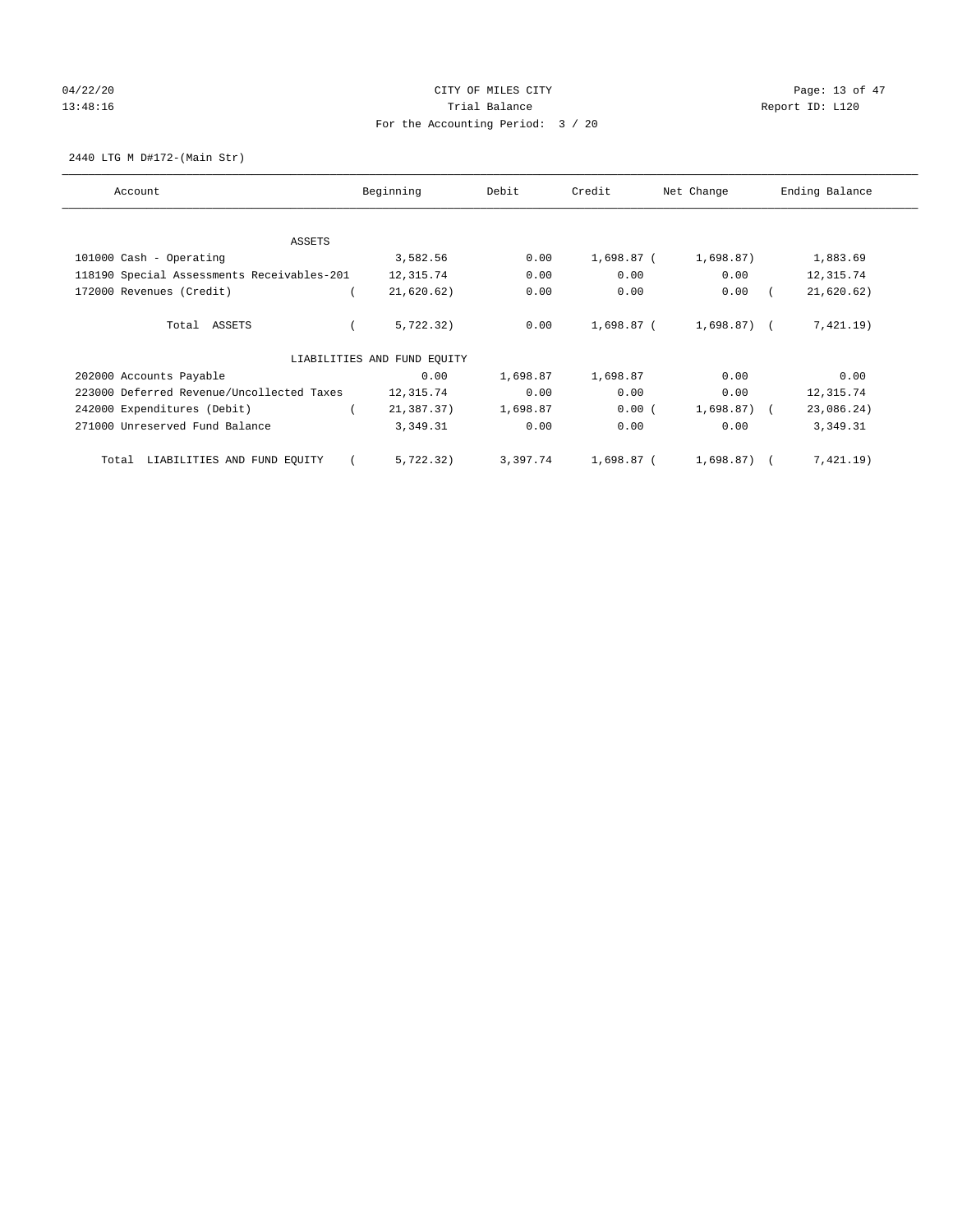# 04/22/20 Page: 14 of 47 13:48:16 Channel Balance Trial Balance Report ID: L120 For the Accounting Period: 3 / 20

2450 LTG M D#195-(SG-Trico)

| Account                                    | Beginning                   | Debit  | Credit     | Net Change | Ending Balance |
|--------------------------------------------|-----------------------------|--------|------------|------------|----------------|
| ASSETS                                     |                             |        |            |            |                |
| 101000 Cash - Operating                    | 3,458.98                    | 132.98 | 401.84 (   | 268.86)    | 3,190.12       |
| 118190 Special Assessments Receivables-201 | 2,622.85                    | 0.00   | $130.42$ ( | 130.42)    | 2,492.43       |
| 172000 Revenues (Credit)                   | 3,350.90)                   | 0.00   | 132.98 (   | $132.98$ ( | 3,483.88)      |
| Total ASSETS                               | 2,730.93                    | 132.98 | 665.24 (   | 532.26)    | 2,198.67       |
|                                            | LIABILITIES AND FUND EQUITY |        |            |            |                |
| 202000 Accounts Payable                    | 0.00                        | 401.84 | 401.84     | 0.00       | 0.00           |
| 223000 Deferred Revenue/Uncollected Taxes  | 2,622.85                    | 130.42 | 0.00(      | 130.42)    | 2,492.43       |
| 242000 Expenditures (Debit)                | 4, 214. 72)                 | 401.84 | 0.00(      | 401.84) (  | 4,616.56)      |
| 271000 Unreserved Fund Balance             | 4,322.80                    | 0.00   | 0.00       | 0.00       | 4,322.80       |
| LIABILITIES AND FUND EQUITY<br>Total       | 2,730.93                    | 934.10 | $401.84$ ( | 532.26     | 2,198.67       |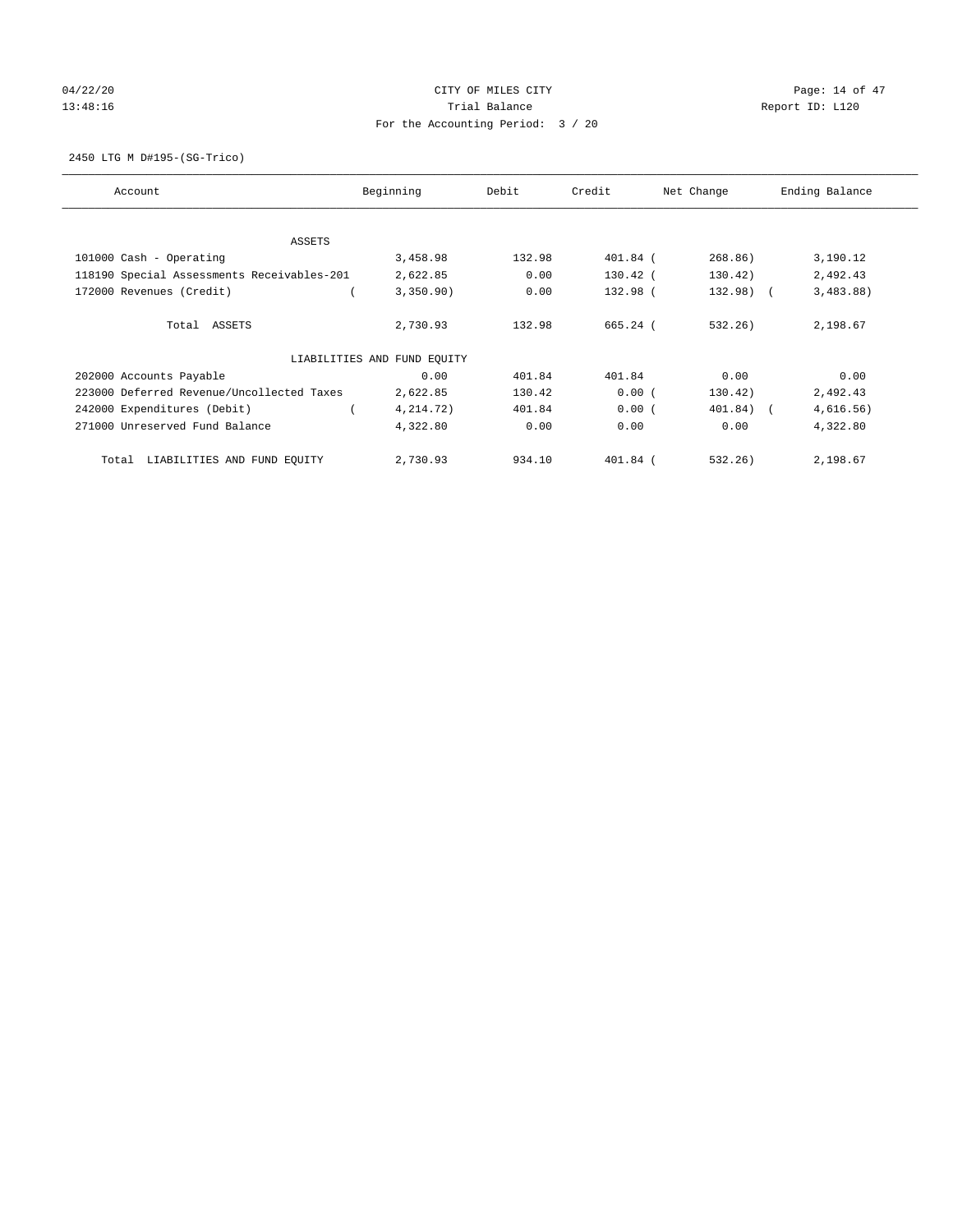# 04/22/20 Page: 15 of 47 13:48:16 Channel Balance Trial Balance Report ID: L120 For the Accounting Period: 3 / 20

2470 LTG M D#202-(SG-MDU&NV)

| Account                                    | Beginning                   | Debit  | Credit   | Net Change | Ending Balance |
|--------------------------------------------|-----------------------------|--------|----------|------------|----------------|
| <b>ASSETS</b>                              |                             |        |          |            |                |
| 101000 Cash - Operating                    | 3,467.39                    | 0.00   | 455.39 ( | 455.39)    | 3,012.00       |
| 118180 Special Assessments Received-2018   | 131.04                      | 0.00   | 0.00     | 0.00       | 131.04         |
| 118190 Special Assessments Receivables-201 | 3,925.20                    | 0.00   | 0.00     | 0.00       | 3,925.20       |
| 172000 Revenues (Credit)                   | 5,878.47)                   | 0.00   | 0.00     | 0.00       | 5,878.47)      |
| Total ASSETS                               | 1,645.16                    | 0.00   | 455.39 ( | 455.39)    | 1,189.77       |
|                                            |                             |        |          |            |                |
|                                            | LIABILITIES AND FUND EQUITY |        |          |            |                |
| 202000 Accounts Payable                    | 0.00                        | 455.39 | 455.39   | 0.00       | 0.00           |
| 223000 Deferred Revenue/Uncollected Taxes  | 4,056.24                    | 0.00   | 0.00     | 0.00       | 4,056.24       |
| 242000 Expenditures (Debit)                | $4,914.28$ )                | 455.39 | 0.00(    | 455.39)    | 5,369.67)      |
| 271000 Unreserved Fund Balance             | 2,503.20                    | 0.00   | 0.00     | 0.00       | 2,503.20       |
| LIABILITIES AND FUND EQUITY<br>Total       | 1,645.16                    | 910.78 | 455.39 ( | 455.39)    | 1,189.77       |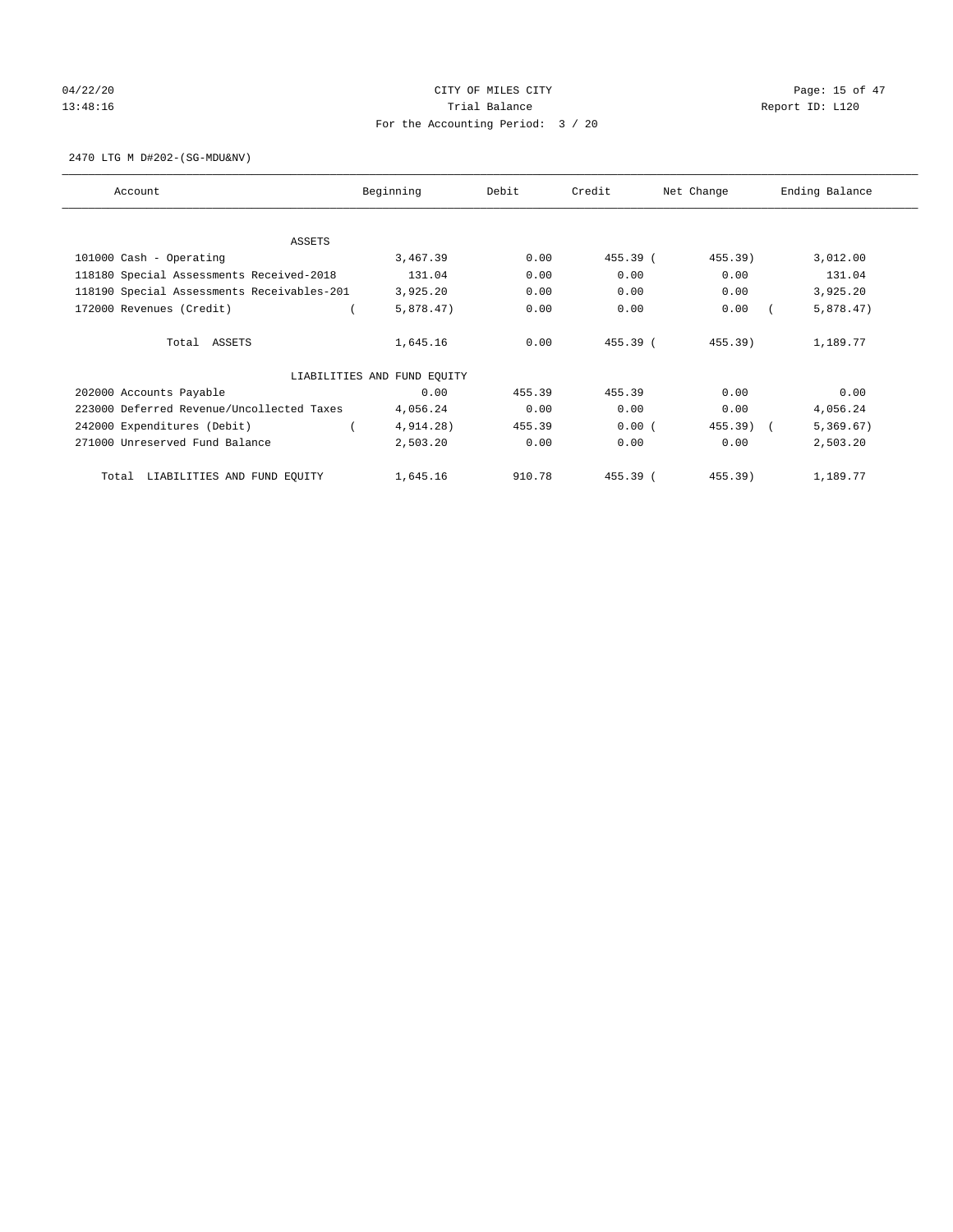# 04/22/20 Page: 16 of 47 13:48:16 Channel Balance Trial Balance Report ID: L120 For the Accounting Period: 3 / 20

## 2480 LTG M M#173-(Milestown Estates)

| Account                                    | Beginning                   | Debit  | Credit     | Net Change     | Ending Balance        |
|--------------------------------------------|-----------------------------|--------|------------|----------------|-----------------------|
| <b>ASSETS</b>                              |                             |        |            |                |                       |
| 101000 Cash - Operating                    | 777.89                      | 150.73 | 138.29     | 12.44          | 790.33                |
| 118190 Special Assessments Receivables-201 | 876.13                      | 0.00   | 147.83 (   | 147.83)        | 728.30                |
|                                            |                             |        |            |                |                       |
| 172000 Revenues (Credit)                   | 2,010.17)                   | 0.00   | 150.73 (   | $150.73$ ) (   | 2,160.90)             |
| Total ASSETS                               | 356.15)                     | 150.73 | $436.85$ ( | $286.12$ ) $($ | 642.27)               |
|                                            | LIABILITIES AND FUND EQUITY |        |            |                |                       |
| 202000 Accounts Payable                    | 0.00                        | 138.29 | 138.29     | 0.00           | 0.00                  |
| 223000 Deferred Revenue/Uncollected Taxes  | 876.13                      | 147.83 | 0.00(      | 147.83)        | 728.30                |
| 242000 Expenditures (Debit)                | 2,400.74)                   | 138.29 | 0.00(      | $138.29$ (     | 2, 539.03)            |
| 271000 Unreserved Fund Balance             | 1,168.46                    | 0.00   | 0.00       | 0.00           | 1,168.46              |
| LIABILITIES AND FUND EQUITY<br>Total       | 356.15)                     | 424.41 | $138.29$ ( | 286.12)        | 642.27)<br>$\sqrt{2}$ |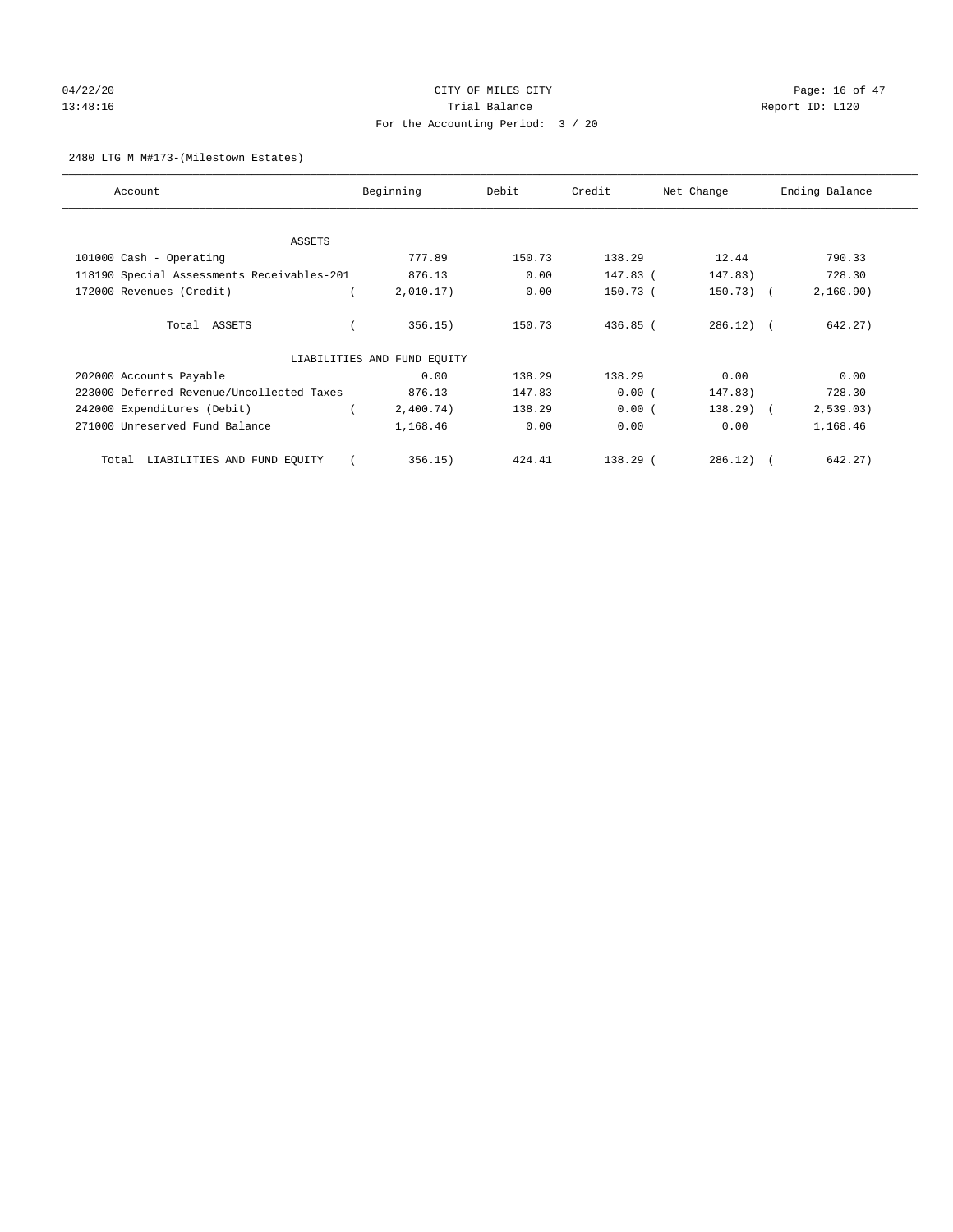# 04/22/20 Page: 17 of 47 13:48:16 Channel Balance Trial Balance Report ID: L120 For the Accounting Period: 3 / 20

2510 STR MAINT DIST #204

| Account                                    | Beginning                   | Debit       | Credit       | Net Change   | Ending Balance |
|--------------------------------------------|-----------------------------|-------------|--------------|--------------|----------------|
|                                            |                             |             |              |              |                |
| <b>ASSETS</b>                              |                             |             |              |              |                |
| 101000 Cash - Operating                    | 371,860.74                  | 8,415.29    | 89,000.90 (  | 80,585.61)   | 291, 275.13    |
| 118130 Special Assessments Receivable 2013 | 32.59                       | 0.00        | 0.00         | 0.00         | 32.59          |
| 118140 Special Assessments Receivables-201 | 31.99                       | 0.00        | 0.00         | 0.00         | 31.99          |
| 118150 Special Assessments Receivables-201 | 34.52                       | 0.00        | 0.00         | 0.00         | 34.52          |
| 118160 Special Assessments Receivables-201 | 757.61                      | 0.00        | 0.00         | 0.00         | 757.61         |
| 118170 Special Assessments Receivables-201 | 2,260.32                    | 0.00        | 0.00         | 0.00         | 2,260.32       |
| 118180 Special Assessments Received-2018   | 11,805.35                   | 0.00        | 985.89 (     | 985.89)      | 10,819.46      |
| 118190 Special Assessments Receivables-201 | 665,776.21                  | 0.00        | $7.109.02$ ( | 7,109.02)    | 658,667.19     |
| 122000 Accounts Receivable                 | 2,004.05                    | 0.00        | 0.00         | 0.00         | 2,004.05       |
| 172000 Revenues (Credit)                   | 1,086,999.40                | 0.00        | 8,348.89 (   | 8,348.89)    | 1,095,348.29   |
| Total ASSETS                               | 32,436.02)                  | 8,415.29    | 105,444.70 ( | 97,029.41) ( | 129, 465.43)   |
|                                            | LIABILITIES AND FUND EQUITY |             |              |              |                |
| 202000 Accounts Payable                    | 0.00                        | 47, 276.57  | 47,276.57    | 0.00         | 0.00           |
| 223000 Deferred Revenue/Uncollected Taxes  | 680,698.60                  | 8,094.91    | 0.00(        | 8,094.91)    | 672,603.69     |
| 242000 Expenditures (Debit)                | (1, 514, 291, 18)           | 89,000.90   | $66.40$ (    | 88,934.50) ( | 1,603,225.68)  |
| 271000 Unreserved Fund Balance             | 801,156.56                  | 0.00        | 0.00         | 0.00         | 801,156.56     |
| Total LIABILITIES AND FUND EQUITY          | 32,436.02)                  | 144, 372.38 | 47,342.97 (  | 97,029.41)   | 129, 465.43)   |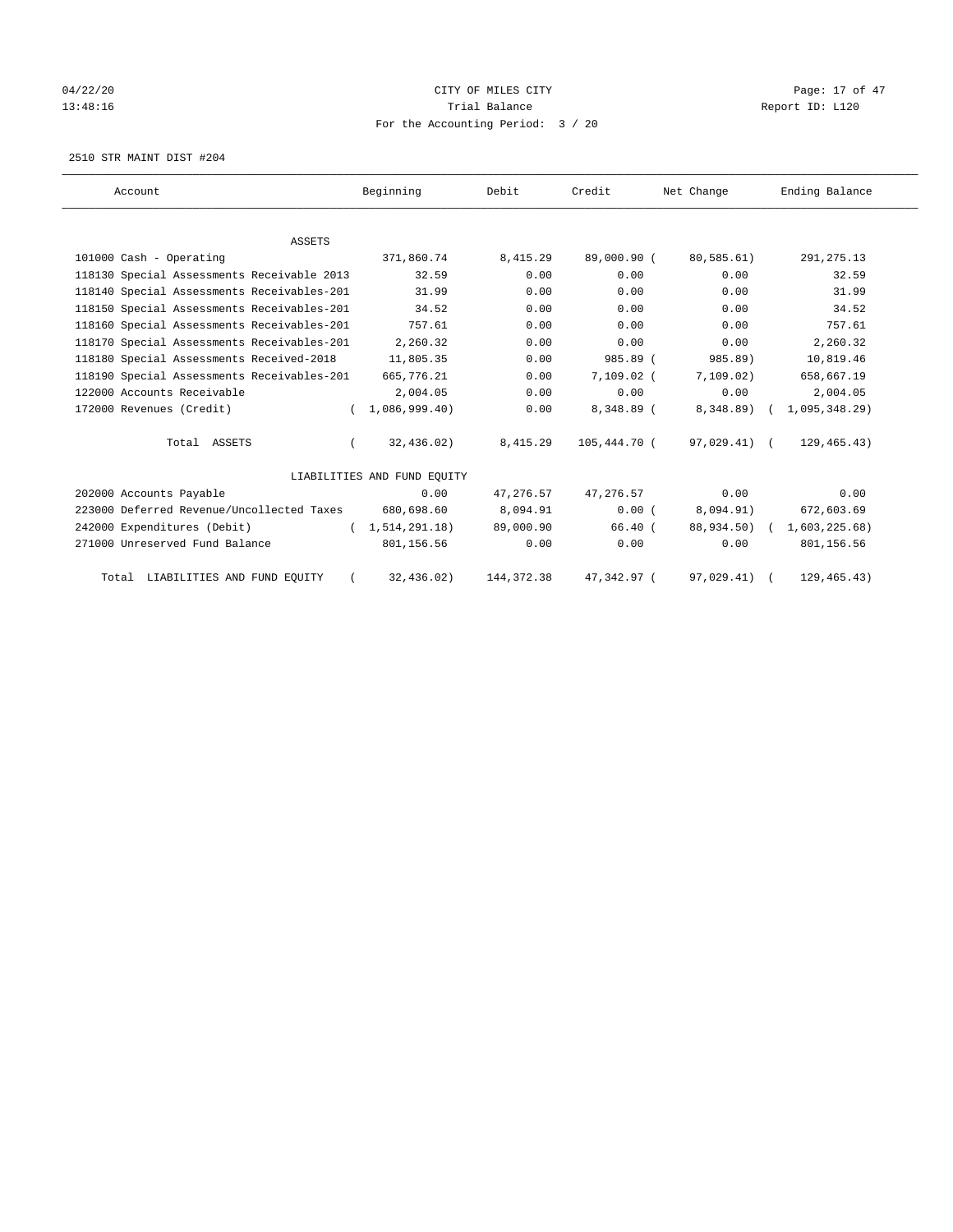# 04/22/20 Page: 18 of 47 13:48:16 Channel Balance Trial Balance Report ID: L120 For the Accounting Period: 3 / 20

2520 STR MAINT DIST #205

| Account                                    | Beginning                   | Debit      | Credit        | Net Change     | Ending Balance |
|--------------------------------------------|-----------------------------|------------|---------------|----------------|----------------|
|                                            |                             |            |               |                |                |
| <b>ASSETS</b>                              |                             |            |               |                |                |
| 101000 Cash - Operating                    | 246,635.72                  | 384.07     | 25, 233. 43 ( | 24,849.36)     | 221,786.36     |
| 118140 Special Assessments Receivables-201 | 214.50                      | 0.00       | 0.00          | 0.00           | 214.50         |
| 118150 Special Assessments Receivables-201 | 210.08                      | 0.00       | 0.00          | 0.00           | 210.08         |
| 118160 Special Assessments Receivables-201 | 756.44                      | 0.00       | 0.00          | 0.00           | 756.44         |
| 118170 Special Assessments Receivables-201 | 2,501.71                    | 0.00       | 0.00          | 0.00           | 2,501.71       |
| 118180 Special Assessments Received-2018   | 5,683.38                    | 0.00       | 0.00          | 0.00           | 5,683.38       |
| 118190 Special Assessments Receivables-201 | 45,878.39                   | 0.00       | $360.40$ (    | 360.40)        | 45,517.99      |
| 122000 Accounts Receivable                 | 1,058.46                    | 0.00       | 0.00          | 0.00           | 1,058.46       |
| 172000 Revenues (Credit)                   | 103, 238.16)<br>$\left($    | 0.00       | 367.47 (      | $367.47$ ) (   | 103, 605.63)   |
| Total ASSETS                               | 199,700.52                  | 384.07     | 25,961.30 (   | 25,577.23)     | 174, 123.29    |
|                                            | LIABILITIES AND FUND EQUITY |            |               |                |                |
| 202000 Accounts Payable                    | 0.00                        | 8,424.06   | 8,424.06      | 0.00           | 0.00           |
| 223000 Deferred Revenue/Uncollected Taxes  | 55, 244.34                  | 360.40     | 0.00(         | 360.40)        | 54,883.94      |
| 242000 Expenditures (Debit)                | 141,140.97)                 | 25, 233.43 | $16.60$ (     | $25, 216.83$ ( | 166, 357.80)   |
| 271000 Unreserved Fund Balance             | 285,597.15                  | 0.00       | 0.00          | 0.00           | 285,597.15     |
| Total LIABILITIES AND FUND EQUITY          | 199,700.52                  | 34,017.89  | $8,440.66$ (  | 25, 577.23     | 174, 123. 29   |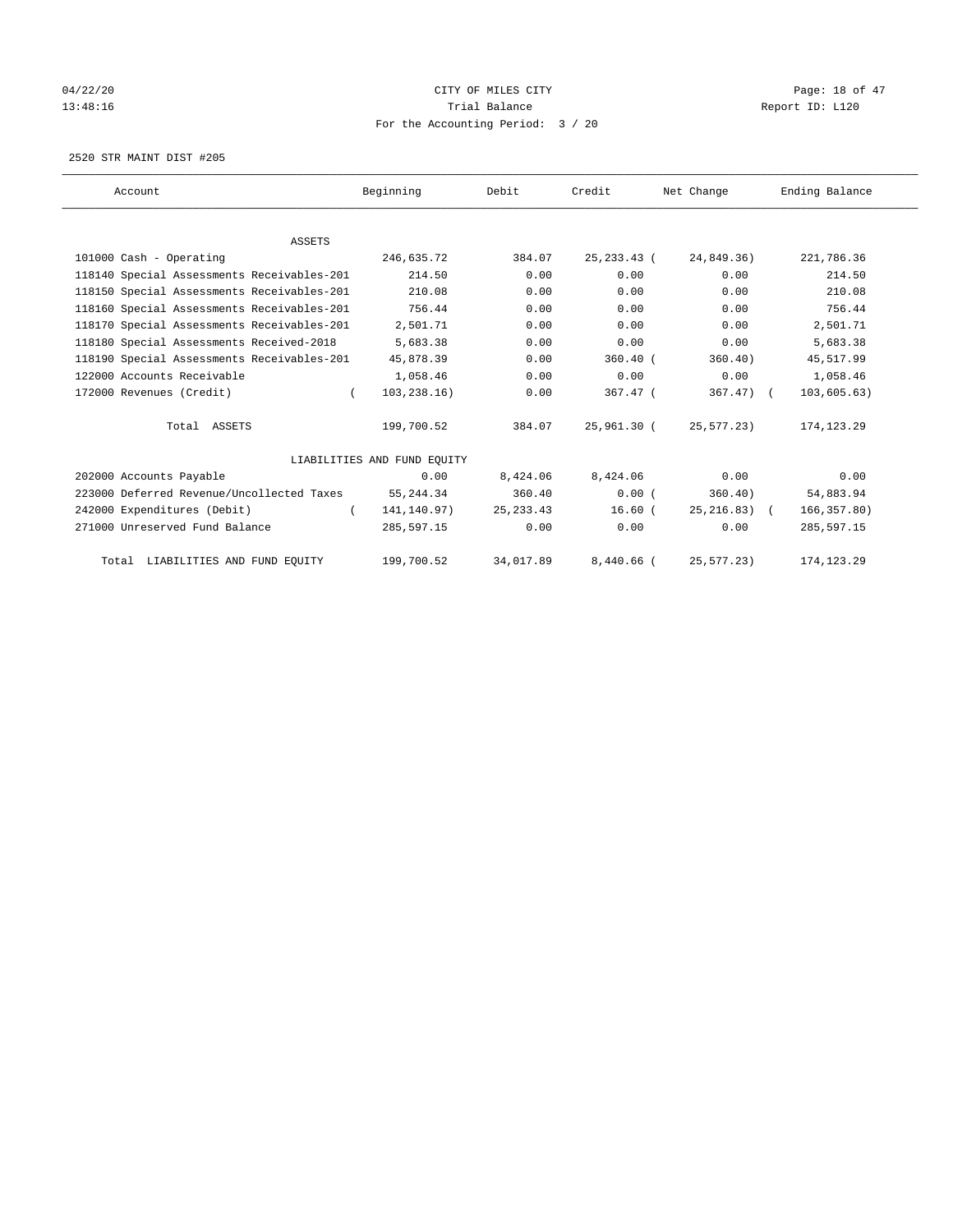## 04/22/20 **CITY OF MILES CITY CONSUMING THE PAGE:** 19 of 47 13:48:16 Channel Balance Trial Balance Report ID: L120 For the Accounting Period: 3 / 20

## 2540 STR MAINT DIST#207-(MILESTOWN ESTATES)

| Account                                    | Beginning                   | Debit  | Credit       | Net Change   | Ending Balance |
|--------------------------------------------|-----------------------------|--------|--------------|--------------|----------------|
|                                            |                             |        |              |              |                |
| ASSETS                                     |                             |        |              |              |                |
| 101000 Cash - Operating                    | 5,079.27                    | 322.46 | 406.93 (     | 84.47)       | 4,994.80       |
| 118190 Special Assessments Receivables-201 | 2,056.26                    | 0.00   | $316.26$ (   | 316.26)      | 1,740.00       |
| 172000 Revenues (Credit)                   | $4,521.39$ )                | 0.00   | $322.46$ (   | $322.46$ ) ( | 4,843.85)      |
| Total ASSETS                               | 2,614.14                    | 322.46 | $1,045.65$ ( | 723.19       | 1,890.95       |
|                                            | LIABILITIES AND FUND EQUITY |        |              |              |                |
| 223000 Deferred Revenue/Uncollected Taxes  | 2,056.26                    | 316.26 | 0.00(        | 316.26)      | 1,740.00       |
| 242000 Expenditures (Debit)                | 3,398.26                    | 406.93 | 0.00(        | 406.93) (    | 3,805.19)      |
| 271000 Unreserved Fund Balance             | 3,956.14                    | 0.00   | 0.00         | 0.00         | 3,956.14       |
| Total LIABILITIES AND FUND EOUITY          | 2,614.14                    | 723.19 | 0.00(        | $723.19$ )   | 1,890.95       |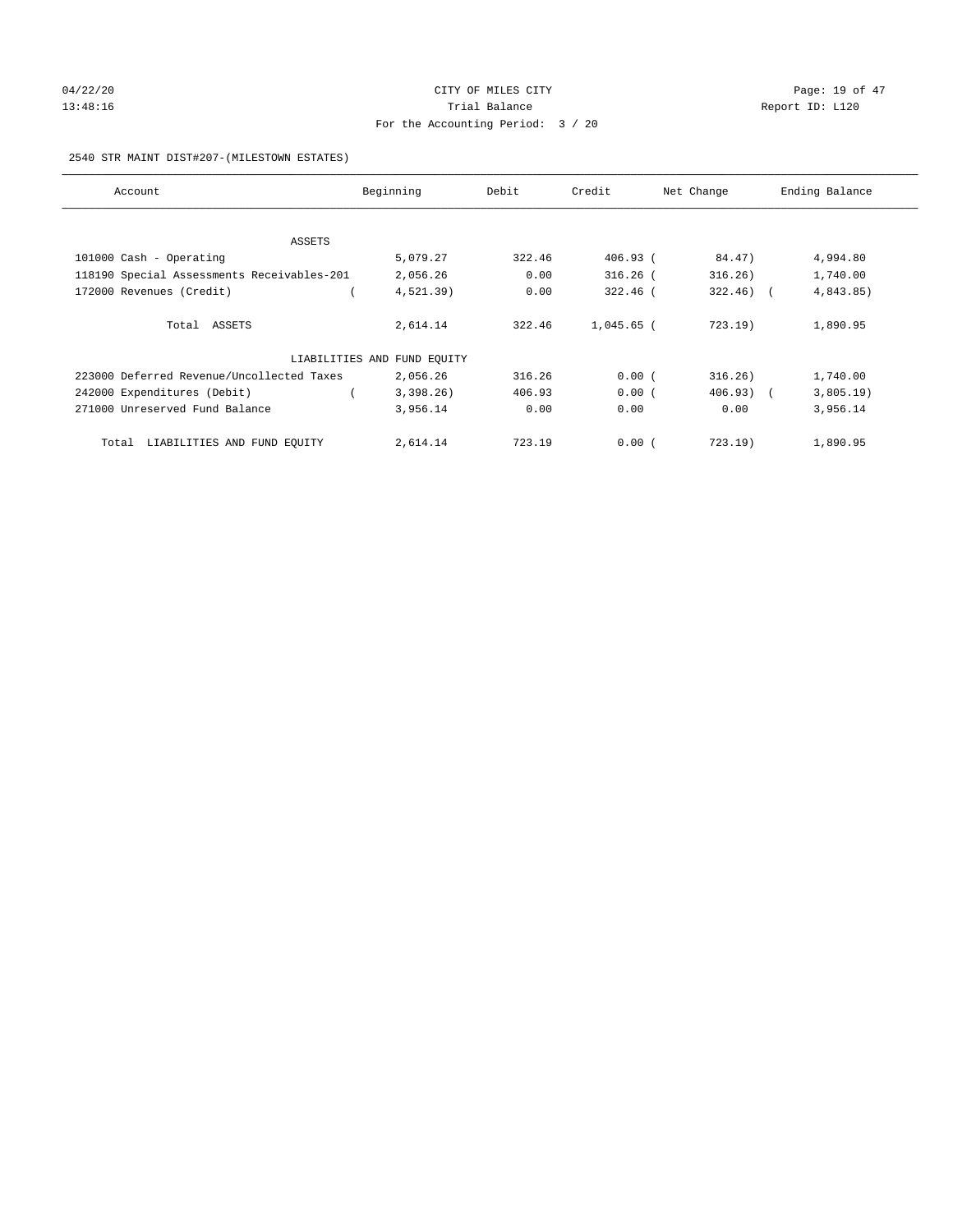# 04/22/20 Page: 20 of 47 13:48:16 Report ID: L120 For the Accounting Period: 3 / 20

## 2701 Fire Grants

| Account                              |        | Beginning                   | Debit | Credit | Net Change | Ending Balance |
|--------------------------------------|--------|-----------------------------|-------|--------|------------|----------------|
|                                      |        |                             |       |        |            |                |
|                                      | ASSETS |                             |       |        |            |                |
| 101000 Cash - Operating              |        | 5,758.70                    | 0.00  | 0.00   | 0.00       | 5,758.70       |
| 172000 Revenues (Credit)             |        | 222,334.00)                 | 0.00  | 0.00   | 0.00       | 222,334.00)    |
| Total ASSETS                         |        | 216, 575.30)                | 0.00  | 0.00   | 0.00       | 216, 575.30)   |
|                                      |        | LIABILITIES AND FUND EQUITY |       |        |            |                |
| 242000 Expenditures (Debit)          |        | 222,094.45)                 | 0.00  | 0.00   | 0.00       | 222,094.45)    |
| 271000 Unreserved Fund Balance       |        | 5,519.15                    | 0.00  | 0.00   | 0.00       | 5,519.15       |
| LIABILITIES AND FUND EQUITY<br>Total |        | 216, 575.30)                | 0.00  | 0.00   | 0.00       | 216, 575.30)   |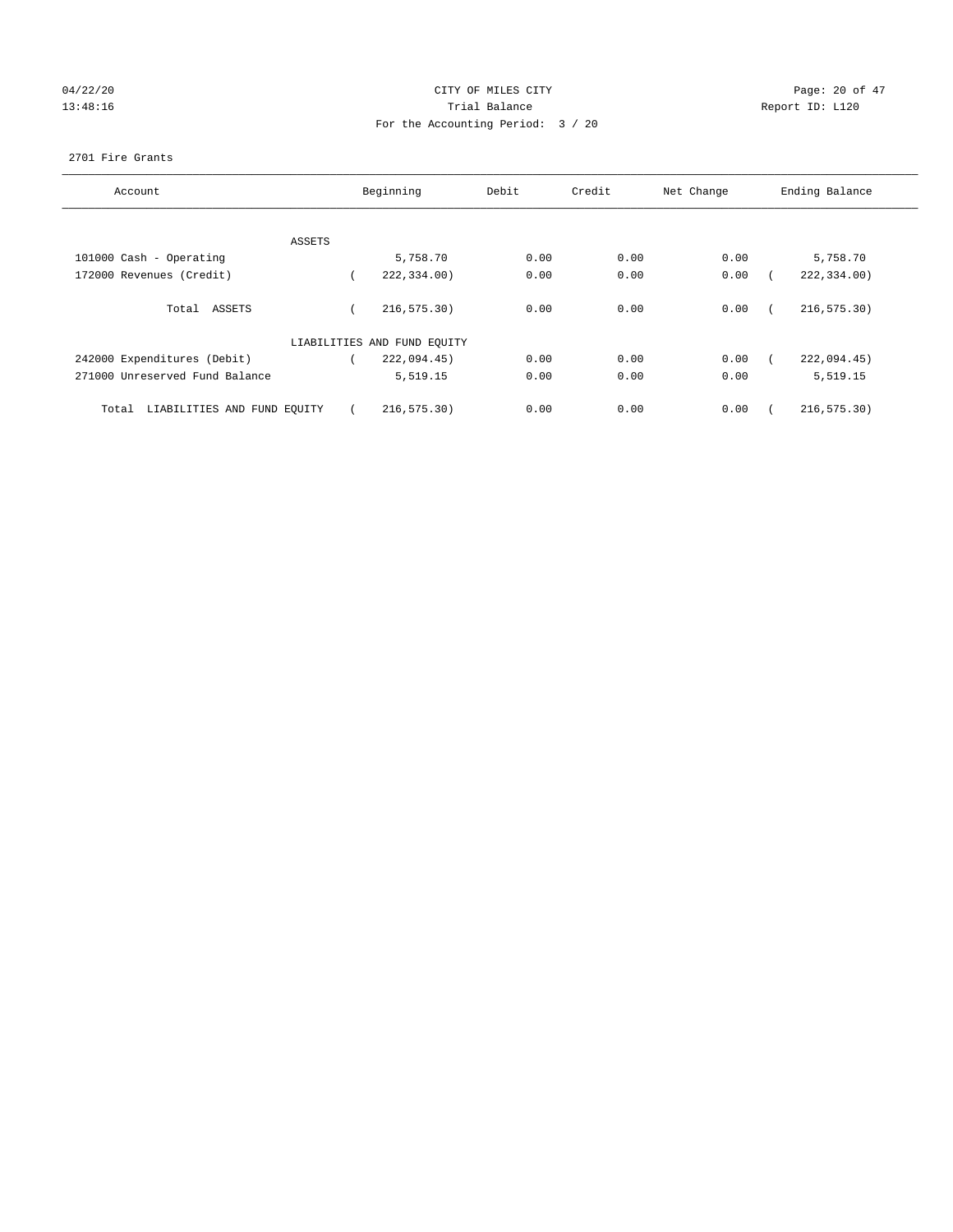# $04/22/20$  Page: 21 of 47 13:48:16 Channel Balance Trial Balance Report ID: L120 For the Accounting Period: 3 / 20

## 2820 GAS TAX

| Account                              | Beginning                   | Debit     | Credit      | Net Change    | Ending Balance |  |
|--------------------------------------|-----------------------------|-----------|-------------|---------------|----------------|--|
|                                      |                             |           |             |               |                |  |
| ASSETS                               |                             |           |             |               |                |  |
| 101000 Cash - Operating              | 112,441.44                  | 14,376.18 | 321.00      | 14,055.18     | 126,496.62     |  |
| 172000 Revenues (Credit)             | 115,009.44)                 | 0.00      | 14,376.18 ( | $14,376.18$ ( | 129,385.62)    |  |
| ASSETS<br>Total                      | 2,568.00                    | 14,376.18 | 14,697.18 ( | 321.00)       | 2,889.00       |  |
|                                      | LIABILITIES AND FUND EQUITY |           |             |               |                |  |
| 242000 Expenditures (Debit)          | 2,568.00                    | 321.00    | 0.00(       | $321.00$ )    | 2,889.00       |  |
| LIABILITIES AND FUND EQUITY<br>Total | 2,568.00)                   | 321.00    | 0.00(       | 321.00)       | 2,889.00       |  |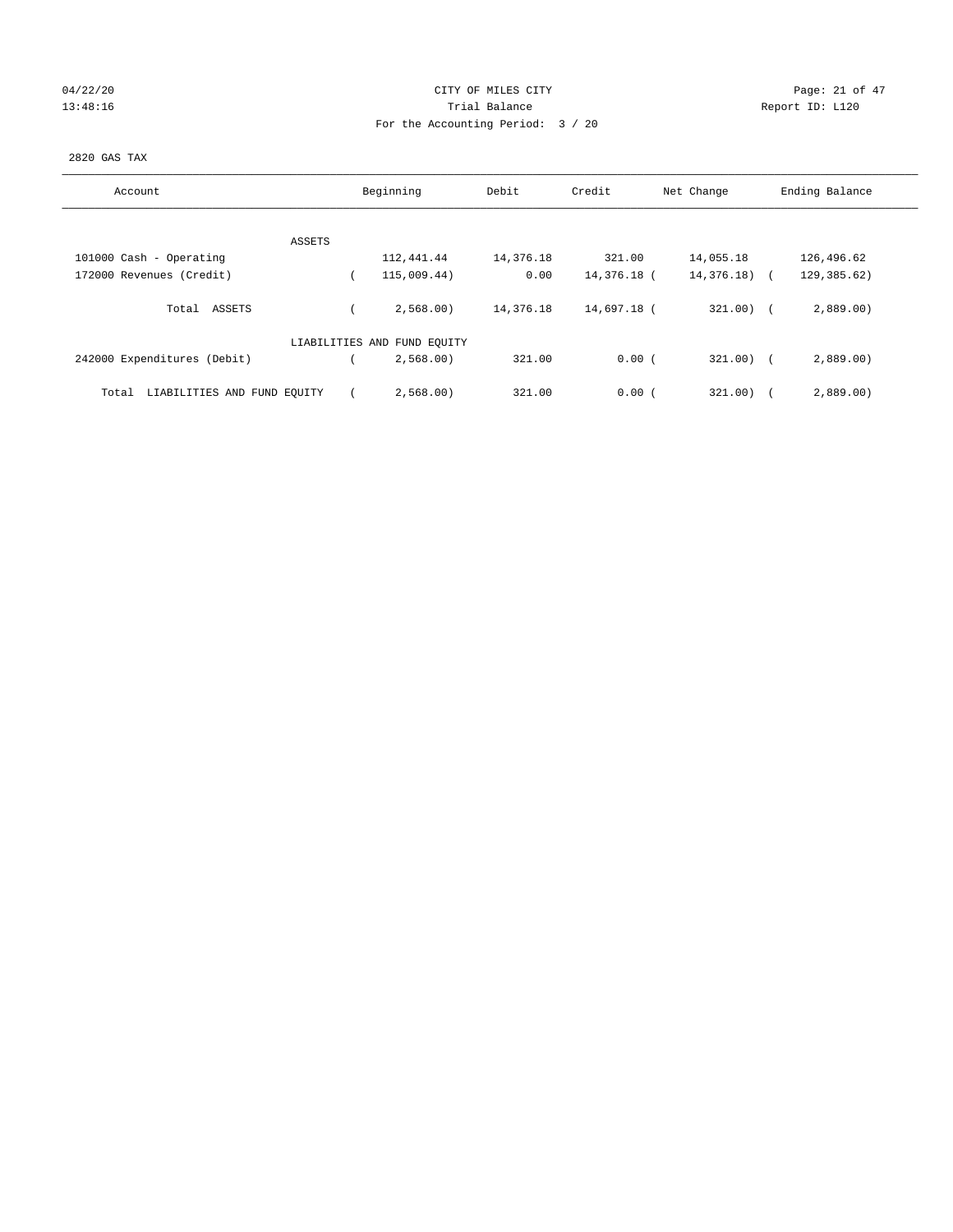## $04/22/20$  Page: 22 of 47 13:48:16 Channel Balance Trial Balance Report ID: L120 For the Accounting Period: 3 / 20

## 2821 HB473- Fuel Tax

| Account                              | Beginning |                             | Debit      | Credit       | Net Change    | Ending Balance |
|--------------------------------------|-----------|-----------------------------|------------|--------------|---------------|----------------|
|                                      |           |                             |            |              |               |                |
|                                      | ASSETS    |                             |            |              |               |                |
| 102131 Restricted Cash- HB473        |           | 10,228.79                   | 197,025.71 | 0.00         | 197,025.71    | 207, 254.50    |
| 172000 Revenues (Credit)             |           | 0.00                        | 0.00       | 197,025.71 ( | 197,025.71) ( | 197,025.71)    |
|                                      |           |                             |            |              |               |                |
| Total ASSETS                         |           | 10,228.79                   | 197,025.71 | 197,025.71   | 0.00          | 10,228.79      |
|                                      |           |                             |            |              |               |                |
|                                      |           | LIABILITIES AND FUND EQUITY |            |              |               |                |
| 242000 Expenditures (Debit)          |           | 138,752.00)                 | 0.00       | 0.00         | 0.00          | 138,752.00)    |
| 271000 Unreserved Fund Balance       |           | 148,980.79                  | 0.00       | 0.00         | 0.00          | 148,980.79     |
|                                      |           |                             |            |              |               |                |
| LIABILITIES AND FUND EQUITY<br>Total |           | 10,228.79                   | 0.00       | 0.00         | 0.00          | 10,228.79      |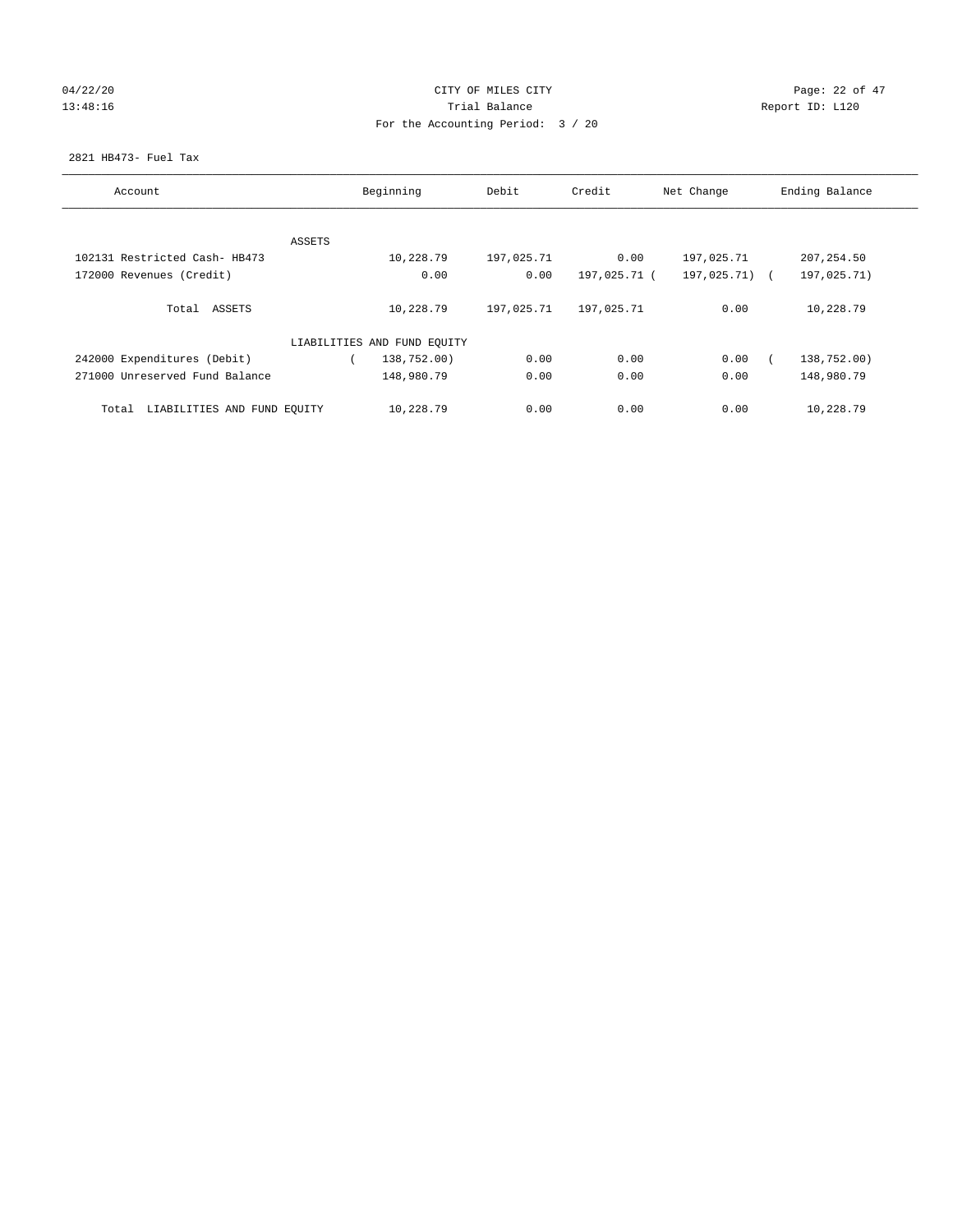## 04/22/20 Page: 23 of 47 13:48:16 Trial Balance Report ID: L120 For the Accounting Period: 3 / 20

2850 Southeastern Montana Dispatch-911

| Account                              |        | Beginning                   | Debit     | Credit      | Net Change    | Ending Balance |
|--------------------------------------|--------|-----------------------------|-----------|-------------|---------------|----------------|
|                                      |        |                             |           |             |               |                |
|                                      | ASSETS |                             |           |             |               |                |
| 101000 Cash - Operating              |        | 144,661.48                  | 0.00      | 23,820.53 ( | 23,820.53)    | 120,840.95     |
| 172000 Revenues (Credit)             |        | 168,021.58)                 | 0.00      | 0.00        | 0.00          | 168,021.58)    |
| Total ASSETS                         |        | 23,360.10)                  | 0.00      | 23,820.53 ( | $23,820.53$ ( | 47,180.63)     |
|                                      |        | LIABILITIES AND FUND EQUITY |           |             |               |                |
| 202000 Accounts Payable              |        | 0.00                        | 8,897.53  | 8,897.53    | 0.00          | 0.00           |
| 242000 Expenditures (Debit)          |        | 405, 485.99)                | 23,820.53 | 0.00(       | 23,820.53)    | 429,306.52)    |
| 271000 Unreserved Fund Balance       |        | 382,125.89                  | 0.00      | 0.00        | 0.00          | 382, 125.89    |
| LIABILITIES AND FUND EOUITY<br>Total |        | 23,360.10)                  | 32,718.06 | 8,897.53 (  | 23,820.53)    | 47,180.63)     |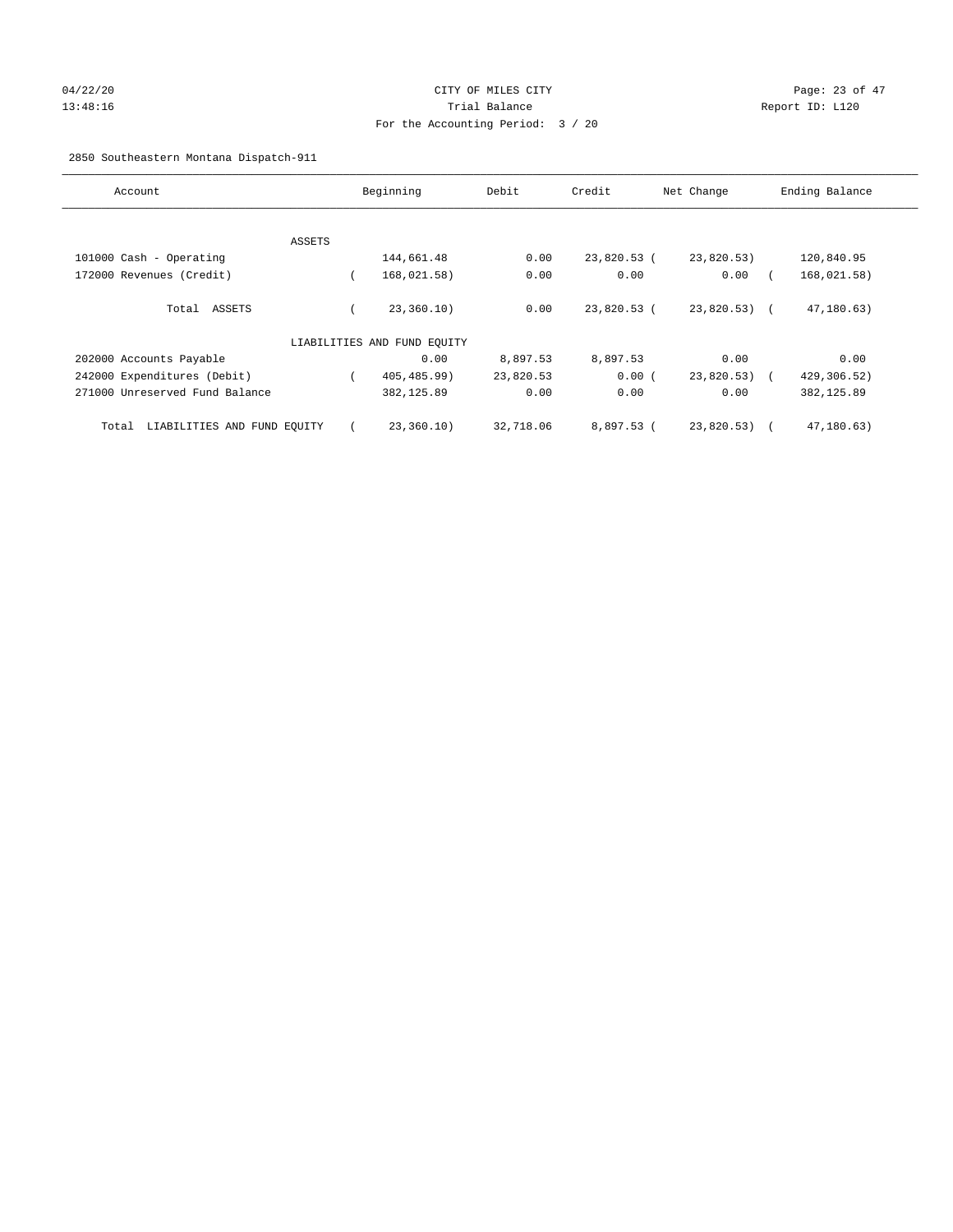## $04/22/20$  Page: 24 of 47 13:48:16 Report ID: L120 For the Accounting Period: 3 / 20

#### 2880 LIBRARY GRANTS

| Account                                    |  | Beginning                   | Debit<br>Credit |        | Net Change | Ending Balance |            |
|--------------------------------------------|--|-----------------------------|-----------------|--------|------------|----------------|------------|
|                                            |  |                             |                 |        |            |                |            |
| <b>ASSETS</b>                              |  |                             |                 |        |            |                |            |
| 101000 Cash - Operating                    |  | 7,473.00)                   | 0.00            | 0.00   | 0.00       |                | 7,473.00)  |
| 101003 Cash - per capita                   |  | 20,733.11                   | 0.00            | 0.00   | 0.00       |                | 20,733.11  |
| 101020 Cash - Partners Program             |  | 33,757.70                   | 336.00          | 267.00 | 69.00      |                | 33,826.70  |
| 101021 Cash-One Time Endowments            |  | 1,784.09                    | 0.00            | 0.00   | 0.00       |                | 1,784.09   |
| 101030 Cash - Sagebrush Fed/Base Grant     |  | 21,441.69                   | 0.00            | 0.00   | 0.00       |                | 21, 441.69 |
| 101032 Cash- Library Board of Trustees Mul |  | 84,050.97                   | 0.00            | 0.00   | 0.00       |                | 84,050.97  |
| 172000 Revenues (Credit)                   |  | 11,348.67)                  | 0.00            | 0.00   | 0.00       |                | 11,348.67) |
| Total ASSETS                               |  | 142,945.89                  | 336.00          | 267.00 | 69.00      |                | 143,014.89 |
|                                            |  | LIABILITIES AND FUND EQUITY |                 |        |            |                |            |
| 202000 Accounts Payable                    |  | 0.00                        | 603.00          | 603.00 | 0.00       |                | 0.00       |
| 242000 Expenditures (Debit)                |  | 6, 942.34)                  | 267.00          | 336.00 | 69.00      |                | 6, 873.34) |
| 271000 Unreserved Fund Balance             |  | 149,888.23                  | 0.00            | 0.00   | 0.00       |                | 149,888.23 |
| LIABILITIES AND FUND EQUITY<br>Total       |  | 142,945.89                  | 870.00          | 939.00 | 69.00      |                | 143,014.89 |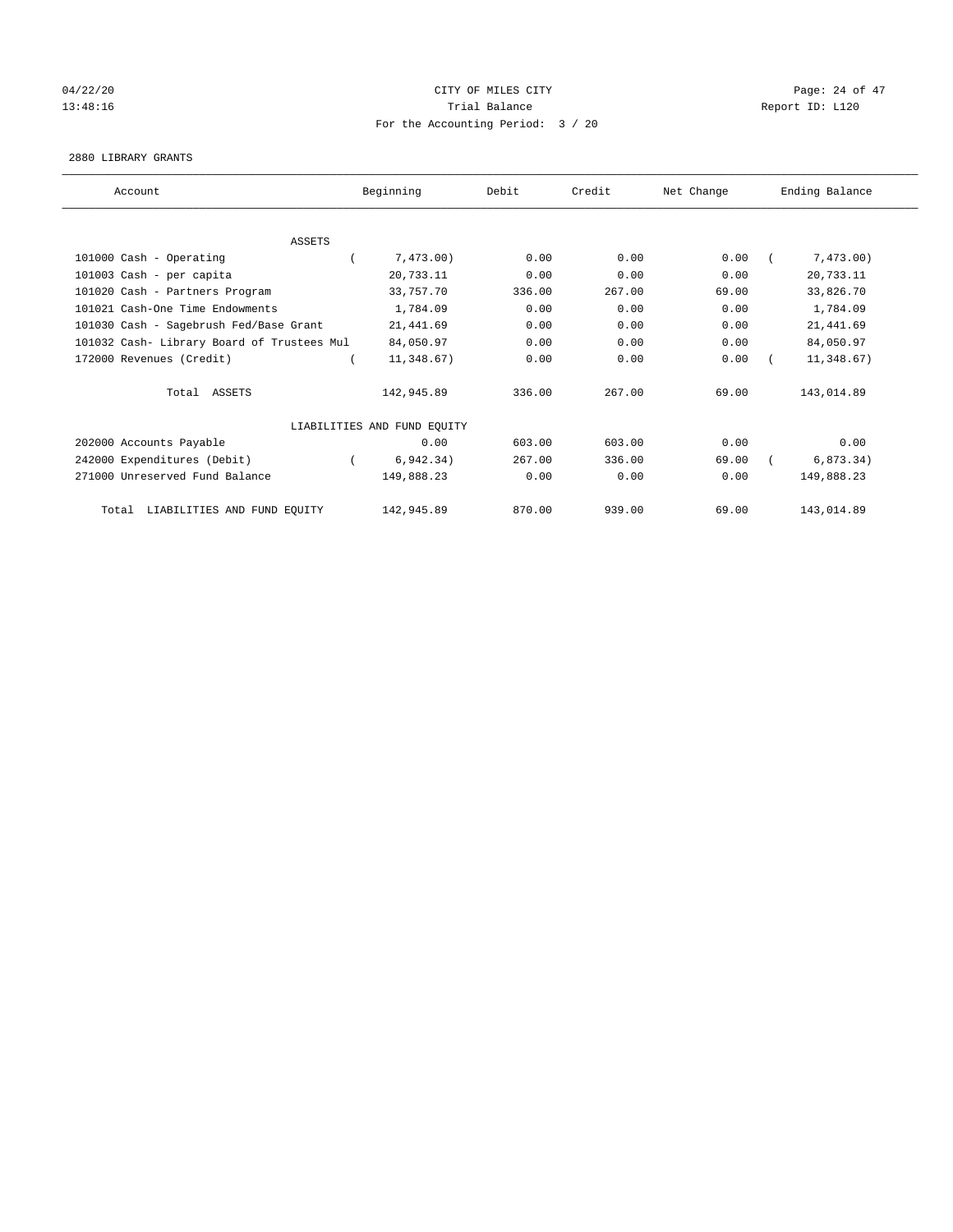# 04/22/20 Page: 25 of 47 13:48:16 Trial Balance Report ID: L120 For the Accounting Period: 3 / 20

## 2935 Historic Preservation

| Account                              |        | Beginning                   | Debit | Credit | Net Change | Ending Balance |
|--------------------------------------|--------|-----------------------------|-------|--------|------------|----------------|
|                                      |        |                             |       |        |            |                |
|                                      | ASSETS |                             |       |        |            |                |
| 101000 Cash - Operating              |        | 18,202.09                   | 0.00  | 8.27(  | 8.27)      | 18, 193.82     |
| 172000 Revenues (Credit)             |        | 2, 290.00)                  | 0.00  | 0.00   | 0.00       | 2, 290.00)     |
| Total ASSETS                         |        | 15,912.09                   | 0.00  | 8.27(  | 8.27       | 15,903.82      |
|                                      |        | LIABILITIES AND FUND EQUITY |       |        |            |                |
| 202000 Accounts Payable              |        | 0.00                        | 8.27  | 8.27   | 0.00       | 0.00           |
| 242000 Expenditures (Debit)          |        | 456.75)                     | 8.27  | 0.00(  | $8.27$ (   | 465.02)        |
| 271000 Unreserved Fund Balance       |        | 16,368.84                   | 0.00  | 0.00   | 0.00       | 16,368.84      |
| LIABILITIES AND FUND EQUITY<br>Total |        | 15,912.09                   | 16.54 | 8.27(  | 8.27)      | 15,903.82      |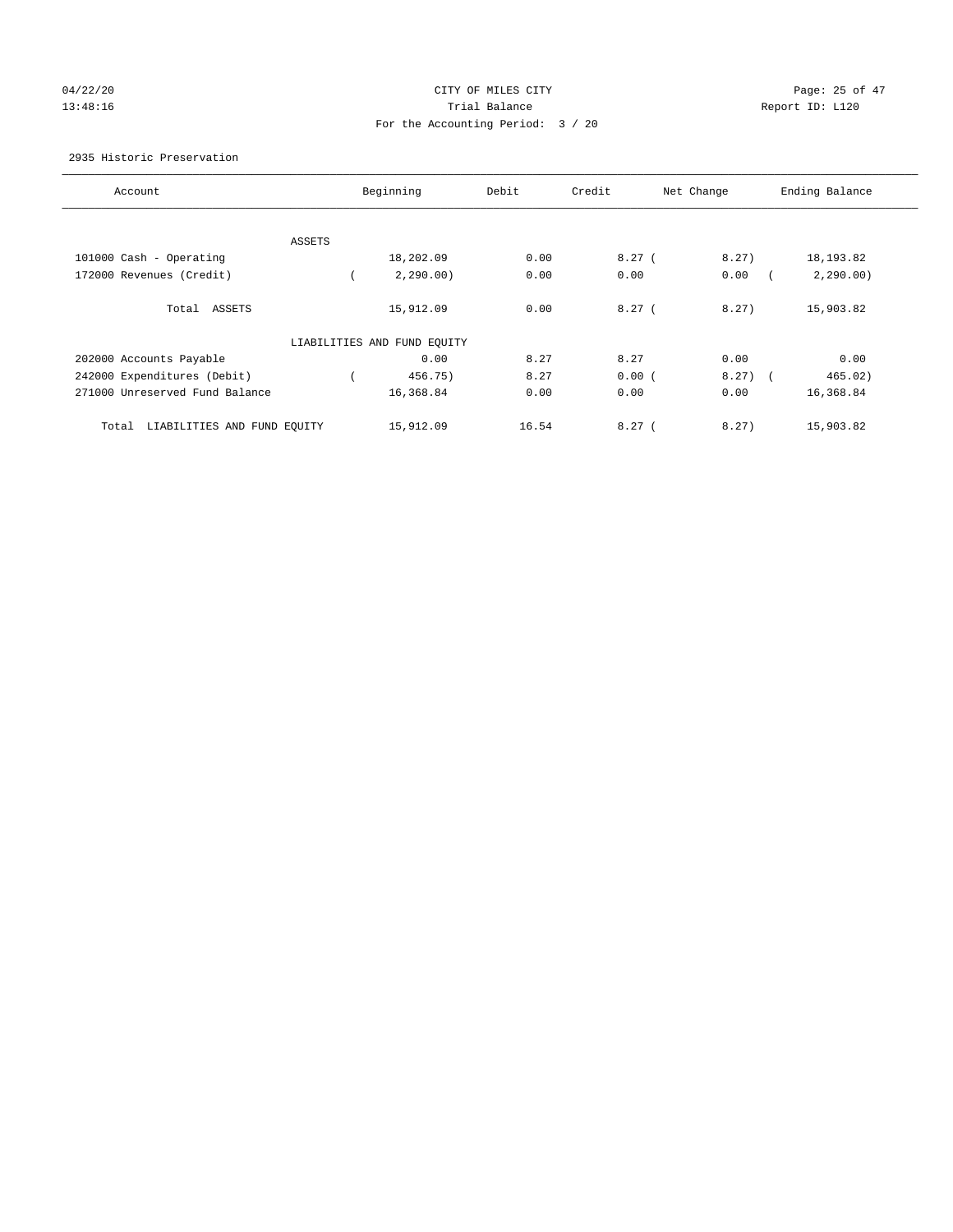## $04/22/20$  Page: 26 of 47 13:48:16 Report ID: L120 For the Accounting Period: 3 / 20

2985 RETIRED SENIOR VOLUNTEER PROG (RSVP)

| Account                                    | Beginning                   | Debit     | Credit       | Net Change    | Ending Balance |
|--------------------------------------------|-----------------------------|-----------|--------------|---------------|----------------|
|                                            |                             |           |              |               |                |
| <b>ASSETS</b>                              |                             |           |              | $634.21)$ (   |                |
| 101000 Cash - Operating                    | 3,590.03)                   | 6,698.24  | 7,332.45 (   |               | 4, 224.24)     |
| 101004 RSVP Non-Federal Cash Operating-Cus | 9,718.65                    | 4,008.00  | 323.31       | 3,684.69      | 13,403.34      |
| 101008 RSVP- Custer Excess                 | 11,866.55                   | 0.00      | $33.52$ (    | 33.52)        | 11,833.03      |
| 103100 Petty Cash-                         | 200.00                      | 0.00      | 0.00         | 0.00          | 200.00         |
| 172000 Revenues (Credit)                   | 62, 270.61)                 | 0.00      | 10,706.24 (  | $10,706.24$ ( | 72,976.85)     |
| Total ASSETS                               | 44,075.44)                  | 10,706.24 | 18,395.52 (  | $7,689.28$ (  | 51,764.72)     |
|                                            | LIABILITIES AND FUND EQUITY |           |              |               |                |
| 202000 Accounts Payable                    | 0.00                        | 1,463.02  | 1,463.02     | 0.00          | 0.00           |
| 242000 Expenditures (Debit)                | 64,439.52)                  | 7,689.28  | 0.00(        | 7,689.28)     | 72,128.80)     |
| 271000 Unreserved Fund Balance             | 20,364.08                   | 0.00      | 0.00         | 0.00          | 20,364.08      |
| LIABILITIES AND FUND EQUITY<br>Total       | 44,075.44)                  | 9,152.30  | $1,463.02$ ( | $7,689.28$ (  | 51,764.72)     |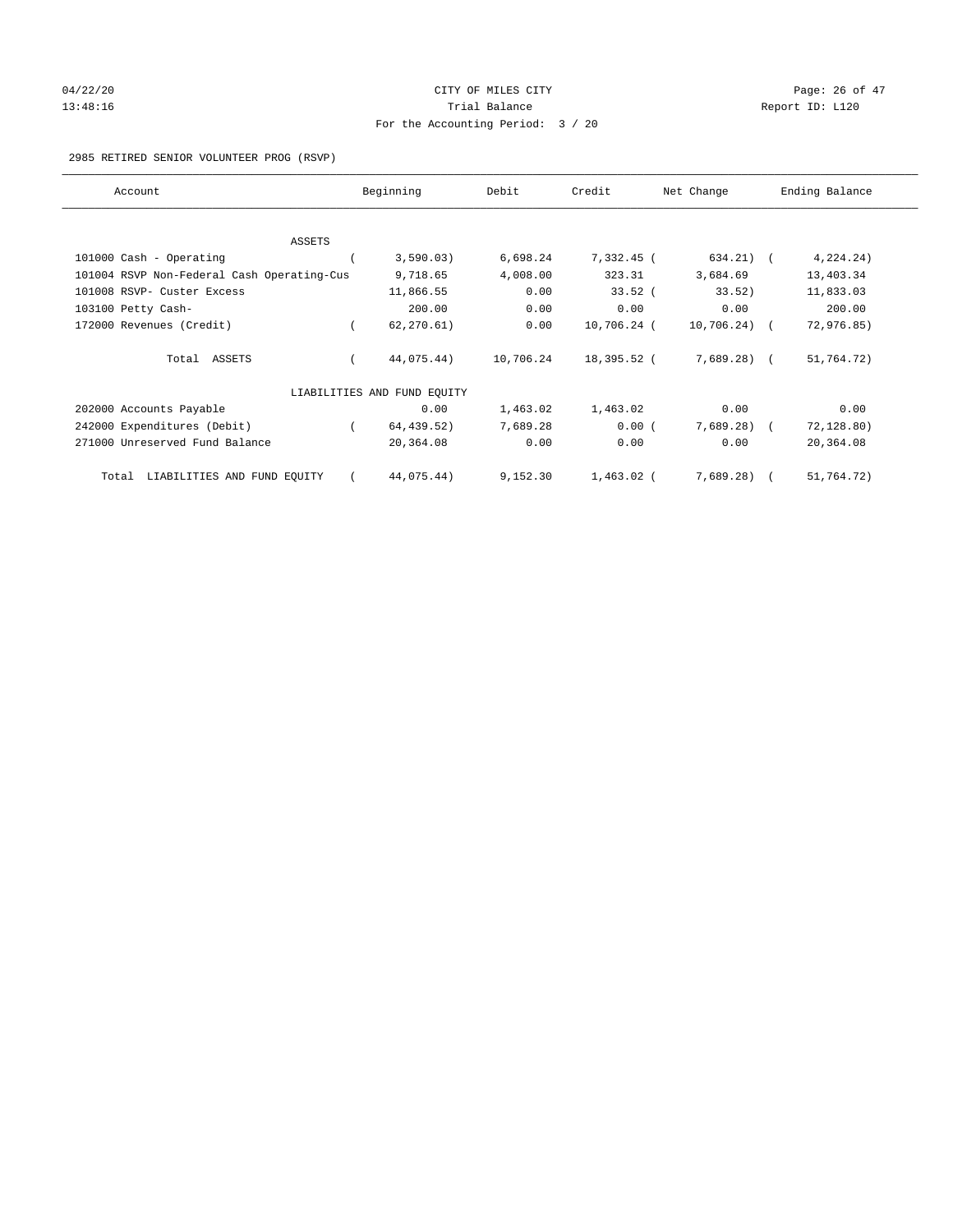# 04/22/20 Page: 27 of 47 13:48:16 Trial Balance Report ID: L120 For the Accounting Period: 3 / 20

3400 SID REVOLVING FUND

| Account                              | Beginning                   | Debit | Credit | Net Change | Ending Balance |
|--------------------------------------|-----------------------------|-------|--------|------------|----------------|
| ASSETS                               |                             |       |        |            |                |
| 101000 Cash - Operating              | 2,985.00                    | 0.00  | 0.00   | 0.00       | 2,985.00       |
| Total ASSETS                         | 2,985.00                    | 0.00  | 0.00   | 0.00       | 2,985.00       |
|                                      | LIABILITIES AND FUND EQUITY |       |        |            |                |
| 271000 Unreserved Fund Balance       | 2,985.00                    | 0.00  | 0.00   | 0.00       | 2,985.00       |
| LIABILITIES AND FUND EQUITY<br>Total | 2,985.00                    | 0.00  | 0.00   | 0.00       | 2,985.00       |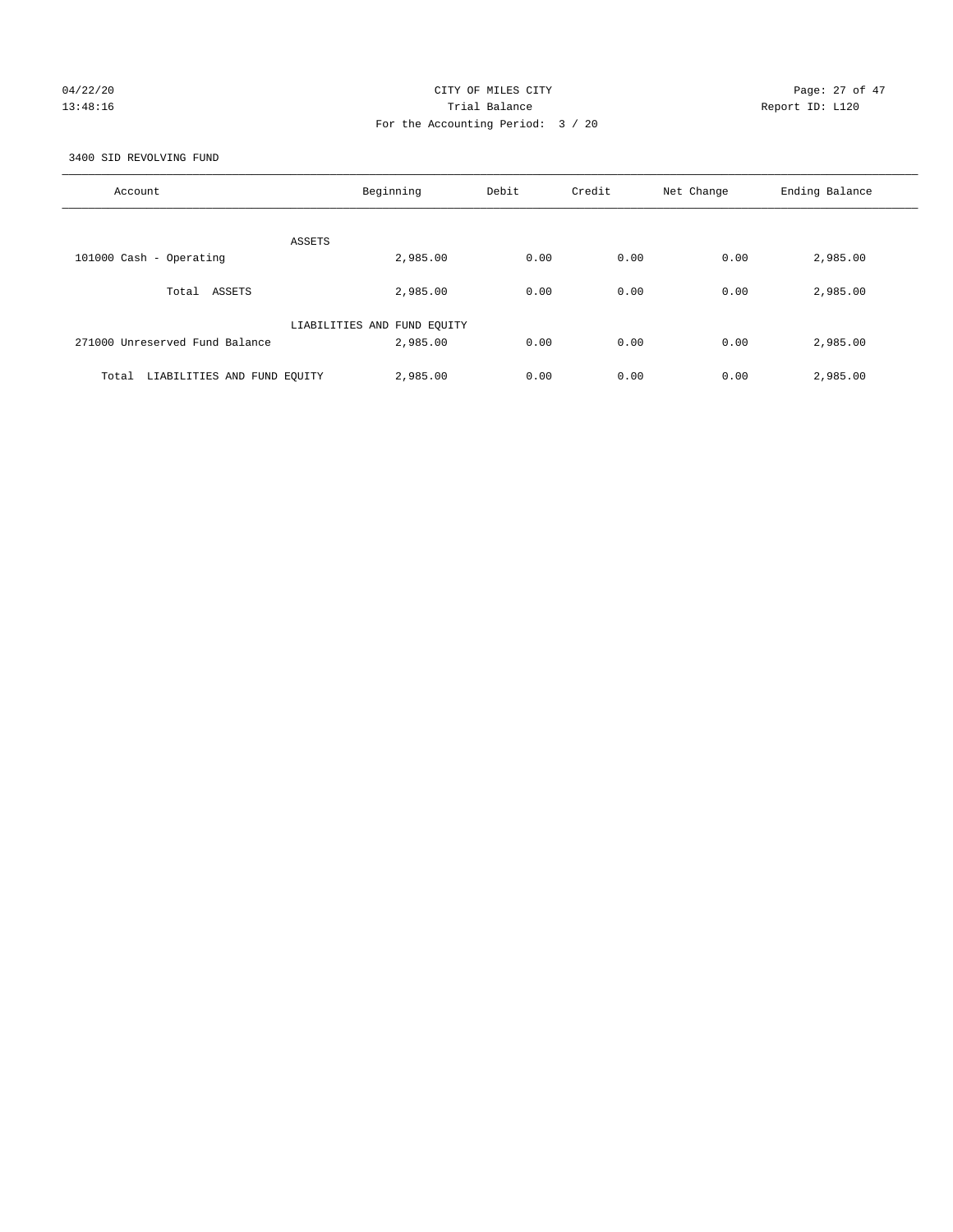# 04/22/20 Page: 28 of 47 13:48:16 Channel Balance Trial Balance Report ID: L120 For the Accounting Period: 3 / 20

## 3670 SID 211

| Account                                    | Beginning                   | Debit | Credit | Net Change | Ending Balance |
|--------------------------------------------|-----------------------------|-------|--------|------------|----------------|
| <b>ASSETS</b>                              |                             |       |        |            |                |
| 101000 Cash - Operating                    | 8,335.87                    | 0.00  | 0.00   | 0.00       | 8,335.87       |
| 118190 Special Assessments Receivables-201 | 1,430.83                    | 0.00  | 0.00   | 0.00       | 1,430.83       |
| 119000 Special Assmt Recbl - Deferred      | 34,587.36                   | 0.00  | 0.00   | 0.00       | 34,587.36      |
| 172000 Revenues (Credit)                   | 2,359.31)                   | 0.00  | 0.00   | 0.00       | 2,359.31)      |
| Total ASSETS                               | 41,994.75                   | 0.00  | 0.00   | 0.00       | 41,994.75      |
|                                            | LIABILITIES AND FUND EQUITY |       |        |            |                |
| 223000 Deferred Revenue/Uncollected Taxes  | 36,018.19                   | 0.00  | 0.00   | 0.00       | 36,018.19      |
| 242000 Expenditures (Debit)                | 5,346.79)                   | 0.00  | 0.00   | 0.00       | 5,346.79)      |
| 271000 Unreserved Fund Balance             | 11,323.35                   | 0.00  | 0.00   | 0.00       | 11,323.35      |
| LIABILITIES AND FUND EQUITY<br>Total       | 41,994.75                   | 0.00  | 0.00   | 0.00       | 41,994.75      |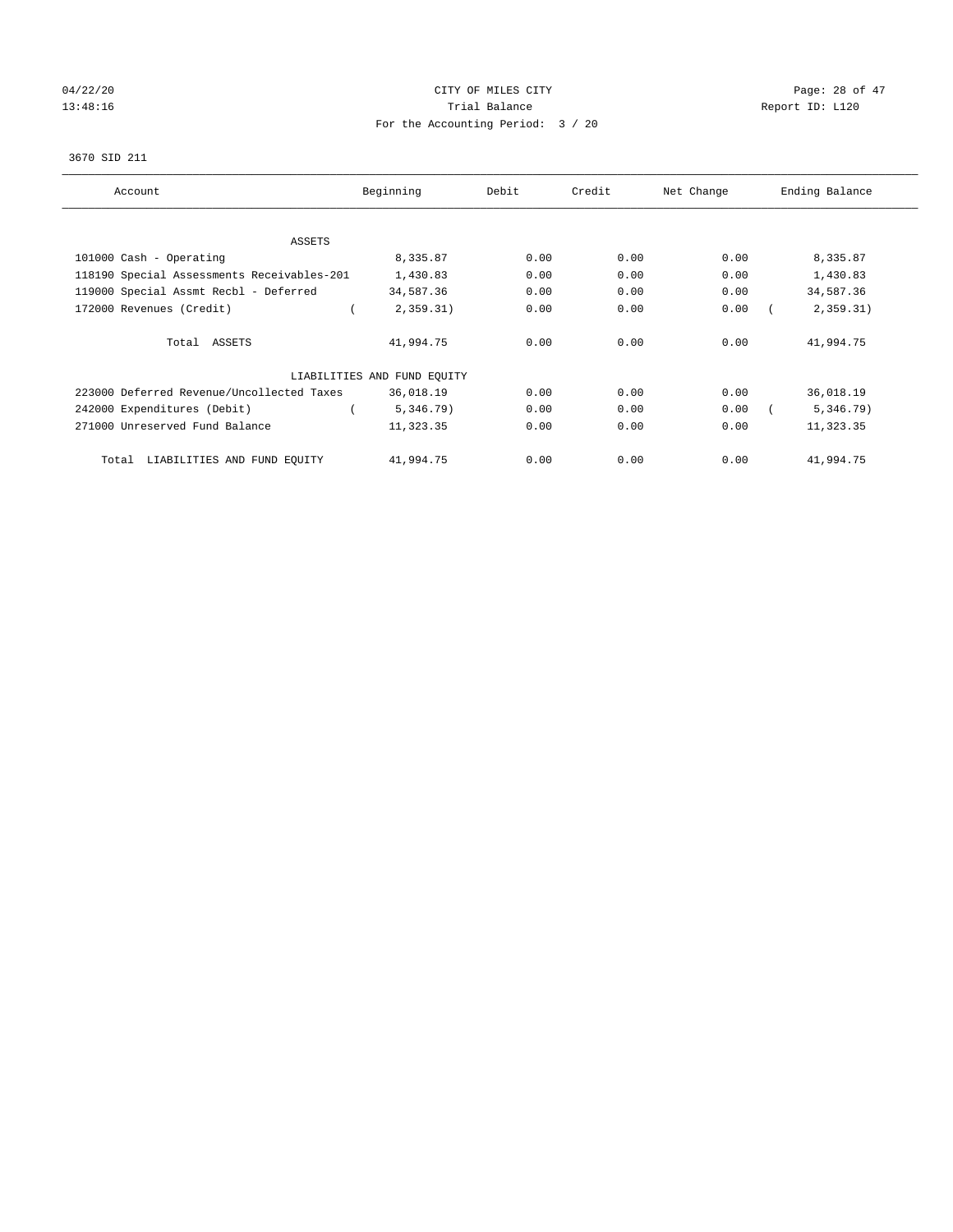## 04/22/20 **CITY OF MILES CITY CITY CITY Page: 29 of 47** 13:48:16 Trial Balance Report ID: L120 For the Accounting Period: 3 / 20

## 4000 General Fund Capitol Improvement Fund

| Account                              |        | Beginning                   | Debit | Credit | Net Change | Ending Balance |
|--------------------------------------|--------|-----------------------------|-------|--------|------------|----------------|
|                                      |        |                             |       |        |            |                |
| 101000 Cash - Operating              | ASSETS | 38,787.34                   | 0.00  | 0.00   | 0.00       | 38,787.34      |
|                                      |        |                             |       |        |            |                |
| 172000 Revenues (Credit)             |        | 683.18)                     | 0.00  | 0.00   | 0.00       | 683.18)        |
| Total ASSETS                         |        | 38,104.16                   | 0.00  | 0.00   | 0.00       | 38,104.16      |
|                                      |        | LIABILITIES AND FUND EQUITY |       |        |            |                |
| 242000 Expenditures (Debit)          |        | 44, 218.37)                 | 0.00  | 0.00   | 0.00       | 44, 218.37)    |
| 271000 Unreserved Fund Balance       |        | 82,322.53                   | 0.00  | 0.00   | 0.00       | 82,322.53      |
| LIABILITIES AND FUND EQUITY<br>Total |        | 38,104.16                   | 0.00  | 0.00   | 0.00       | 38,104.16      |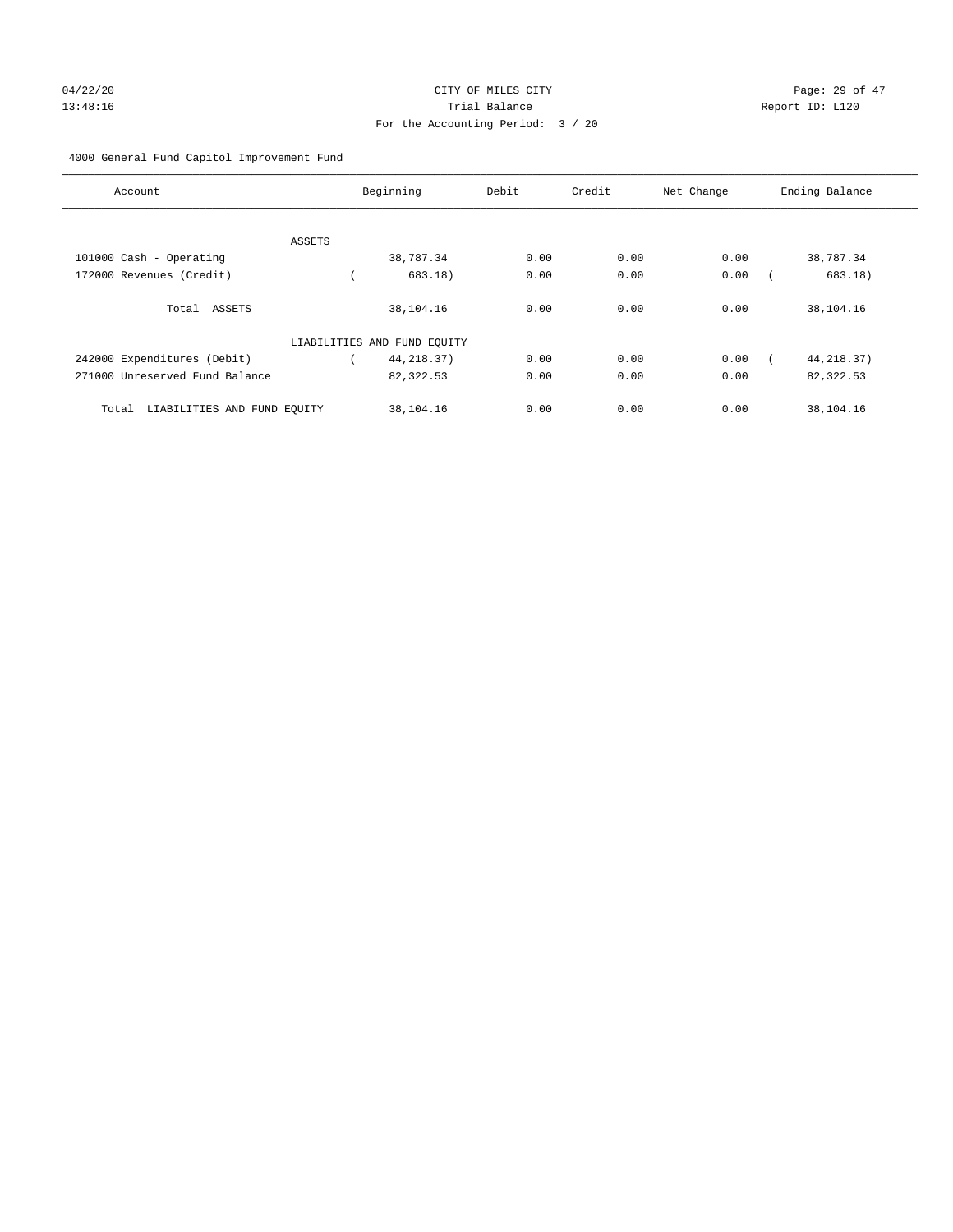## 04/22/20 Page: 30 of 47 13:48:16 Trial Balance Report ID: L120 For the Accounting Period: 3 / 20

4050 Ambulance Capital Improvement Fund

| Account                              | Beginning                   | Debit     | Credit      | Net Change | Ending Balance |
|--------------------------------------|-----------------------------|-----------|-------------|------------|----------------|
|                                      |                             |           |             |            |                |
| ASSETS                               |                             |           |             |            |                |
| 101000 Cash - Operating              | 23,779.06                   | 0.00      | 10,000.00 ( | 10,000.00) | 13,779.06      |
| 172000 Revenues (Credit)             | 10,000.00)                  | 10,000.00 | 0.00        | 10,000.00  | 0.00           |
| Total ASSETS                         | 13,779.06                   | 10,000.00 | 10,000.00   | 0.00       | 13,779.06      |
|                                      |                             |           |             |            |                |
|                                      | LIABILITIES AND FUND EQUITY |           |             |            |                |
| 271000 Unreserved Fund Balance       | 13,779.06                   | 0.00      | 0.00        | 0.00       | 13,779.06      |
|                                      |                             |           |             |            |                |
| LIABILITIES AND FUND EQUITY<br>Total | 13,779.06                   | 0.00      | 0.00        | 0.00       | 13,779.06      |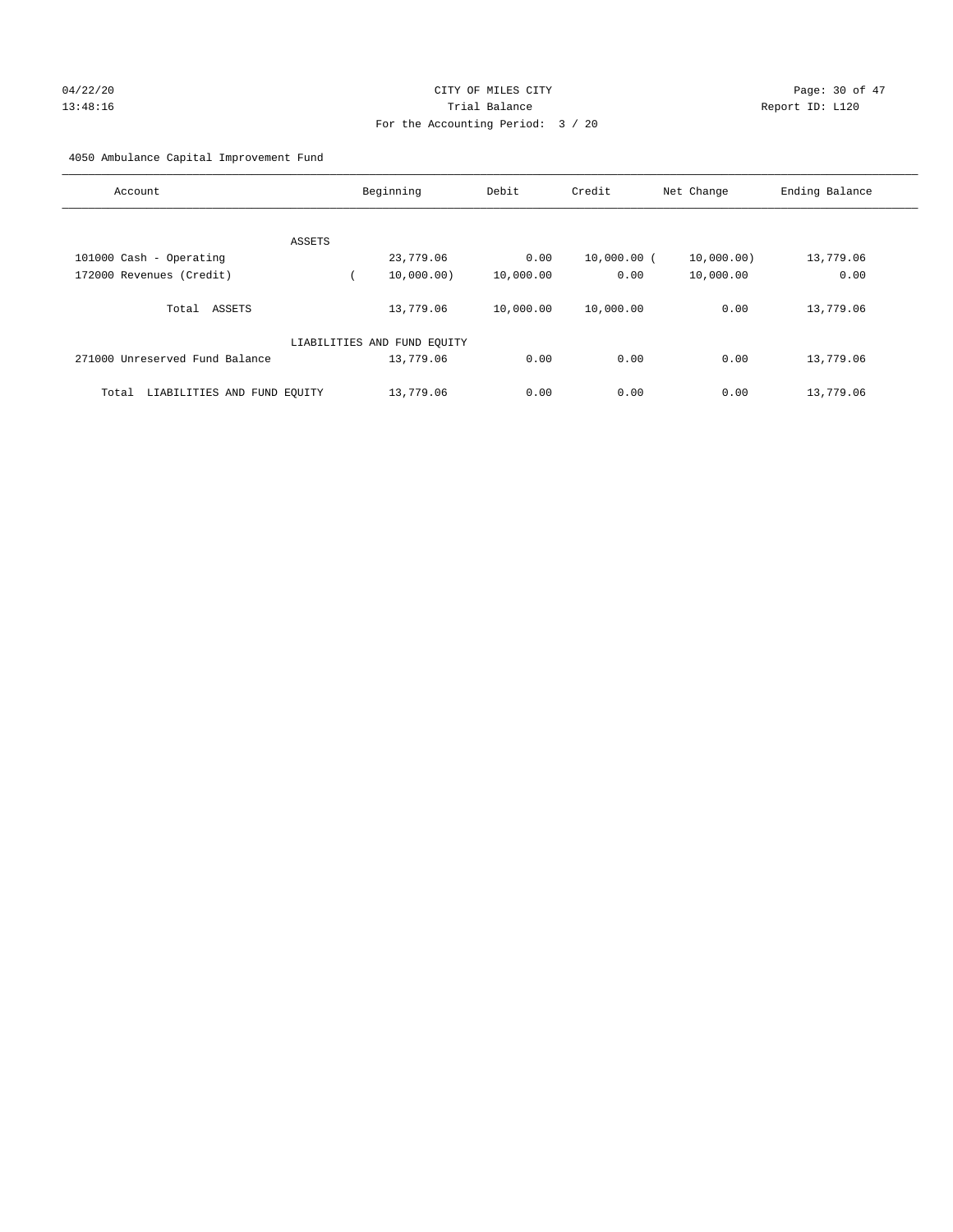## 04/22/20 **CITY OF MILES CITY CONSUMING THE PAGE:** 31 of 47 13:48:16 Channel Balance Trial Balance Report ID: L120 For the Accounting Period: 3 / 20

## 4060 CAPITAL IMPROV-PUBLIC WORKS

| Account                           | Beginning                   | Debit     | Credit        | Net Change   | Ending Balance |
|-----------------------------------|-----------------------------|-----------|---------------|--------------|----------------|
|                                   |                             |           |               |              |                |
| ASSETS                            |                             |           |               |              |                |
| 101000 Cash - Operating           | 217,319.00                  | 559.00    | $20,000.00$ ( | 19,441.00)   | 197,878.00     |
| 122000 Accounts Receivable        | 0.00                        | 209.50    | 209.50        | 0.00         | 0.00           |
| 172000 Revenues (Credit)          | 9,523.08)                   | 0.50      | 559.50 (      | $559.00$ ) ( | 10,082.08)     |
| Total ASSETS                      | 207,795.92                  | 769.00    | 20,769.00 (   | 20,000.00)   | 187,795.92     |
|                                   | LIABILITIES AND FUND EQUITY |           |               |              |                |
| 202000 Accounts Payable           | 0.00                        | 20,000.00 | 20,000.00     | 0.00         | 0.00           |
| 242000 Expenditures (Debit)       | 362, 159. 73)               | 20,000.00 | 0.00(         | 20,000.00) ( | 382, 159. 73)  |
| 271000 Unreserved Fund Balance    | 569,955.65                  | 0.00      | 0.00          | 0.00         | 569,955.65     |
| Total LIABILITIES AND FUND EOUITY | 207,795.92                  | 40,000.00 | $20.000.00$ ( | 20.000.00    | 187,795.92     |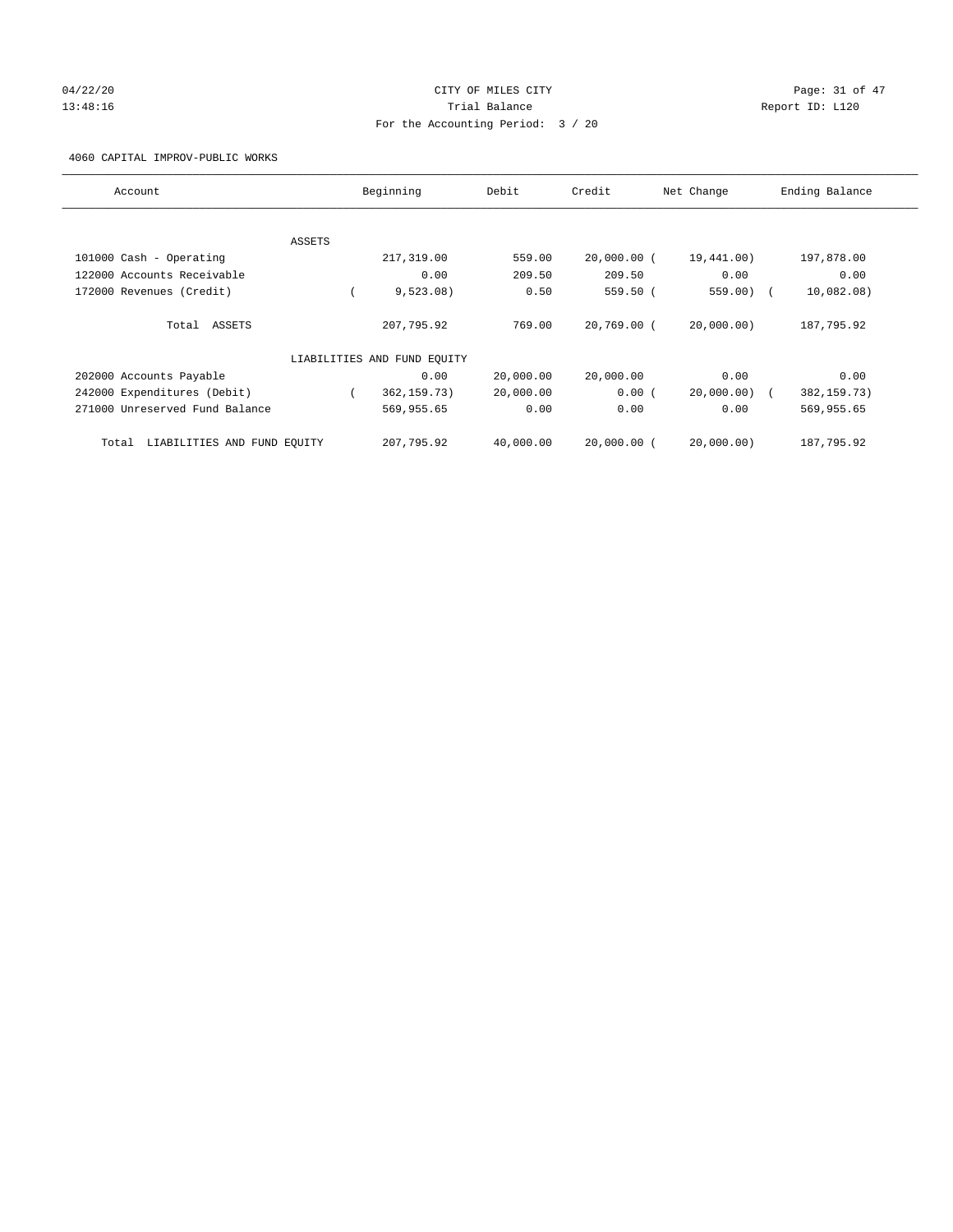## $04/22/20$  Page: 32 of 47 13:48:16 Trial Balance Report ID: L120 For the Accounting Period: 3 / 20

#### 5210 WATER UTILITY

| Account                                                                           | Beginning                   | Debit      | Credit       | Net Change   | Ending Balance              |
|-----------------------------------------------------------------------------------|-----------------------------|------------|--------------|--------------|-----------------------------|
| ASSETS                                                                            |                             |            |              |              |                             |
| 101000 Cash - Operating                                                           | 2,683,669.19                | 148,947.22 | 154,524.21 ( | 5, 576.99)   | 2,678,092.20                |
| 101010 Deposit Cash                                                               | 98,150.00                   | 3,200.00   | 2,750.00     | 450.00       | 98,600.00                   |
| 102240 Cash - Replacement & Depreciation                                          | 1,489,589.35                | 0.00       | 0.00         | 0.00         | 1,489,589.35                |
| 102250 Cash - System Devlopment Fees                                              | 313,634.92                  | 0.00       | 0.00         | 0.00         | 313,634.92                  |
| 102270 Cash - Curb Stop Replacement Fee                                           | 377,148.85                  | 3,558.68   | 125.61       | 3,433.07     | 380,581.92                  |
| 102312 RevBnd/CurYearDebt-DNRC/CarbonTank                                         | 21,310.91                   | 11,534.27  | 0.00         | 11,534.27    | 32,845.18                   |
| 102313 RevBnd/CurYearDebt-DNRC/NE WtrLine                                         | 24, 154.55                  | 11,725.10  | 0.00         | 11,725.10    | 35,879.65                   |
| 102315 RevBnd/CurYearDebt-ARRA/NE Water Li                                        | 2,534.59                    | 1,525.73   | 0.00         | 1,525.73     | 4,060.32                    |
| 102322 RevBnd/Reserve-DNRC/CarbonTank                                             | 153,009.00                  | 0.00       | 0.00         | 0.00         | 153,009.00                  |
| 102323 RevBnd/Reserve-DNRC/NE WtrLine                                             | 128,653.00                  | 0.00       | 0.00         | 0.00         | 128,653.00                  |
| 102325 RevBnd/Reserve-ARRA B-NE Waterline                                         | 18,245.00                   | 0.00       | 0.00         | 0.00         | 18,245.00                   |
| 103000 Petty Cash                                                                 | 330.00                      | 0.00       | 0.00         | 0.00         | 330.00                      |
| 122000 Accounts Receivable                                                        | 171, 163.57                 | 145,696.14 | 160,201.74 ( | 14,505.60)   | 156,657.97                  |
| 122020 Accounts Receivable-\$2.00 State Ass                                       | 1,270.48                    | 6.00       | $901.86$ (   | 895.86)      | 374.62                      |
| 162000 Deferred outflows-GASB68                                                   | 126,684.00                  | 0.00       | 0.00         | 0.00         | 126,684.00                  |
| 172000 Revenues (Credit)                                                          | (1, 505, 040.70)            | 9,356.98   | 139,108.89 ( | 129,751.91)  | 1,634,792.61)               |
| 181000 Land                                                                       | 41,844.00                   | 0.00       | 0.00         | 0.00         | 41,844.00                   |
| 182000 Buildings                                                                  | 22,997.00                   | 0.00       | 0.00         | 0.00         | 22,997.00                   |
| 182100 Allowance for Depr - Buildings (Cre(                                       | 22,997.00)                  | 0.00       | 0.00         | 0.00         | 22,997.00)                  |
| 186000 Machinery and Equipment                                                    | 510,641.42                  | 0.00       | 0.00         | 0.00         | 510,641.42                  |
| 186100 Allowance for Depr - Machinery & Eq(                                       | 300,684.00)                 | 0.00       | 0.00         | 0.00         | 300,684.00)                 |
| 188000 Const. Work in Progress-NE Wtr Line                                        | 10,738.76                   | 0.00       | 0.00         | 0.00         | 10,738.76                   |
| 189100 Source of Supply                                                           | 3,542,842.49                | 0.00       | 0.00         | 0.00         | 3,542,842.49                |
| 189110 Allowance for Depreciation - Source(                                       |                             | 0.00       | 0.00         | 0.00         | $\left($                    |
| 189300 Treatment Plant                                                            | 775,265.00)<br>3,740,287.07 | 0.00       | 0.00         | 0.00         | 775,265.00)<br>3,740,287.07 |
|                                                                                   |                             |            |              | 0.00         | $\sqrt{2}$                  |
| 189310 Allowance for Depr - Treatment Plan(<br>189400 Transmission & Distribution | 2,068,019.00)               | 0.00       | 0.00         |              | 2,068,019.00)               |
|                                                                                   | 14, 260, 517.26             | 0.00       | 0.00         | 0.00         | 14, 260, 517. 26            |
| 189410 Allowance for Depr - Trans & Distri( 4,481,092.00)                         |                             | 0.00       | 0.00         | 0.00         | 4,481,092.00)               |
| Total ASSETS                                                                      | 18,586,317.71               | 335,550.12 | 457,612.31 ( | 122,062.19)  | 18, 464, 255.52             |
|                                                                                   | LIABILITIES AND FUND EQUITY |            |              |              |                             |
| 202000 Accounts Payable                                                           | 2,629.67                    | 59,790.50  | 59,790.50    | 0.00         | 2,629.67                    |
| 214000 Deposits Payable                                                           | 98,150.00                   | 2,750.00   | 3,200.00     | 450.00       | 98,600.00                   |
| 214010 Refunds Payable<br>$\left($                                                | 381.16)                     | 685.39     | 627.39 (     | 58.00)       | 439.16)                     |
| 223899 Deferred inflows-GASB 68                                                   | 88,185.00                   | 0.00       | 0.00         | 0.00         | 88,185.00                   |
| 231000 BONDS PAYABLE                                                              | 4,150,000.00                | 0.00       | 0.00         | 0.00         | 4,150,000.00                |
| 237000 Net Pension liability-GASB 68                                              | 556,229.00                  | 0.00       | 0.00         | 0.00         | 556,229.00                  |
| 238000 Other Post Employment Benefits                                             | 117,406.00                  | 0.00       | 0.00         | 0.00         | 117,406.00                  |
| 239000 Compensated Absences Payable                                               | 89,758.00                   | 0.00       | 0.00         | 0.00         | 89,758.00                   |
| 242000 Expenditures (Debit)                                                       | 2,023,837.43)               | 122,495.69 | 41.50 (      | 122, 454.19) | 2, 146, 291.62)             |
| 250300 Reserve Revenue Bond - Current Debt                                        | 323, 303.85                 | 0.00       | 0.00         | 0.00         | 323, 303.85                 |
| 250500 Reserve - System Dev Fees                                                  | 171,098.25                  | 0.00       | 0.00         | 0.00         | 171,098.25                  |
| 250600 Reserve for Replacement & Depreciat                                        | 1,351,889.30                | 0.00       | 0.00         | 0.00         | 1,351,889.30                |
| 271000 Unreserved Fund Balance                                                    | 518,467.93)                 | 0.00       | 0.00         | 0.00         | 518,467.93)                 |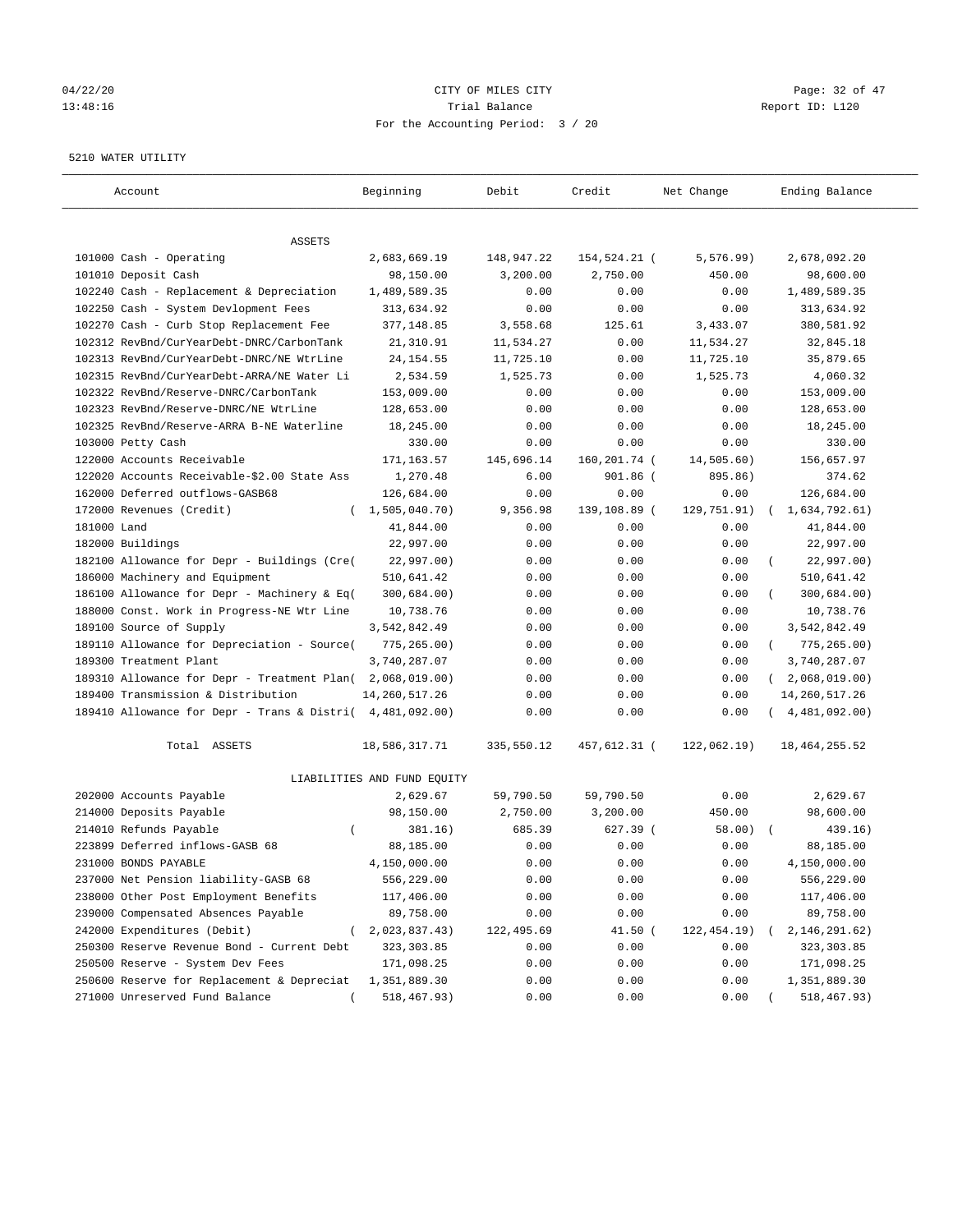# 04/22/20 Page: 33 of 47 13:48:16 Channel Balance Trial Balance Report ID: L120 For the Accounting Period: 3 / 20

## 5210 WATER UTILITY

| Account                              | Beginning     | Debit      | Credit    | Net Change | Ending Balance |
|--------------------------------------|---------------|------------|-----------|------------|----------------|
| 272000 Unreserved Retained Earnings  | 14,180,355.16 | 0.00       | 0.00      | 0.00       | 14,180,355.16  |
| LIABILITIES AND FUND EQUITY<br>Total | 18,586,317.71 | 185,721.58 | 63,659.39 | 122.062.19 | 18,464,255.52  |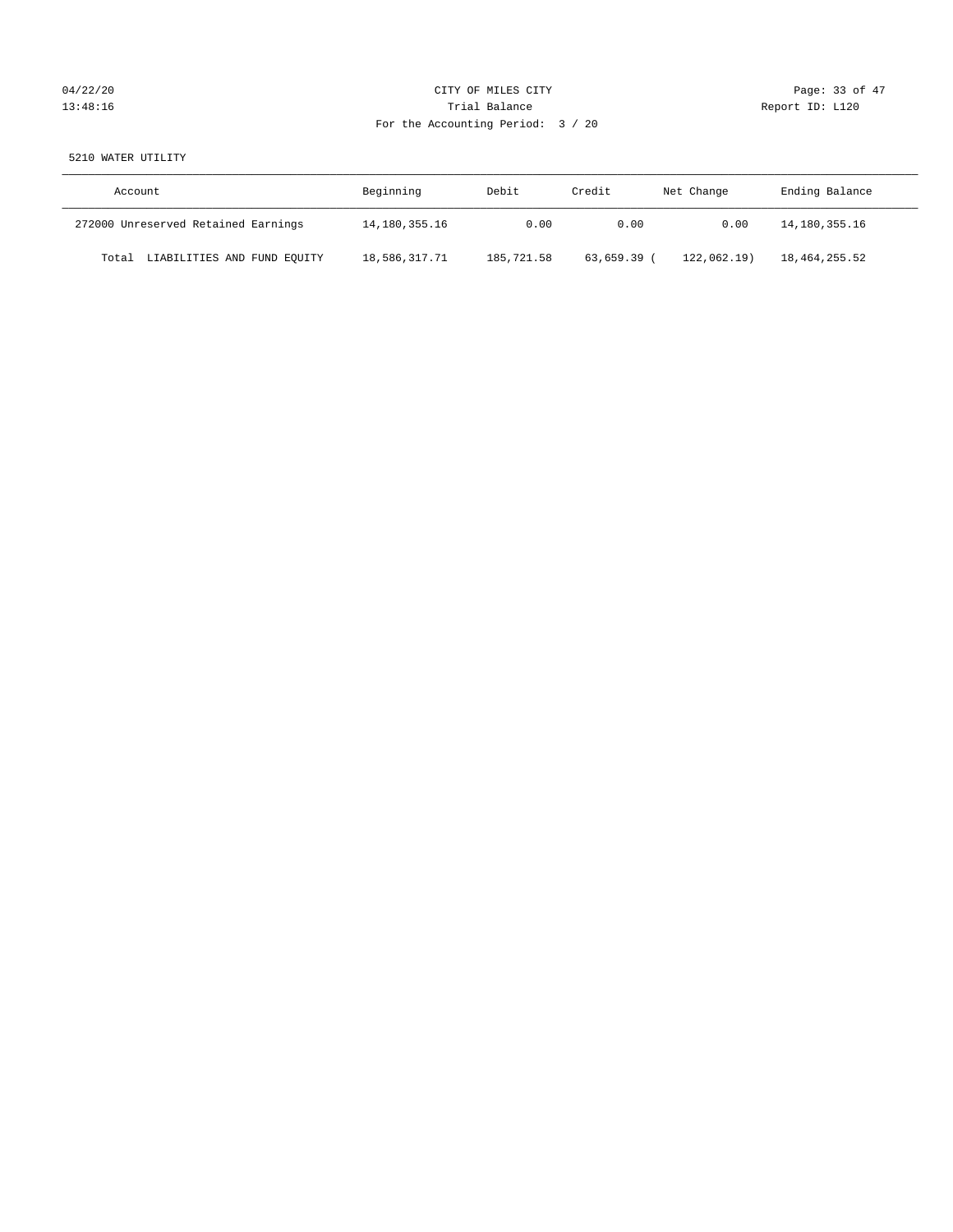# 04/22/20 Page: 34 of 47 13:48:16 Channel Balance Trial Balance Report ID: L120 For the Accounting Period: 3 / 20

5310 SEWER UTILITY

| Account                                                   | Beginning                   | Debit        | Credit       | Net Change    | Ending Balance  |
|-----------------------------------------------------------|-----------------------------|--------------|--------------|---------------|-----------------|
| <b>ASSETS</b>                                             |                             |              |              |               |                 |
| 101000 Cash - Operating                                   | 2,949,714.14                | 165,369.71   | 467,995.57 ( | 302,625.86)   | 2,647,088.28    |
| 102240 Cash - Replacement & Depreciation                  | 195,098.39                  | 0.00         | 0.00         | 0.00          | 195,098.39      |
| 102250 Cash - System Devlopment Fees                      | 149,640.91                  | 0.00         | 0.00         | 0.00          | 149,640.91      |
| 102279 WWtr Treatment Plant-Phase II Const(               | 76, 205.70)                 | 0.00         | 0.00         | 0.00          | 76, 205.70)     |
| 102280 WWtr Treatment Plant-Phase I Constr                | 738,063.46                  | 0.00         | 0.00         | 0.00          | 738,063.46      |
| 102316 RevBnd/CurYearDebt-Phase 1 Haynes L                | 17,060.00                   | 8,407.50     | 0.00         | 8,407.50      | 25, 467.50      |
| 102317 RevBnd/CurYearDebt-WWTP Phase II                   | 60, 924.74)                 | 16,769.79    | 0.00         | 16,769.79     | 44, 154.95)     |
| 102390 REV BOND/RESERVE-Sewer Phase 1                     | 101,735.00                  | 0.00         | 0.00         | 0.00          | 101,735.00      |
| 102396 REV BOND/RESERVE-SEWER PHASE II                    | 201,275.00                  | 0.00         | 0.00         | 0.00          | 201,275.00      |
| 122000 Accounts Receivable                                | 189,780.68                  | 168,445.80   | 164,043.49   | 4,402.31      | 194,182.99      |
| 162000 Deferred outflows-GASB68                           | 102,330.00                  | 0.00         | 0.00         | 0.00          | 102,330.00      |
| 172000 Revenues (Credit)                                  | (1, 381, 116.65)            | 0.00         | 169,357.82 ( | 169, 357.82)  | 1,550,474.47)   |
| 181000 Land                                               | 2.00                        | 0.00         | 0.00         | 0.00          | 2.00            |
| 186000 Machinery and Equipment                            | 800,566.77                  | 0.00         | 0.00         | 0.00          | 800,566.77      |
| 186100 Allowance for Depr - Machinery & Eq(               | 499,312.00)                 | 0.00         | 0.00         | 0.00          | 499, 312.00)    |
| 188000 Const. Work in Progress-NE Wtr Line(               | 1.60)                       | 0.00         | 0.00         | 0.00          | 1.60)           |
| 189300 Treatment Plant                                    | 11,492,692.56               | 0.00         | 0.00         | 0.00          | 11,492,692.56   |
| 189310 Allowance for Depr - Treatment Plan( 1,698,846.00) |                             | 0.00         | 0.00         | 0.00          | (1,698,846.00)  |
| 189400 Transmission & Distribution                        | 4,029,119.40                | 0.00         | 0.00         | 0.00          | 4,029,119.40    |
| 189410 Allowance for Depr - Trans & Distri( 1,695,972.00) |                             | 0.00         | 0.00         | 0.00          | (1,695,972,00)  |
| Total ASSETS                                              | 15,554,699.62               | 358,992.80   | 801,396.88 ( | 442,404.08)   | 15, 112, 295.54 |
|                                                           | LIABILITIES AND FUND EQUITY |              |              |               |                 |
| 202000 Accounts Payable                                   | 2,629.67                    | 389, 195. 15 | 389, 195. 15 | 0.00          | 2,629.67        |
| 214010 Refunds Payable                                    | 0.00                        | 46.84        | 0.00(        | 46.84)        | 46.84)          |
| 223899 Deferred inflows-GASB 68                           | 71,232.00                   | 0.00         | 0.00         | 0.00          | 71,232.00       |
| 231300 Bonds Pay 1979 Issue                               | 1,080,000.00                | 0.00         | 0.00         | 0.00          | 1,080,000.00    |
| 231301 WWTP #2 Bonds Pay                                  | 5,046,645.00                | 0.00         | 0.00         | 0.00          | 5,046,645.00    |
| 237000 Net Pension liability-GASB 68                      | 449,298.00                  | 0.00         | 0.00         | 0.00          | 449,298.00      |
| 238000 Other Post Employment Benefits                     | 88,054.00                   | 0.00         | 0.00         | 0.00          | 88,054.00       |
| 239000 Compensated Absences Payable                       | 69,016.00                   | 0.00         | 0.00         | 0.00          | 69,016.00       |
| 242000 Expenditures (Debit)<br>$\left($                   | 1,276,201.65)               | 442,398.74   | $41.50$ (    | 442, 357. 24) | 1,718,558.89)   |
| 250500 Reserve - System Dev Fees                          | 82,925.91                   | 0.00         | 0.00         | 0.00          | 82,925.91       |
| 250600 Reserve for Replacement & Depreciat                | 1,666,491.83                | 0.00         | 0.00         | 0.00          | 1,666,491.83    |
| 271000 Unreserved Fund Balance<br>$\left($                | 394,844.93)                 | 0.00         | 0.00         | 0.00          | 394,844.93)     |
| 272000 Unreserved Retained Earnings                       | 8,669,453.79                | 0.00         | 0.00         | 0.00          | 8,669,453.79    |
| Total LIABILITIES AND FUND EQUITY                         | 15,554,699.62               | 831,640.73   | 389,236.65 ( | 442,404.08)   | 15, 112, 295.54 |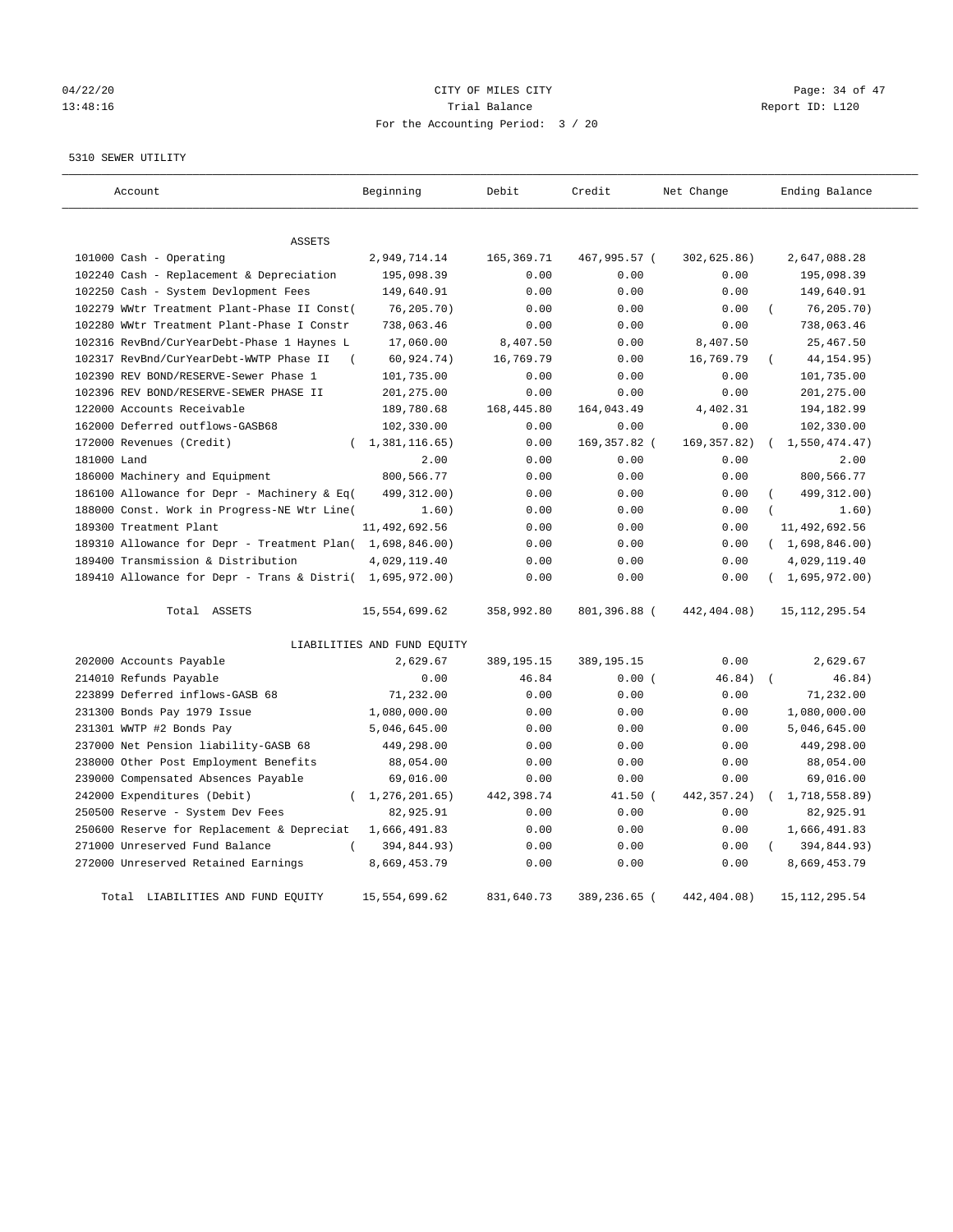## $04/22/20$  Page: 35 of 47 13:48:16 Trial Balance Report ID: L120 For the Accounting Period: 3 / 20

#### 5510 AMBULANCE FUND

| Account                                     |            | Beginning                   | Debit       | Credit       | Net Change    |            | Ending Balance |
|---------------------------------------------|------------|-----------------------------|-------------|--------------|---------------|------------|----------------|
| ASSETS                                      |            |                             |             |              |               |            |                |
| 101000 Cash - Operating                     | $\left($   | 158,529.56)                 | 75,865.23   | 58,078.57    | 17,786.66     |            | 140,742.90)    |
| 113213 Tax Receivables Real-2013            |            | 0.46                        | 0.00        | 0.00         | 0.00          |            | 0.46           |
| 113214 Taxes Receivable- Real 2014          |            | 0.97                        | 0.00        | 0.00         | 0.00          |            | 0.97           |
| 113215 Tax Receivables Real-2015            |            | 1.62                        | 0.00        | 0.00         | 0.00          |            | 1.62           |
| 113216 Tax Receivables real-2016            |            | 7.07                        | 0.00        | 0.00         | 0.00          |            | 7.07           |
| 113217 Tax receivables real-2017            |            | 19.28                       | 0.00        | $2.56$ (     | 2.56)         |            | 16.72          |
| 113218 Tax Receivables real-2018            |            | 54.94                       | 0.00        | $3.31$ (     | 3.31)         |            | 51.63          |
| 113219 Tax receivables Real-2019            | $\left($   | 5, 251.64)                  | 0.00        | $51.38$ (    | 51.38)        |            | 5,303.02)      |
| 115216 Tax receivable personal-2016         |            | 0.02                        | 0.00        | 0.00         | 0.00          |            | 0.02           |
| 115217 Tax receivable personal-2017         |            | 0.17                        | 0.00        | 0.00         | 0.00          |            | 0.17           |
| 115218 Tax Receivable Personal-2018         |            | 0.23                        | 0.00        | 0.00         | 0.00          |            | 0.23           |
| 115219 Tax Receivable Personal-2019         |            | 4.85                        | 0.00        | 0.35(        | 0.35)         |            | 4.50           |
| 122000 Accounts Receivable                  |            | 563,592.67                  | 86,140.46   | 190,313.80 ( | 104, 173. 34) |            | 459, 419.33    |
| 122100 Acct Receivable                      | $\left($   | 249, 257.86)                | 0.00        | 0.00         | 0.00          |            | 249, 257.86)   |
| 162000 Deferred outflows-GASB68             |            | 72,385.00                   | 0.00        | 0.00         | 0.00          |            | 72,385.00      |
| 172000 Revenues (Credit)                    |            | (1,008,491.75)              | 2,018.96    | 96,199.88 (  | 94,180.92)    | $\left($   | 1,102,672.67)  |
| 186000 Machinery and Equipment              |            | 818, 326.11                 | 0.00        | 0.00         | 0.00          |            | 818, 326.11    |
| 186100 Allowance for Depr - Machinery & Eq( |            | 324,841.00)                 | 0.00        | 0.00         | 0.00          |            | 324,841.00)    |
| Total ASSETS                                | $\left($   | 291,978.42)                 | 164,024.65  | 344,649.85 ( | 180,625.20)   | $\sqrt{2}$ | 472,603.62)    |
|                                             |            | LIABILITIES AND FUND EQUITY |             |              |               |            |                |
| 202000 Accounts Payable                     |            | 0.00                        | 11,807.63   | 11,807.63    | 0.00          |            | 0.00           |
| 223100 Deferred Revenue - Real Prop Taxes ( |            | 5,351.18)                   | 57.25       | 0.00(        | 57.25)        |            | 5,408.43)      |
| 223200 Deferred Revenue - Pers Prop Taxes ( |            | 19.56)                      | 0.35        | 0.00(        | 0.35)         |            | 19.91)         |
| 223899 Deferred inflows-GASB 68             |            | 2,970.00                    | 0.00        | 0.00         | 0.00          |            | 2,970.00       |
| 235000 CONTRACTS/NOTES/LOANS PAYABLE        | $\left($   | 0.01)                       | 0.00        | 0.00         | 0.00          |            | 0.01)          |
| 237000 Net Pension liability-GASB 68        |            | 168,371.00                  | 0.00        | 0.00         | 0.00          |            | 168,371.00     |
| 238000 Other Post Employment Benefits       |            | 58,703.00                   | 0.00        | 0.00         | 0.00          |            | 58,703.00      |
| 239000 Compensated Absences Payable         |            | 44,300.00                   | 0.00        | 0.00         | 0.00          |            | 44,300.00      |
| 242000 Expenditures (Debit)                 | $\left($   | 807,470.69)                 | 180,567.60  | 0.00(        | 180,567.60)   |            | 988,038.29)    |
| 271000 Unreserved Fund Balance              | $\epsilon$ | 139,528.00)                 | 0.00        | 0.00         | 0.00          |            | 139,528.00)    |
| 272000 Unreserved Retained Earnings         |            | 386,047.02                  | 0.00        | 0.00         | 0.00          |            | 386,047.02     |
| LIABILITIES AND FUND EQUITY<br>Total        |            | 291,978.42)                 | 192, 432.83 | 11,807.63 (  | 180,625.20)   |            | 472,603.62)    |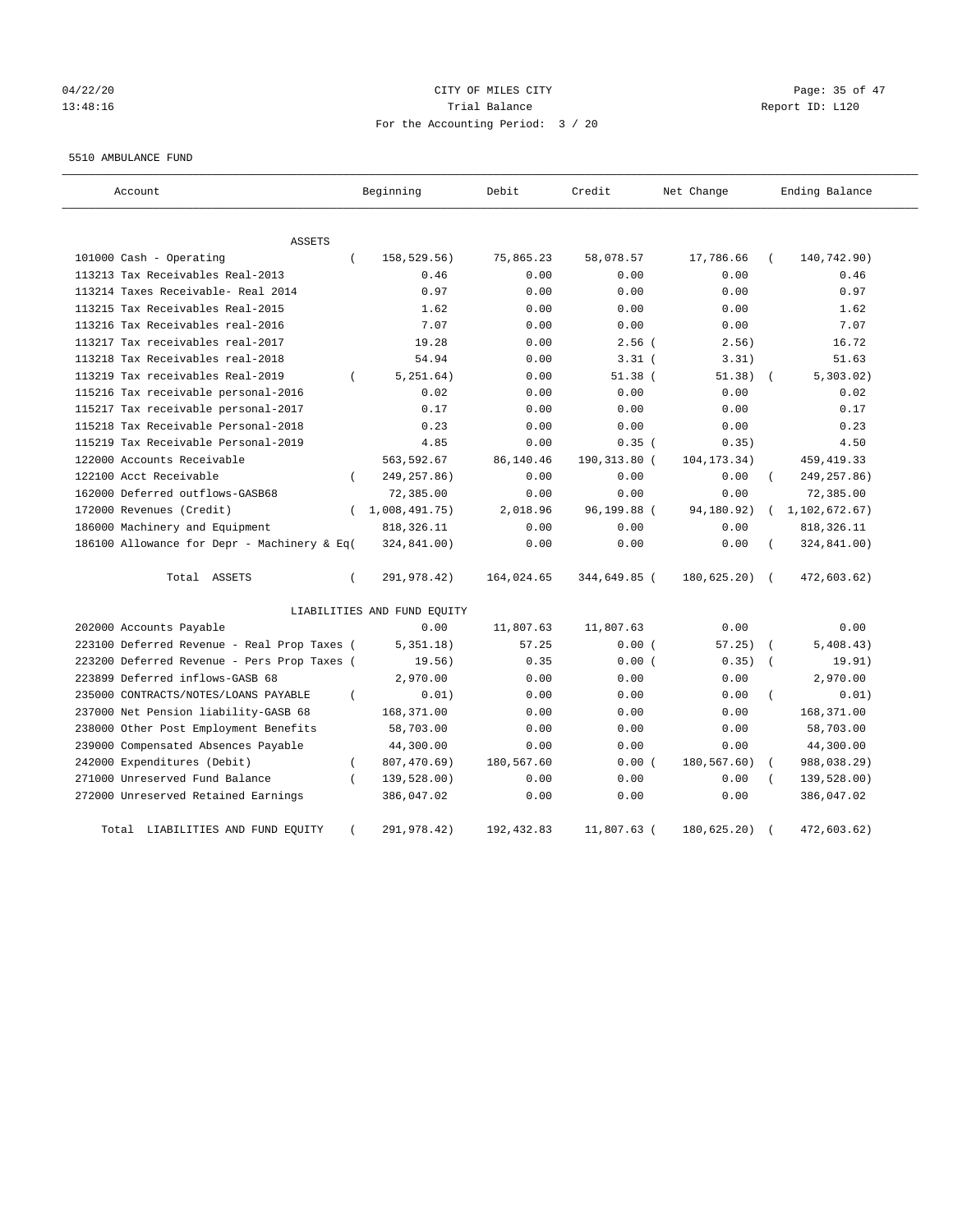## $04/22/20$  Page: 36 of 47 13:48:16 Trial Balance Report ID: L120 For the Accounting Period: 3 / 20

#### 5610 AIRPORT OPERATING

| Account                                      | Beginning                   | Debit      | Credit       | Net Change   | Ending Balance   |
|----------------------------------------------|-----------------------------|------------|--------------|--------------|------------------|
| ASSETS                                       |                             |            |              |              |                  |
| 101000 Cash - Operating                      | 166,659.58                  | 35,760.88  | 80,224.17 (  | 44, 463. 29) | 122,196.29       |
| 102117 Airport Improvement                   | 71,214.17                   | 0.00       | 0.00         | 0.00         | 71,214.17        |
| 102230 Cash - Surplus/Credit Card Acct       | 100.00                      | 14,029.80  | 14,029.80    | 0.00         | 100.00           |
| 103000 Petty Cash                            | 100.00                      | 0.00       | 0.00         | 0.00         | 100.00           |
| 113213 Tax Receivables Real-2013             | 0.65                        | 0.00       | 0.00         | 0.00         | 0.65             |
| 113214 Taxes Receivable- Real 2014           | 1.48                        | 0.00       | 0.00         | 0.00         | 1.48             |
| 113215 Tax Receivables Real-2015             | 2.46                        | 0.00       | 0.00         | 0.00         | 2.46             |
| 113216 Tax Receivables real-2016             | 10.58                       | 0.00       | 0.00         | 0.00         | 10.58            |
| 113217 Tax receivables real-2017             | 28.89                       | 0.00       | $3.85$ (     | 3.85)        | 25.04            |
| 113218 Tax Receivables real-2018             | 83.33                       | 0.00       | $4.96$ (     | 4.96)        | 78.37            |
| 113219 Tax receivables Real-2019<br>$\left($ | 7,878.03)                   | 0.00       | $77.08$ (    | 77.08)       | 7,955.11)        |
| 115216 Tax receivable personal-2016          | 0.06                        | 0.00       | 0.00         | 0.00         | 0.06             |
| 115217 Tax receivable personal-2017          | 0.28                        | 0.00       | 0.00         | 0.00         | 0.28             |
| 115218 Tax Receivable Personal-2018          | 0.35                        | 0.00       | 0.00         | 0.00         | 0.35             |
| 115219 Tax Receivable Personal-2019          | 7.27                        | 0.00       | 0.53(        | 0.53)        | 6.74             |
| 141000 Prepaid Expense                       | 4,875.00                    | 0.00       | 0.00         | 0.00         | 4,875.00         |
| 162000 Deferred outflows-GASB68              | 26,811.00                   | 0.00       | 0.00         | 0.00         | 26,811.00        |
| 172000 Revenues (Credit)<br>-                | 486,772.70)                 | 975.00     | 36,735.88 (  | 35,760.88)   | 522, 533.58)     |
| 181000 Land                                  | 19,983.00                   | 0.00       | 0.00         | 0.00         | 19,983.00        |
| 182000 Buildings                             | 677,537.00                  | 0.00       | 0.00         | 0.00         | 677,537.00       |
| 182100 Allowance for Depr - Buildings (Cre(  | 389,758.00)                 | 0.00       | 0.00         | 0.00         | 389,758.00)      |
| 184000 Improvements Other Than Buildings     | 13,017,833.11               | 0.00       | 0.00         | 0.00         | 13,017,833.11    |
| 184100 Allowance for Depr - Imp Other Than(  | 3,401,665.00)               | 0.00       | 0.00         | 0.00         | (3, 401, 665.00) |
| 186000 Machinery and Equipment               | 1,001,946.58                | 0.00       | 0.00         | 0.00         | 1,001,946.58     |
| 186100 Allowance for Depr - Machinery & Eq(  | 510, 395.00)                | 0.00       | 0.00         | 0.00         | 510, 395.00)     |
| 188000 Const. Work in Progress-NE Wtr Line   | 75,246.00                   | 0.00       | 0.00         | 0.00         | 75,246.00        |
| Total ASSETS                                 | 10,265,972.06               | 50,765.68  | 131,076.27 ( | 80, 310.59)  | 10, 185, 661.47  |
|                                              | LIABILITIES AND FUND EQUITY |            |              |              |                  |
| 202000 Accounts Payable                      | 0.00                        | 66,261.00  | 66,261.00    | 0.00         | 0.00             |
| 223100 Deferred Revenue - Real Prop Taxes (  | 8,027.35)                   | 85.89      | 0.00(        | 85.89) (     | 8,113.24)        |
| 223200 Deferred Revenue - Pers Prop Taxes (  | 29.35)                      | 0.53       | 0.00(        | 0.53)        | 29.88)           |
| 223899 Deferred inflows-GASB 68              | 18,663.00                   | 0.00       | 0.00         | 0.00         | 18,663.00        |
| 235160 LTrm Pay/MT Aeronautics (2)           | 101,718.00                  | 0.00       | 0.00         | 0.00         | 101,718.00       |
| 237000 Net Pension liability-GASB 68         | 117,719.00                  | 0.00       | 0.00         | 0.00         | 117,719.00       |
| 238000 Other Post Employment Benefits        | 19,568.00                   | 0.00       | 0.00         | 0.00         | 19,568.00        |
| 239000 Compensated Absences Payable          | 13,447.00                   | 0.00       | 0.00         | 0.00         | 13,447.00        |
| 242000 Expenditures (Debit)<br>$\left($      | 459, 521.55)                | 80, 224.17 | 0.00(        | 80, 224. 17) | 539,745.72)      |
| 250600 Reserve for Replacement & Depreciat   | 18,913.67                   | 0.00       | 0.00         | 0.00         | 18,913.67        |
| 271000 Unreserved Fund Balance               | 90,992.00)                  | 0.00       | 0.00         | 0.00         | 90,992.00)       |
| 272000 Unreserved Retained Earnings          | 10,534,513.64               | 0.00       | 0.00         | 0.00         | 10,534,513.64    |
| Total LIABILITIES AND FUND EQUITY            | 10,265,972.06               | 146,571.59 | 66,261.00 (  | 80, 310.59)  | 10, 185, 661.47  |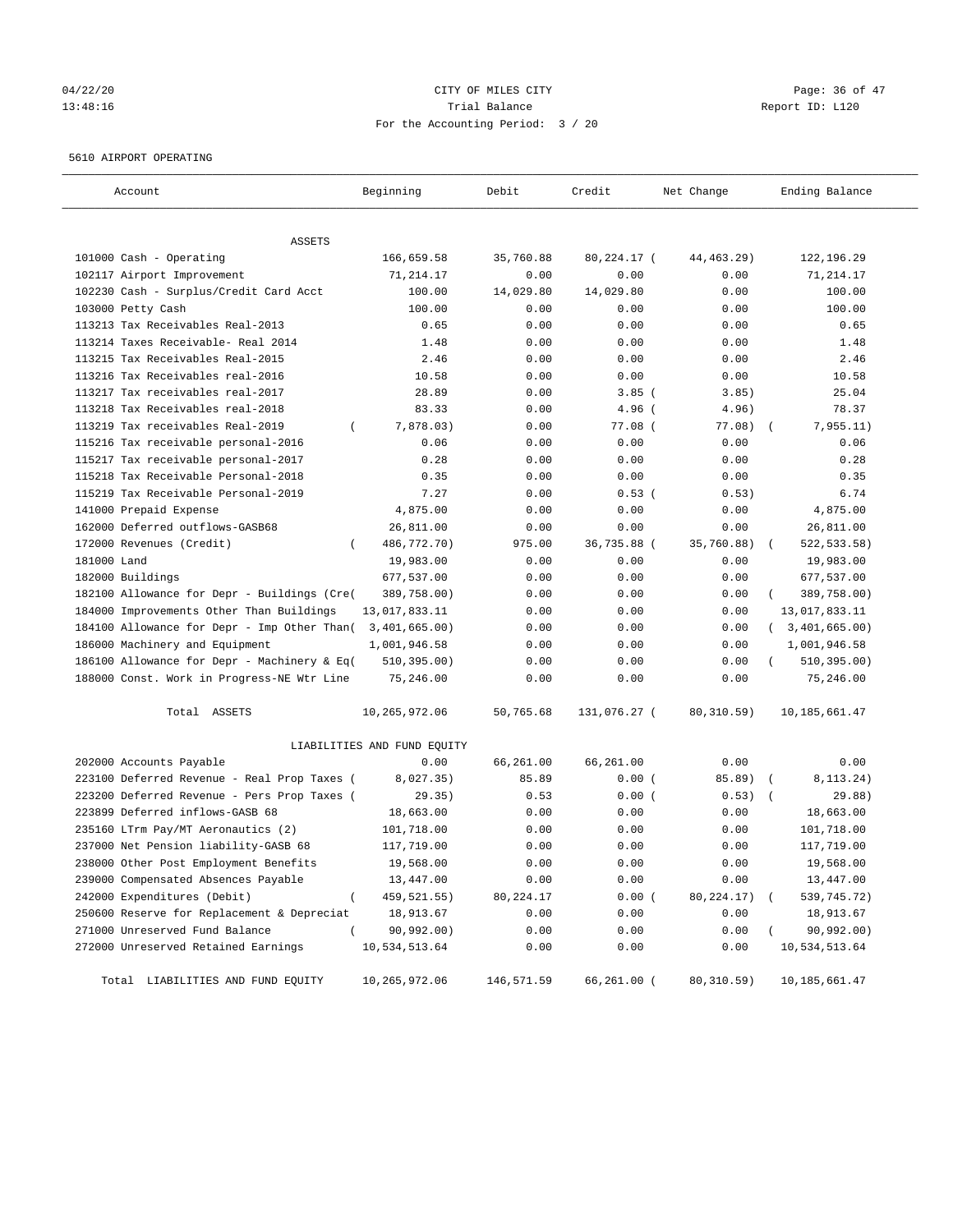## $04/22/20$  Page: 37 of 47 13:48:16 Report ID: L120 For the Accounting Period: 3 / 20

#### 6040 PUBLIC WORKS

| Account                                  |          | Beginning                   | Debit     | Credit         | Net Change     | Ending Balance |
|------------------------------------------|----------|-----------------------------|-----------|----------------|----------------|----------------|
|                                          |          |                             |           |                |                |                |
| <b>ASSETS</b><br>101000 Cash - Operating |          | 2,916.60                    | 45,953.76 | 14,295.62      | 31,658.14      | 34,574.74      |
| 172000 Revenues (Credit)                 | $\left($ | 108,720.04)                 | 0.00      | 45,953.76 (    | 45,953.76) (   | 154,673.80)    |
|                                          |          |                             |           |                |                |                |
| Total ASSETS                             |          | 105,803.44)                 | 45,953.76 | $60, 249.38$ ( | $14, 295.62$ ( | 120,099.06)    |
|                                          |          | LIABILITIES AND FUND EQUITY |           |                |                |                |
| 202000 Accounts Payable                  |          | 0.00                        | 1,264.76  | 1,264.76       | 0.00           | 0.00           |
| 239000 Compensated Absences Payable      |          | 6,997.00                    | 0.00      | 0.00           | 0.00           | 6,997.00       |
| 242000 Expenditures (Debit)              |          | 125, 490.11)                | 14,295.62 | 0.00(          | 14,295.62)     | 139,785.73)    |
| 271000 Unreserved Fund Balance           |          | 84,045.78)                  | 0.00      | 0.00           | 0.00           | 84,045.78)     |
| 272000 Unreserved Retained Earnings      |          | 96,735.45                   | 0.00      | 0.00           | 0.00           | 96,735.45      |
| LIABILITIES AND FUND EQUITY<br>Total     |          | 105,803.44)                 | 15,560.38 | 1,264.76 (     | 14,295.62)     | 120,099.06)    |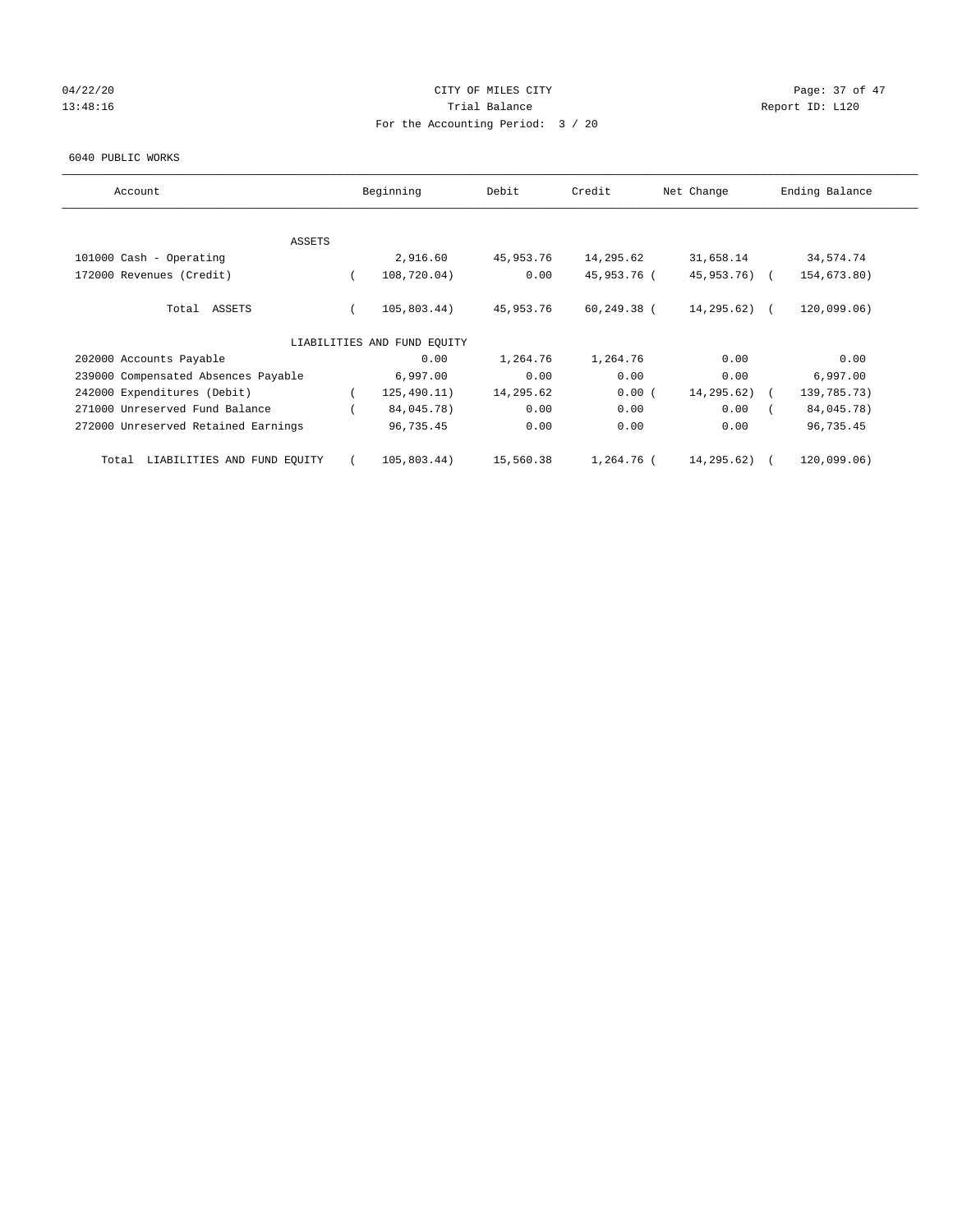## $04/22/20$  Page: 38 of 47 13:48:16 Trial Balance Report ID: L120 For the Accounting Period: 3 / 20

## 7370 TBID

| Account                              | Beginning                   | Debit             | Credit    | Net Change | Ending Balance |
|--------------------------------------|-----------------------------|-------------------|-----------|------------|----------------|
|                                      |                             |                   |           |            |                |
|                                      | ASSETS                      |                   |           |            |                |
| 101000 Cash - Operating              |                             | 0.00<br>9,930.00  | 9,930.00  | 0.00       | 0.00           |
| Total ASSETS                         |                             | 0.00<br>9,930.00  | 9,930.00  | 0.00       | 0.00           |
|                                      | LIABILITIES AND FUND EQUITY |                   |           |            |                |
| 202000 Accounts Payable              |                             | 0.00<br>9,930.00  | 9,930.00  | 0.00       | 0.00           |
| 212500 Due to Others                 |                             | 0.00<br>9,930.00  | 9,930.00  | 0.00       | 0.00           |
| LIABILITIES AND FUND EQUITY<br>Total |                             | 0.00<br>19,860.00 | 19,860.00 | 0.00       | 0.00           |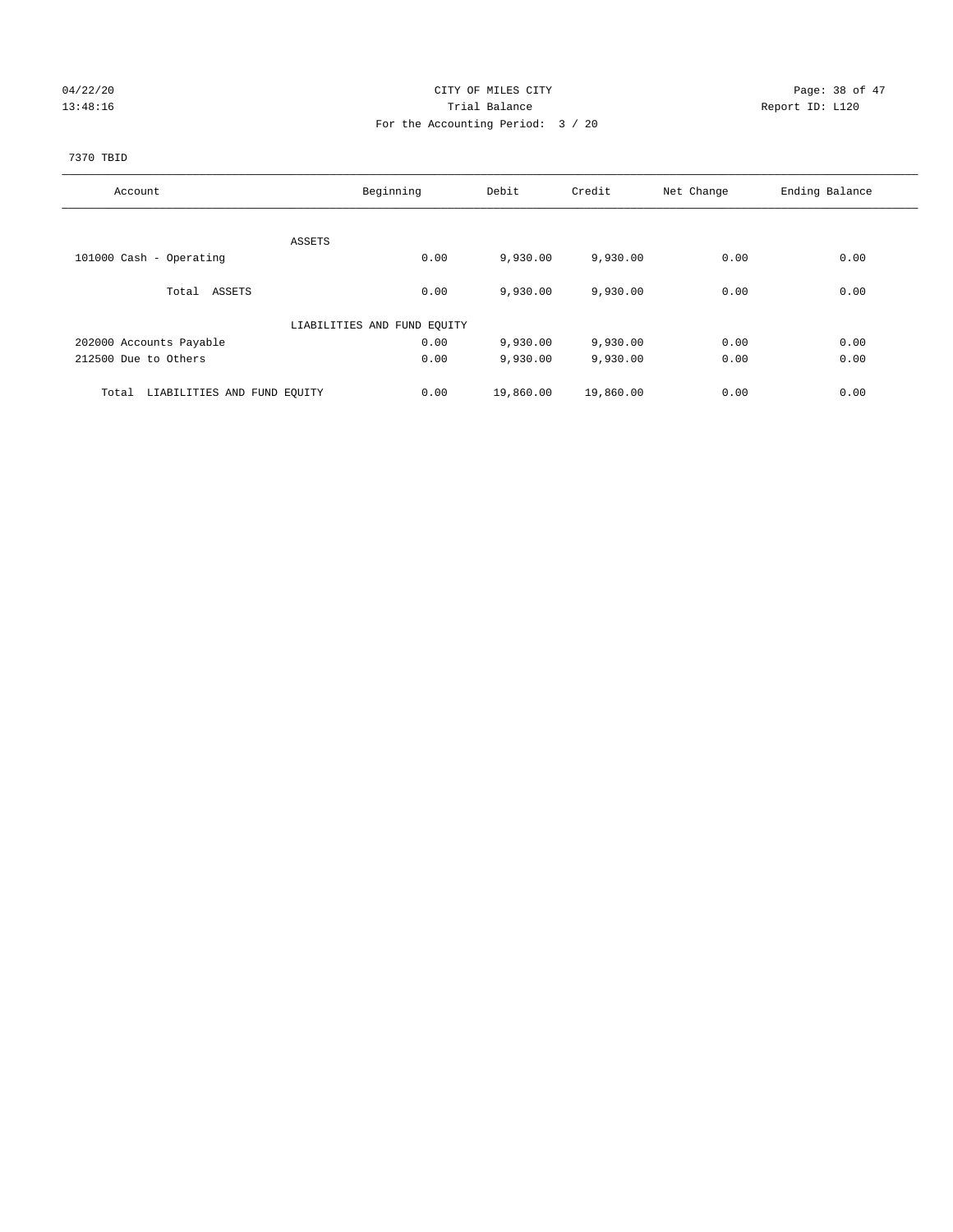## 04/22/20 **CITY OF MILES CITY CONSUMING THE PAGE:** 39 of 47 13:48:16 Trial Balance Report ID: L120 For the Accounting Period: 3 / 20

7458 Court Technology Surcharge

| Account                                   |                             | Beginning | Debit | Credit | Net Change | Ending Balance |
|-------------------------------------------|-----------------------------|-----------|-------|--------|------------|----------------|
|                                           |                             |           |       |        |            |                |
|                                           | <b>ASSETS</b>               |           |       |        |            |                |
| 101000 Cash - Operating                   |                             | 1,665.64  | 0.00  | 0.00   | 0.00       | 1,665.64       |
| ASSETS<br>Total                           |                             | 1,665.64  | 0.00  | 0.00   | 0.00       | 1,665.64       |
|                                           | LIABILITIES AND FUND EQUITY |           |       |        |            |                |
| 212000 Due to Government                  |                             | 395.00)   | 0.00  | 0.00   | 0.00       | 395.00)        |
| 212200 Due to Federal, Soc Sec & Medicare |                             | 2,060.64  | 0.00  | 0.00   | 0.00       | 2,060.64       |
| LIABILITIES AND FUND EQUITY<br>Total      |                             | 1,665.64  | 0.00  | 0.00   | 0.00       | 1,665.64       |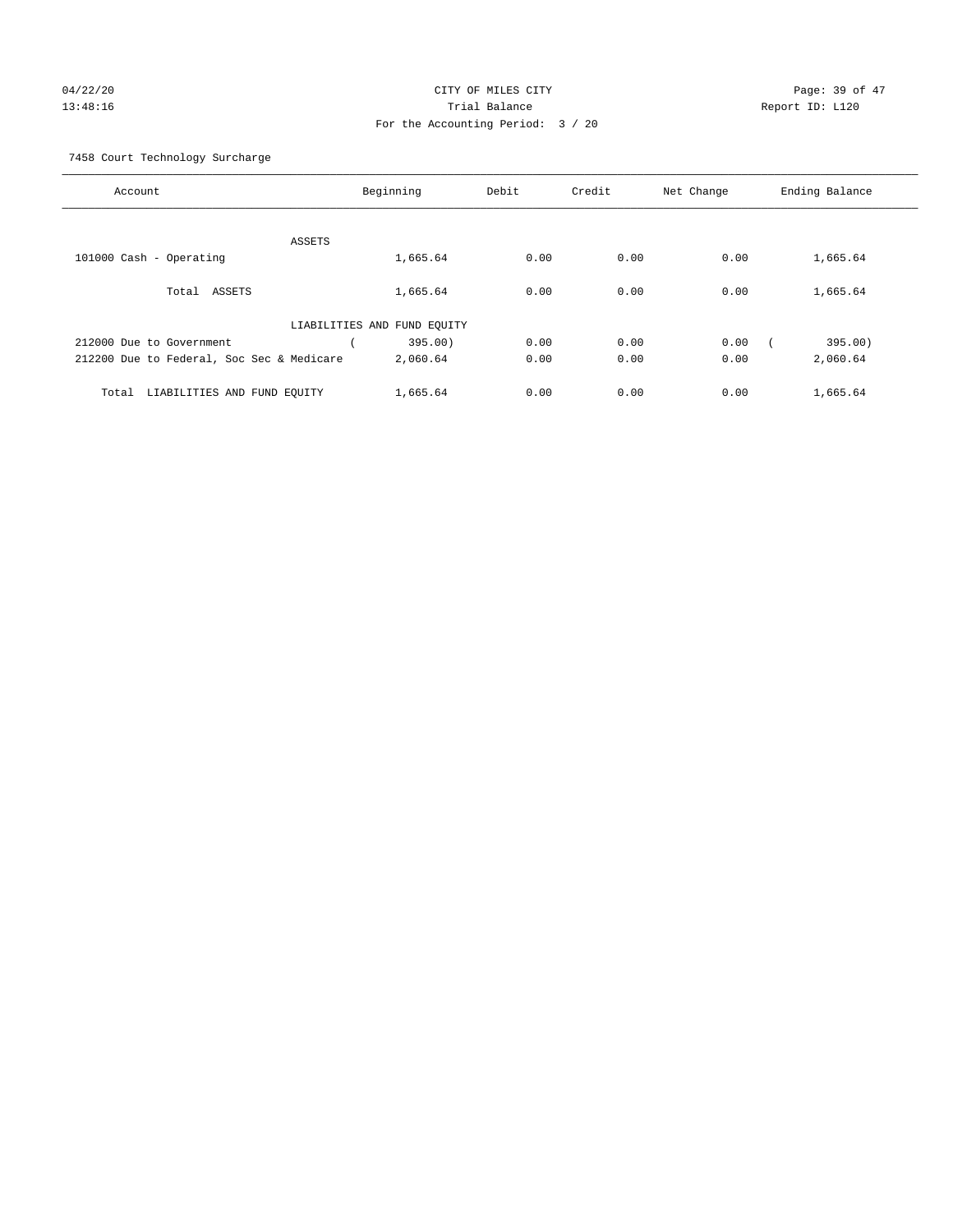# 04/22/20 Page: 40 of 47 13:48:16 Trial Balance Report ID: L120 For the Accounting Period: 3 / 20

7467 Law Enforcement Academy Surcharge

| Account                                   | Beginning                   | Debit    | Credit       | Net Change | Ending Balance |
|-------------------------------------------|-----------------------------|----------|--------------|------------|----------------|
|                                           |                             |          |              |            |                |
|                                           | ASSETS                      |          |              |            |                |
| 101000 Cash - Operating                   | 1,351.50                    | 569.56   | 1,921.06 (   | 1,351.50)  | 0.00           |
| Total ASSETS                              | 1,351.50                    | 569.56   | $1.921.06$ ( | 1,351.50)  | 0.00           |
|                                           | LIABILITIES AND FUND EQUITY |          |              |            |                |
| 202000 Accounts Payable                   | 0.00                        | 1,921.06 | 1,921.06     | 0.00       | 0.00           |
| 212200 Due to Federal, Soc Sec & Medicare | 1,351.50                    | 1,921.06 | 569.56 (     | 1,351.50)  | 0.00           |
| LIABILITIES AND FUND EQUITY<br>Total      | 1,351.50                    | 3,842.12 | $2.490.62$ ( | 1,351.50)  | 0.00           |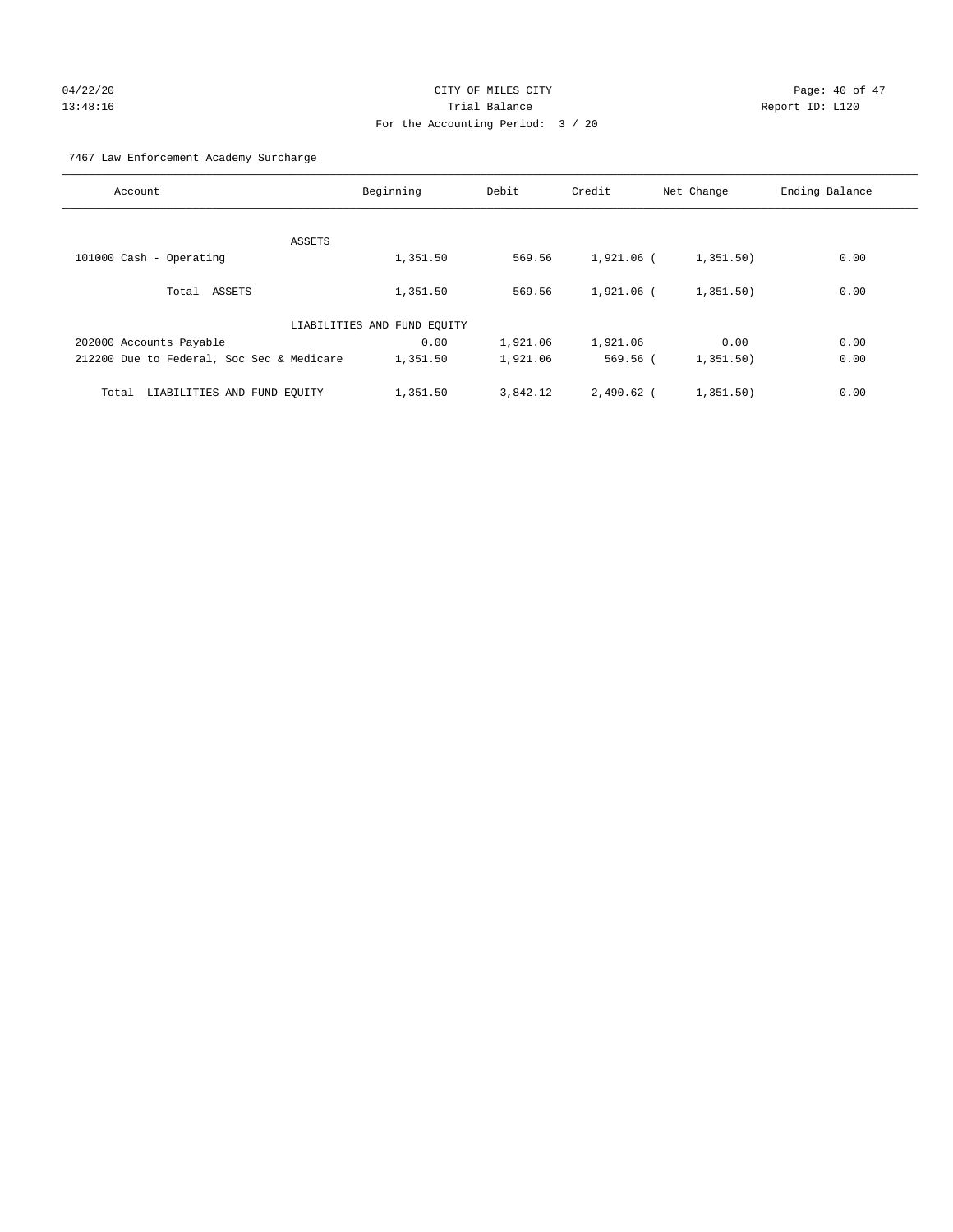## $04/22/20$  Page: 41 of 47 13:48:16 Channel Balance Trial Balance Report ID: L120 For the Accounting Period: 3 / 20

## 7471 CIVIL LEGAL ASSIST/VICTIM DOM VIOLENCE PROG

| Account                              | Beginning                   | Debit    | Credit       | Net Change | Ending Balance |
|--------------------------------------|-----------------------------|----------|--------------|------------|----------------|
|                                      |                             |          |              |            |                |
|                                      | ASSETS                      |          |              |            |                |
| 101000 Cash - Operating              | 2,429.49                    | 968.04   | $3,397.53$ ( | 2,429.49)  | 0.00           |
| Total ASSETS                         | 2,429.49                    | 968.04   | $3,397.53$ ( | 2,429.49)  | 0.00           |
|                                      | LIABILITIES AND FUND EQUITY |          |              |            |                |
| 202000 Accounts Payable              | 0.00                        | 3,397.53 | 3,397.53     | 0.00       | 0.00           |
| 212500 Due to Others                 | 2,429.49                    | 3,397.53 | $968.04$ (   | 2,429.49)  | 0.00           |
| LIABILITIES AND FUND EQUITY<br>Total | 2,429.49                    | 6,795.06 | 4,365.57 (   | 2,429.49)  | 0.00           |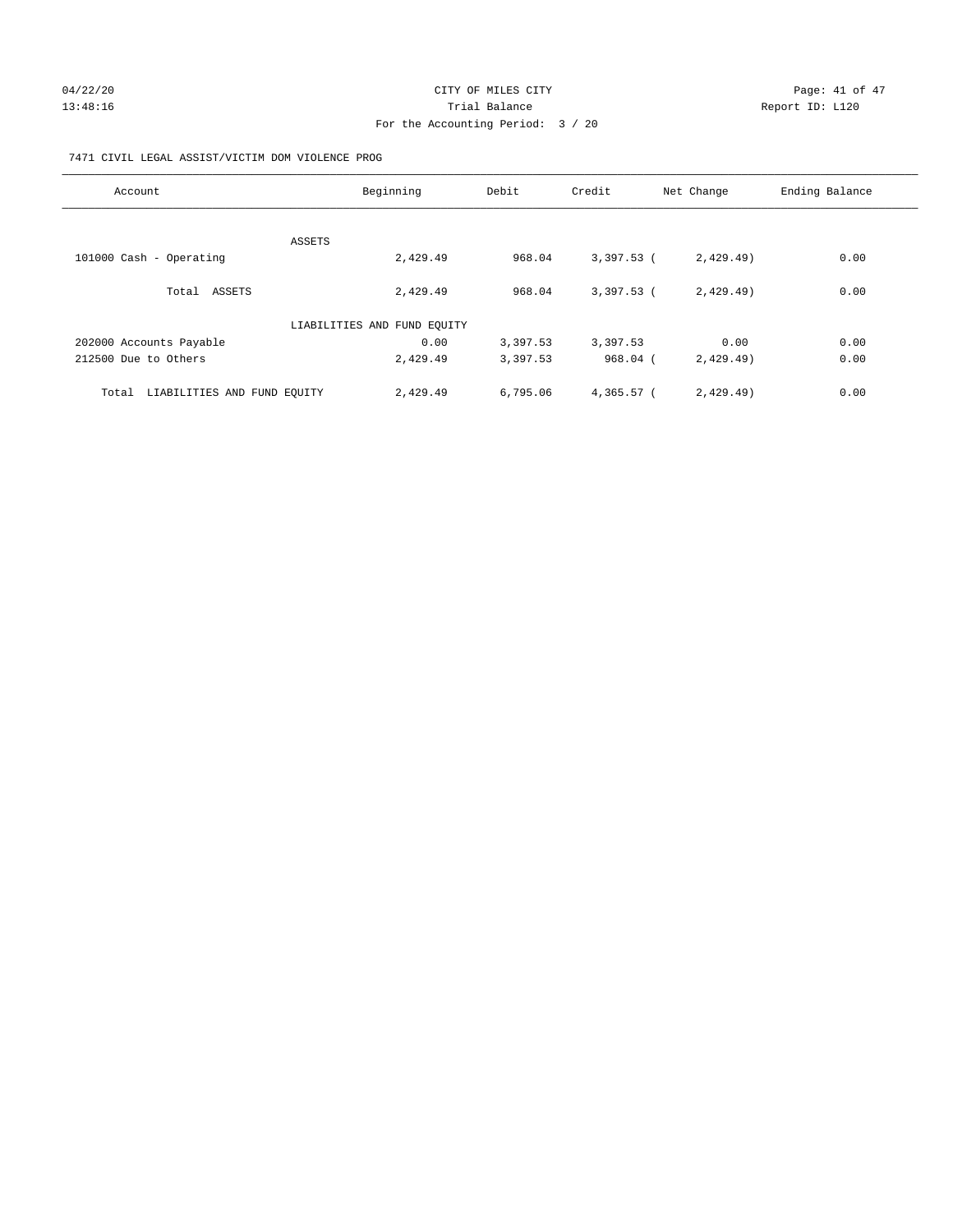# 04/22/20 Page: 42 of 47 13:48:16 Report ID: L120 For the Accounting Period: 3 / 20

7910 PAYROLL FUND

| Account                                   | Beginning                   | Debit      | Credit      | Net Change   | Ending Balance |
|-------------------------------------------|-----------------------------|------------|-------------|--------------|----------------|
|                                           |                             |            |             |              |                |
| <b>ASSETS</b><br>101000 Cash - Operating  | 119,077.82                  | 511,176.48 | 489,537.50  | 21,638.98    | 140,716.80     |
| Total ASSETS                              | 119,077.82                  | 511,176.48 | 489,537.50  | 21,638.98    | 140,716.80     |
|                                           | LIABILITIES AND FUND EQUITY |            |             |              |                |
| 201000 Warrants Payable                   | 83,743.09                   | 101,027.00 | 157,723.79  | 56,696.79    | 140,439.88     |
| 212200 Due to Federal, Soc Sec & Medicare | 0.00                        | 61,007.94  | 61,007.94   | 0.00         | 0.00           |
| 212202 Due to State Unemployment          | 1,099.25                    | 1,639.48   | $540.23$ (  | 1,099.25)    | 0.00           |
| 212203 Due to Worker's Compensation       | 34,284.84                   | 51,507.57  | 17,222.73 ( | 34, 284, 84) | 0.00           |
| 212204 Due to State Income Tax            | 0.00                        | 15,066.00  | 15,066.00   | 0.00         | 0.00           |
| 212205 Due to MPORS-GABA                  | 0.00                        | 15,108.66  | 15,108.66   | 0.00         | 0.00           |
| 212207 Due to AFLAC, AFLAC PRETAX         | 0.00                        | 789.64     | 789.64      | 0.00         | 0.00           |
| 212208 Due to Health Ins, Dental, Vision  | 72.35                       | 78,452.30  | 78,413.45 ( | 38.85        | 33.50          |
| 212209 Due to PERS Retirement             | 0.00                        | 32,871.21  | 32,871.21   | 0.00         | 0.00           |
| 212210 Due to FURS-GABA Retirement        | 121.71)                     | 17,258.06  | 17,623.19   | 365.13       | 243.42         |
| 212212 Due to City of Miles City          | 0.00                        | 150.00     | 150.00      | 0.00         | 0.00           |
| Total LIABILITIES AND FUND EQUITY         | 119,077.82                  | 374,877.86 | 396,516.84  | 21,638.98    | 140,716.80     |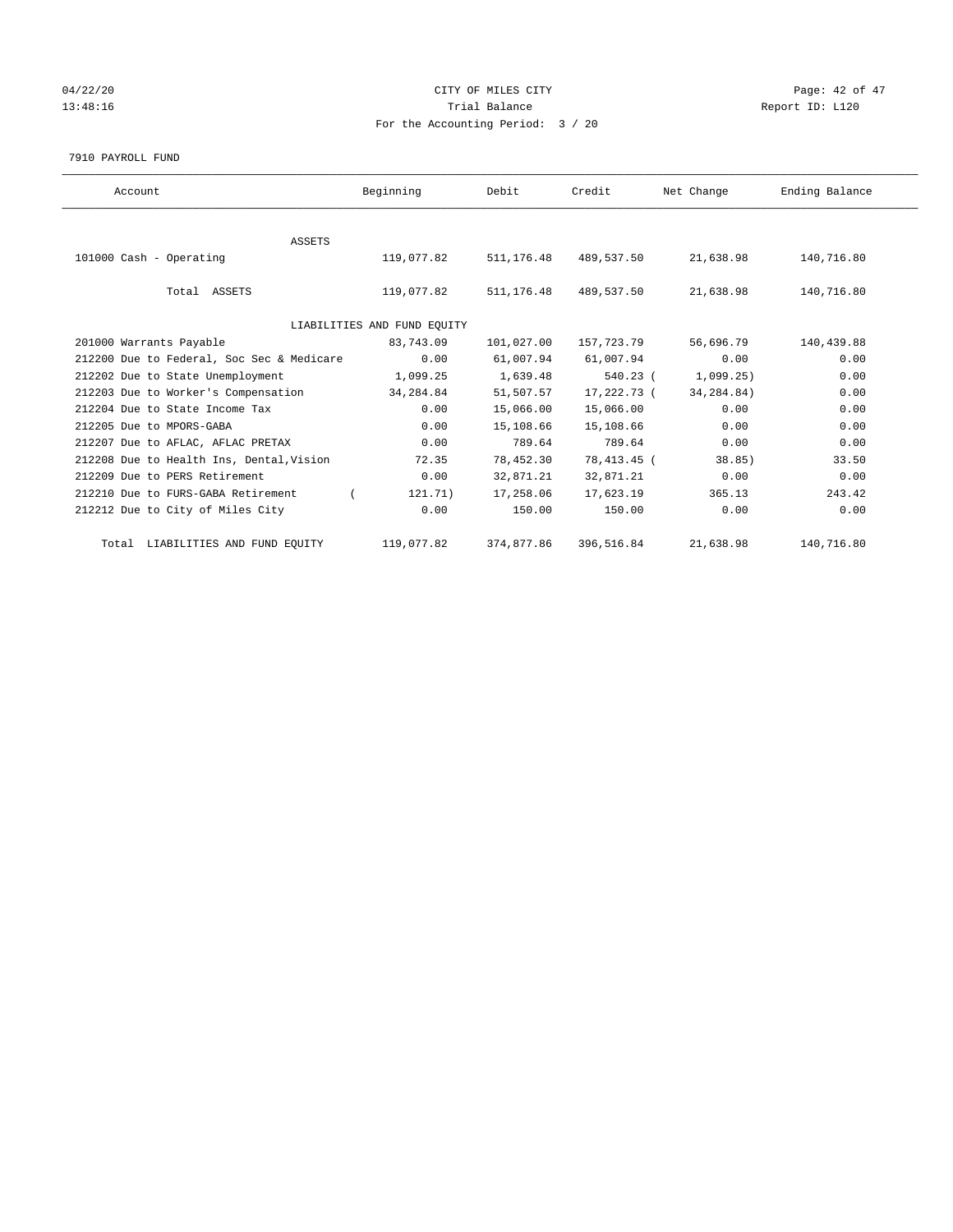| 04/22/20 |  |
|----------|--|
| 13:48:16 |  |

## CITY OF MILES CITY Page: 43 of 47<br>
Trial Balance Report ID: L120 13:48:16 Change Report ID: L120 For the Accounting Period: 3 / 20

## 7930 CLAIMS FUND

| Account                              | Beginning                   | Debit      | Credit     | Net Change | Ending Balance |
|--------------------------------------|-----------------------------|------------|------------|------------|----------------|
|                                      |                             |            |            |            |                |
| ASSETS                               |                             |            |            |            |                |
| 101000 Cash - Operating              | 167,933.72                  | 706,714.62 | 640,982.65 | 65,731.97  | 233,665.69     |
| ASSETS<br>Total                      | 167,933.72                  | 706,714.62 | 640,982.65 | 65,731.97  | 233,665.69     |
|                                      |                             |            |            |            |                |
|                                      | LIABILITIES AND FUND EQUITY |            |            |            |                |
| 201000 Warrants Payable              | 167,933.72                  | 640,982.65 | 706,714.62 | 65,731.97  | 233,665.69     |
|                                      |                             |            |            |            |                |
| LIABILITIES AND FUND EQUITY<br>Total | 167,933.72                  | 640,982.65 | 706,714.62 | 65,731.97  | 233,665.69     |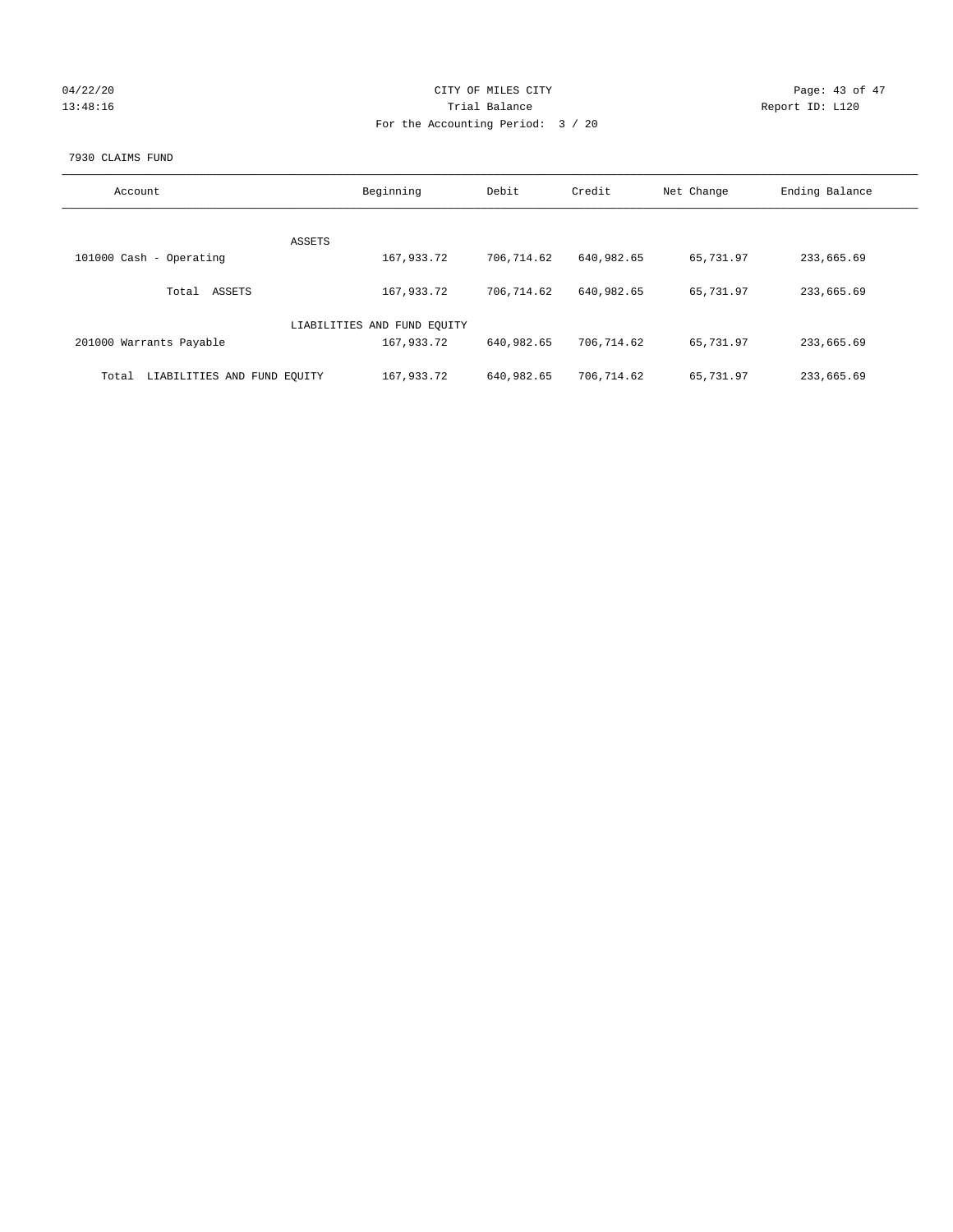## $04/22/20$  Page: 44 of 47 13:48:16 Trial Balance Report ID: L120 For the Accounting Period: 3 / 20

7980 CUSTER CO WATER & SEWER DISTRICT

| Account                                 | Beginning                   | Debit     | Credit    | Net Change | Ending Balance |
|-----------------------------------------|-----------------------------|-----------|-----------|------------|----------------|
|                                         |                             |           |           |            |                |
| ASSETS                                  |                             |           |           |            |                |
| 101000 Cash - Operating                 | 0.00                        | 13,966.67 | 13,966.67 | 0.00       | 0.00           |
| 122000 Accounts Receivable              | 15,821.81                   | 13,989.71 | 13,966.67 | 23.04      | 15,844.85      |
| Total ASSETS                            | 15,821.81                   | 27,956.38 | 27,933.34 | 23.04      | 15,844.85      |
|                                         | LIABILITIES AND FUND EQUITY |           |           |            |                |
| 202000 Accounts Payable                 | 0.00                        | 13,966.67 | 13,966.67 | 0.00       | 0.00           |
| 211020 Due to Custer Water & Sewer Dist | 15,821.81                   | 13,966.67 | 13,989.71 | 23.04      | 15,844.85      |
| LIABILITIES AND FUND EQUITY<br>Total    | 15,821.81                   | 27,933.34 | 27,956.38 | 23.04      | 15,844.85      |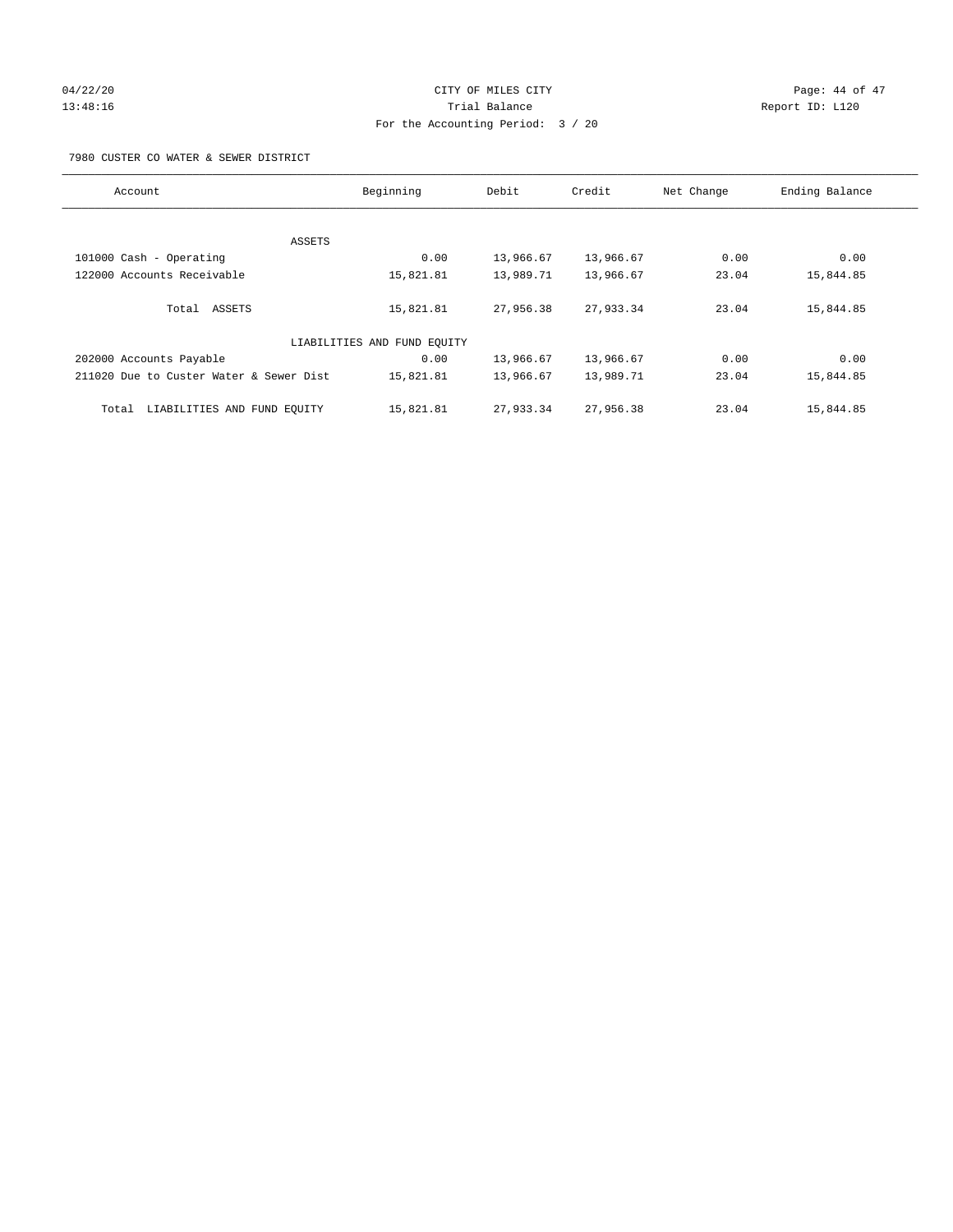# 04/22/20 Page: 45 of 47 13:48:16 Trial Balance Report ID: L120 For the Accounting Period: 3 / 20

7981 Interest Clearing

| Account                              | Beginning                   | Debit     | Credit    | Net Change | Ending Balance |
|--------------------------------------|-----------------------------|-----------|-----------|------------|----------------|
|                                      | ASSETS                      |           |           |            |                |
| 101000 Cash - Operating              | 33,319.80                   | 16,364.00 | 0.00      | 16,364.00  | 49,683.80      |
| ASSETS<br>Total                      | 33,319.80                   | 16,364.00 | 0.00      | 16,364.00  | 49,683.80      |
|                                      | LIABILITIES AND FUND EQUITY |           |           |            |                |
| 212500 Due to Others                 | 33, 319.80                  | 0.00      | 16,364.00 | 16,364.00  | 49,683.80      |
| LIABILITIES AND FUND EQUITY<br>Total | 33, 319.80                  | 0.00      | 16,364.00 | 16,364.00  | 49,683.80      |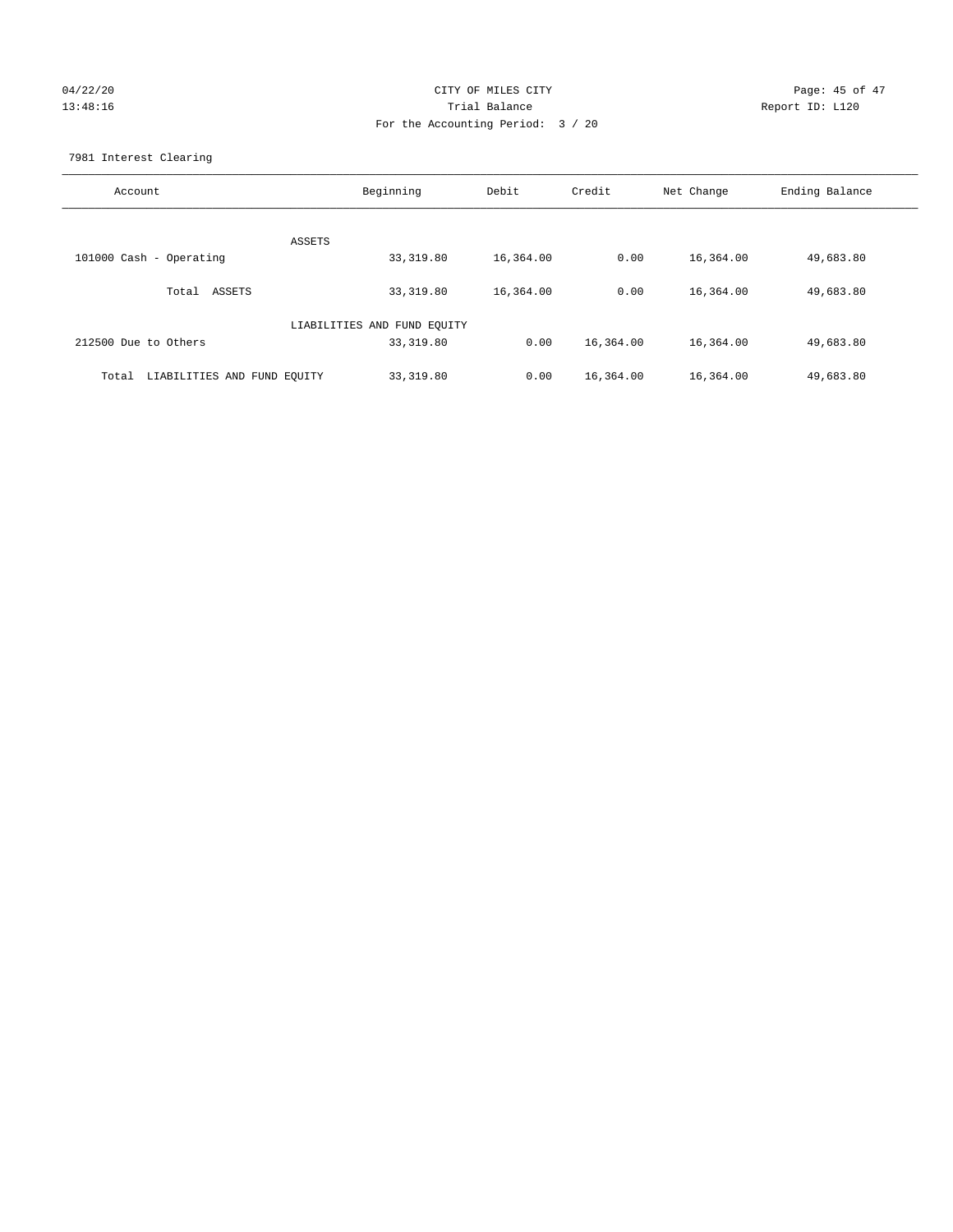## $04/22/20$  Page: 46 of 47 13:48:16 Report ID: L120 For the Accounting Period: 3 / 20

## 9000 GENERAL FIXED ASSETS GROUP OF ACCOUNTS FUND

| Account                                                    | Beginning                   | Debit | Credit | Net Change | Ending Balance  |
|------------------------------------------------------------|-----------------------------|-------|--------|------------|-----------------|
| ASSETS                                                     |                             |       |        |            |                 |
| 181000 Land                                                | 526,599.00                  | 0.00  | 0.00   | 0.00       | 526,599.00      |
| 182000 Buildings                                           | 1,986,836.00                | 0.00  | 0.00   | 0.00       | 1,986,836.00    |
| 182100 Allowance for Depr - Buildings (Cre(                | 684,991.00)                 | 0.00  | 0.00   | 0.00       | 684,991.00)     |
| 186000 Machinery and Equipment                             | 3,038,732.00                | 0.00  | 0.00   | 0.00       | 3,038,732.00    |
| 186100 Allowance for Depr - Machinery & Eq(                | 1,463,750.00)               | 0.00  | 0.00   | 0.00       | 1,463,750.00)   |
| 187000 Infrastructure                                      | 33,670,108.00               | 0.00  | 0.00   | 0.00       | 33,670,108.00   |
| 187100 Allowance For Depreciation - Infras( 16,321,771.00) |                             | 0.00  | 0.00   | 0.00       | 16,321,771.00)  |
| Total ASSETS                                               | 20,751,763.00               | 0.00  | 0.00   | 0.00       | 20, 751, 763.00 |
|                                                            | LIABILITIES AND FUND EQUITY |       |        |            |                 |
| 280000 INVESTMENT IN GENERAL FIXED ASSETS                  | 20,751,763.00               | 0.00  | 0.00   | 0.00       | 20, 751, 763.00 |
| LIABILITIES AND FUND EQUITY<br>Total                       | 20, 751, 763.00             | 0.00  | 0.00   | 0.00       | 20, 751, 763.00 |